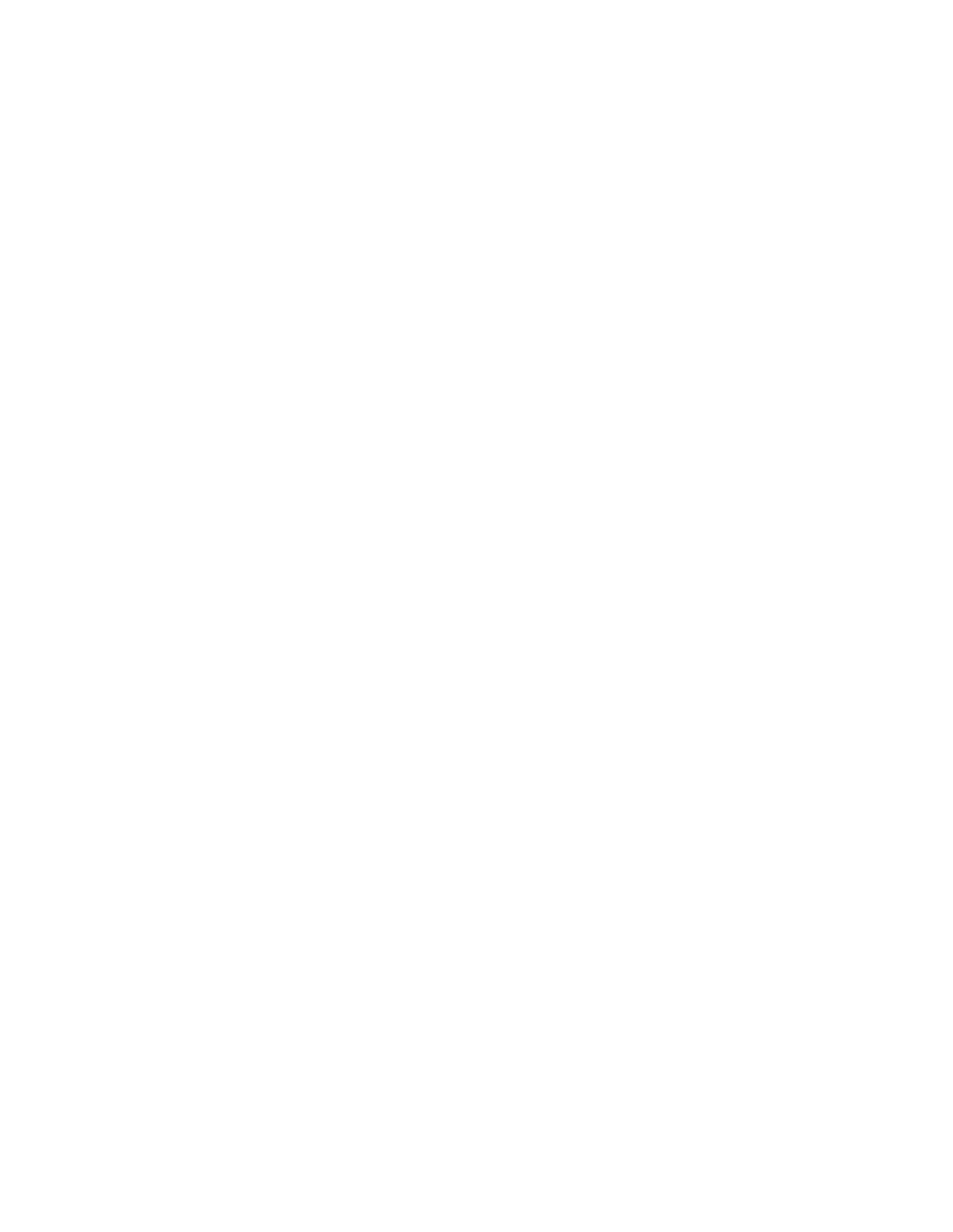# **NEO PERFORMANCE MATERIALS INC. NOTICE OF ANNUAL GENERAL MEETING OF SHAREHOLDERS**

**NOTICE IS HEREBY GIVEN** that an annual general meeting (the "**Meeting**") of shareholders ("**Shareholders**") of Neo Performance Materials Inc. (the "**Corporation**") will be held at the offices of Neo Performance Materials Inc., 121 King Street West, Suite 1740, Toronto, Ontario, on Tuesday, June 28, 2022 at 4:00 p.m. (Toronto time) for the following purposes:

- 1. to receive the annual report and the financial statements for the year ended December 31, 2021 and the report of the auditors thereon;
- 2. to elect directors;
- 3. to re-appoint auditors and to authorize the directors to fix their remuneration; and
- 4. to transact such further and other business as may properly come before the Meeting or any adjournment or adjournments thereof.

This year, as described in the notice and access notification mailed to shareholders of the Corporation, the Corporation has decided to deliver the Meeting materials to shareholders by posting the Meeting materials on the following website: www.neomaterials.com (the "**Website**"). The use of this alternative means of delivery is more environmentally friendly as it will help reduce paper use and it will also reduce the Corporation's printing and mailing costs. The Meeting materials will be available on the Website on May 27, 2022, and will remain on the Website for one full year thereafter. The Meeting materials will also be available on SEDAR at www.sedar.com.

No shareholders will receive paper copies of the Meeting materials unless they specifically request paper copies. Instead all shareholders will receive a notice and access notification which will contain information on how to obtain electronic and paper copies of the Meeting materials in advance of the Meeting. If you wish to receive a paper copy of the Meeting materials or have questions about notice-and-access please call the Corporation's transfer agent, Computershare Trust Company of Canada. In order to receive a paper copy in time to vote before the Meeting, your request should be received by June 17, 2022.

A form of proxy solicited by management of the Corporation in respect of the Meeting is enclosed herewith.

The Corporation is actively monitoring the ongoing COVID-19 situation and is sensitive to public health concerns. The Corporation will be restricting physical access to the Meeting and only registered shareholders and formally appointed proxyholders will be allowed to attend. The Corporation strongly encourages registered shareholders and proxyholders to vote using one of the methods described in the accompanying management information circular. To further mitigate the risk of the spread of the virus, the Meeting will be audio-cast live at 4:00 p.m. (Toronto time) on June 28, 2022 and can be accessed by conference call at (647) 794-4605 (Toronto local) or 1 (888) 204-4368 (toll free), participant code: 9495550#. This call will be listen-only and shareholders will not be able to vote or speak at, or otherwise participate in the Meeting via the conference call.

Given the on-going pandemic, the Corporation's board of directors and auditors do not plan to attend the Meeting in person. Management will not be making an investor presentation at the Meeting. Management recently hosted a conference call to discuss the first quarter financial results and shareholders are invited to listen to a recording of this quarterly call which is available via internet at www.neomaterials.com/investors/ or by calling (647) 436-0148 (Toronto local) or 1 (888) 203-1112 (toll free long distance) and entering pass code 3171025#. Call in information for the second quarter financial results conference call will be released in early August 2022.

Shareholders are requested to sign the enclosed form of proxy and return it in the envelope provided for that purpose. To be effective, the form of proxy must be received at the offices of Computershare Trust Company of Canada, 100 University Avenue, 8<sup>th</sup> Floor, Toronto, Ontario, Canada, M5J 2Y1 or via internet at www.investorvote.com or by telephone at the toll-free number printed on the form of proxy **by not later than 4:00 p.m. (Toronto time) on Friday, June 24, 2022** or, if the Meeting is adjourned, not later than 48 hours, excluding Saturdays, Sundays or holidays, preceding the time of such adjourned Meeting, or in either case by such later date and time as the Board may determine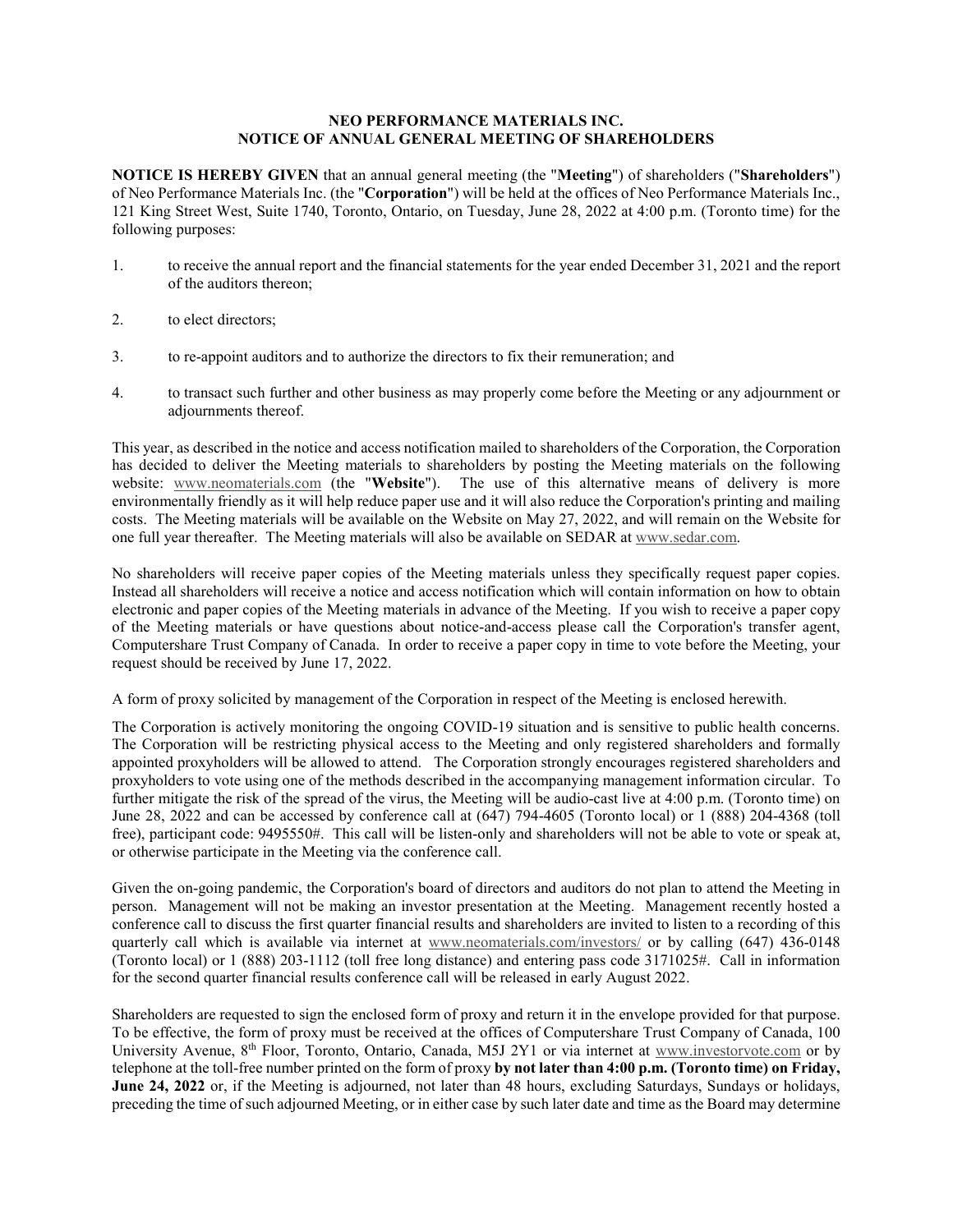in its sole discretion. The accompanying Information Circular provides additional information relating to the matters to be dealt with at the Meeting.

DATED this 16<sup>th</sup> day of May, 2022.

By Order of the Board /s/ "*Claire M.C. Kennedy*" Chair of the Board of Directors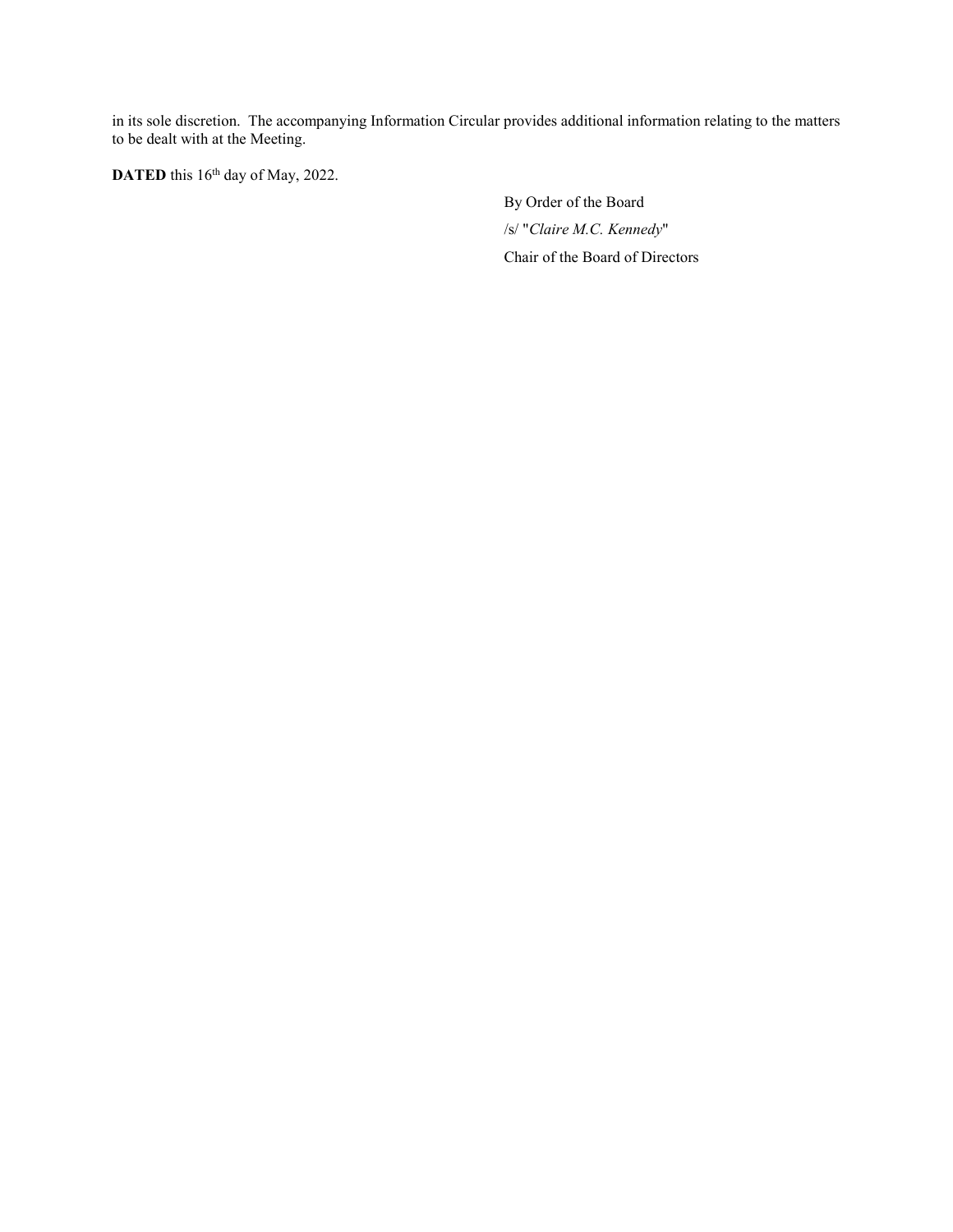# **TABLE OF CONTENTS**

| SECURITIES AUTHORIZED FOR ISSUANCE UNDER EQUITY COMPENSATION PLANS33    |  |
|-------------------------------------------------------------------------|--|
|                                                                         |  |
| INTEREST OF CERTAIN PERSONS OR COMPANIES IN MATTERS TO BE ACTED UPON 33 |  |
|                                                                         |  |
|                                                                         |  |
|                                                                         |  |
|                                                                         |  |
|                                                                         |  |
|                                                                         |  |
|                                                                         |  |

# **NEO PERFORMANCE MATERIALS INC. MANAGEMENT INFORMATION CIRCULAR**

This Information Circular is furnished to Shareholders in connection with the solicitation of proxies by the management of the Corporation for use at the Meeting and any adjournment or adjournments thereof.

Unless otherwise noted or the context otherwise requires, all information provided in this Information Circular is given as of May 16, 2022 and references to the "Corporation" refer to Neo Performance Materials Inc., its direct and indirect subsidiaries and other entities controlled by them. Unless otherwise indicated, all dollar amounts in this Information Circular are expressed in U.S. dollars. The word "dollar" and the symbol "\$" or "U.S.\$" refer to the U.S. dollar and the symbol "C\$" refers to the Canadian dollar.

No person is authorized to give any information or to make any representation not contained in this Information Circular, and if given or made, such information or representation should not be relied upon as having been authorized. This Information Circular does not constitute an offer to sell, or a solicitation of an offer to purchase, any securities, or the solicitation of a proxy, by any person in any jurisdiction in which such an offer or solicitation is not authorized or in which the person making such offer or solicitation is not qualified to do so or to any person to whom it is unlawful to make such an offer or solicitation of any offer or proxy solicitation. Neither delivery of this Information Circular nor any distribution of the securities referred to in this Information Circular shall, under any circumstances, create an implication that there has been no change in the information set forth herein since the date of this Information Circular.

# *Forward Looking Information*

Certain statements in the Information Circular constitute "forward-looking information. The words "scheduled", "may", "will", "would", "should", "could", "expects", "plans", "intends", "trends", "indications", "anticipates", "believes", "estimates", "predicts", "likely" or "potential" or the negative or other variations of these words or other comparable words or phrases, are intended to identify forward-looking information.

Forward-looking information is based on estimates and assumptions made by the Corporation in light of its experience and perception of historical trends, current conditions and expected future developments, as well as other factors that the Corporation believes are appropriate and reasonable in the circumstances, but there can be no assurance that such estimates and assumptions will prove to be correct or that the Corporation's business guidance, objectives, plans and strategic priorities will be achieved.

Many factors could cause the Corporation's actual results or affairs to materially differ from those expressed or implied by the forward-looking information, including, without limitation, the factors discussed in the "Risk Factors" section of the Corporation's Annual Information Form dated March 9, 2022 for the year ended December 31, 2021, which is incorporated by reference in this cautionary statement. Although these factors are not intended to represent a complete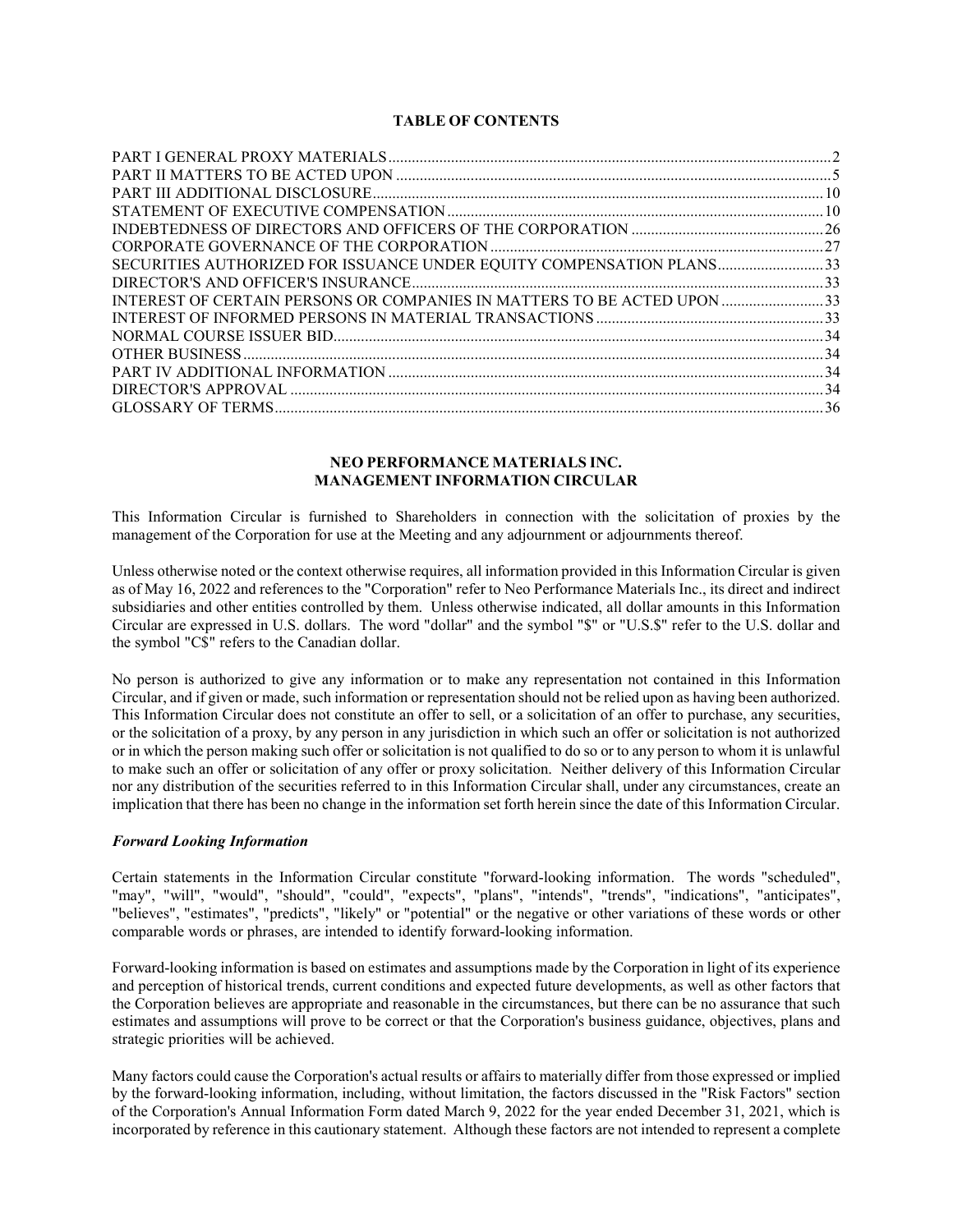list of factors that could affect the Corporation, they should be considered carefully. The forward-looking information contained in this Information Circular is made as of the date of this Information Circular, and the Corporation has no intention and undertakes no obligation to update or revise any forward-looking information, whether as a result of new information, future events or otherwise, except as required by applicable securities regulations. The forwardlooking information contained in this Information Circular are expressly qualified by this cautionary statement. We caution readers not to rely on the forward-looking information contained in this Information Circular when making investment decisions regarding the Corporation's securities.

# **PART I GENERAL PROXY MATERIALS**

### **SOLICITATION OF PROXIES**

This Information Circular is furnished in connection with the solicitation by and on behalf of the management of the Corporation of proxies to be used at the Meeting to be held at the time and place and for the purposes set forth in the accompanying Notice of Meeting, and at any adjournment(s) or postponement(s) thereof. In addition to solicitation by mail, certain officers, directors, employees and service providers of the Corporation may solicit proxies by telephone, electronic mail, telecopier or personally. These persons will receive no compensation for such solicitation other than their regular fees or salaries. The cost of solicitation by management will be borne directly by the Corporation. The registered office of the Corporation is located at Suite 1740, 121 King Street West, Toronto, Ontario, M5H 3T9.

### **ADVICE TO BENEFICIAL HOLDERS**

The information set forth in this section is of significant importance to many public Shareholders as a substantial number of the public Shareholders do not hold Common Shares in their own names. Shareholders who do not hold their Common Shares in their own names (referred to in this Information Circular as "**Beneficial Shareholders**") should note that only proxies deposited by Shareholders whose names appear on the records of the Corporation as the registered holders of the shares can be recognized and acted upon at the Meeting. If Common Shares are listed in an account statement provided to a Shareholder by a broker, then in almost all cases those Common Shares will not be registered in the Shareholder's name on the records of the Corporation. Such Common Shares will more likely be registered under the name of the Shareholder's broker or an agent of that broker. In Canada, the majority of such Common Shares are registered under the name of CDS & Co. (the registration name for The Canadian Depository for Securities, which acts as nominee for many Canadian brokerage firms). Common Shares held by brokers or their nominees can only be voted (for or against resolutions) upon the instructions of the Beneficial Shareholder. Without specific instructions, brokers/nominees are prohibited from voting Common Shares for their clients. The directors and officers of the Corporation may not know for whose benefit the Common Shares registered in the name of a broker or intermediary are held.

Applicable regulatory policy requires intermediaries/brokers to seek voting instructions from Beneficial Shareholders in advance of shareholder meetings. Every intermediary/broker has its own mailing procedures and provides its own return instructions, which should be carefully followed by Beneficial Shareholders in order to ensure that their Common Shares are voted at the Meeting. Often, the form of proxy supplied to a Beneficial Shareholder by its broker is identical to the form of proxy provided to registered Shareholders. However, its purpose is limited to instructing the registered Shareholders how to vote on behalf of the Beneficial Shareholder. The majority of brokers now delegate responsibility for obtaining instructions from clients to Broadridge Financial Solutions Inc. ("**Broadridge**"). Broadridge typically applies a decal to the proxy forms, mails those forms to the Beneficial Shareholders and asks Beneficial Shareholders to return the proxy forms to Broadridge. Broadridge then tabulates the results of all instructions received and provides appropriate instructions respecting the voting of Common Shares to be represented at the Meeting. A Beneficial Shareholder receiving a proxy with a Broadridge decal on it cannot use that proxy to vote shares directly at the Meeting. **The proxy must be returned to Broadridge well in advance of the Meeting in order to have the shares voted.**

Since the Corporation may not have access to the names of its non-registered Shareholders, if a Beneficial Shareholder attends the Meeting, the Corporation will have no record of the Beneficial Shareholder's shareholdings or of its entitlement to vote unless the Beneficial Shareholder's nominee has appointed the Beneficial Shareholder as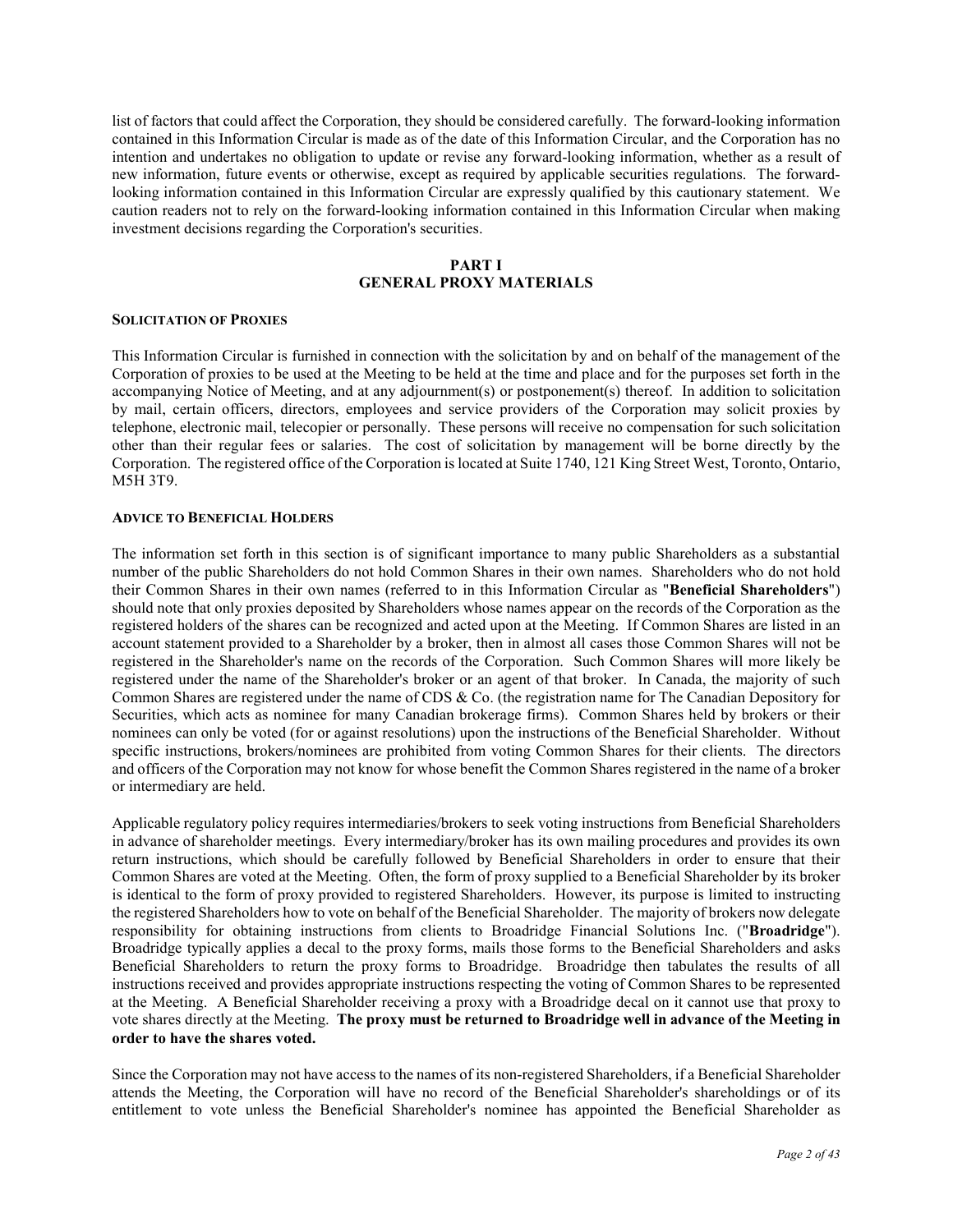proxyholder. Therefore, a Beneficial Shareholder who wishes to vote in person at the Meeting must insert its own name in the space provided on the voting instruction form sent to the Beneficial Shareholder by its nominee, and sign and return the voting instruction form by following the signing and returning instructions provided by its nominee. By doing so, the Beneficial Shareholder will be instructing its nominee to appoint the Beneficial Shareholder as proxyholder. The Beneficial Shareholder should not otherwise complete the voting instruction form as its vote will be taken at the Meeting.

# **ADVICE TO REGISTERED HOLDERS**

A registered holder of Common Shares can vote their Common Shares in person at the Meeting or by proxy. A registered holder who does not wish to attend the Meeting or does not wish to vote in person should submit their form of proxy. Registered holders who wish to vote in person at the Meeting are encouraged to vote by submitting a proxy. Voting by proxy will not prevent a registered holder from voting in person if they attend the Meeting and duly revoke their previously granted proxy, but will ensure that their vote is counted if they are unable to attend the Meeting.

The Common Shares represented by the accompanying form of proxy (if the same is properly executed in favour of Constantine E. Karayannopoulos or Alexander D. Caldwell, the management nominees, and is received at the offices of Computershare Trust Company of Canada, 100 University Avenue, 8th Floor, Toronto, Ontario, Canada, M5J 2Y1 or via internet at www.investorvote.com or by telephone at the toll-free number printed on the form of proxy, **by not later than 4:00 p.m. (Toronto time) on Friday, June 24, 2022** or, if the Meeting is adjourned, not later than 48 hours, excluding Saturdays, Sundays or holidays, preceding the time of such adjourned Meeting, or in either case by such later date and time as the Board may determine in its sole discretion) will be voted at the Meeting, and, where a choice is specified in respect of any matter to be acted upon, will be voted in accordance with the specification made. **In the absence of such a specification, such Common Shares will be voted in favour of such matter.**

**The accompanying form of proxy confers discretionary authority upon the persons named therein with respect to amendments or variations to the matters set forth in the accompanying notice of Meeting, or all other business or matters that may properly come before the Meeting.** At the date hereof, management of the Corporation knows of no such amendments, variations or other business or matters to come before the Meeting.

# **NOTICE AND ACCESS**

This year, as described in the notice and access notification mailed to shareholders of the Corporation, the Corporation has decided to deliver the Meeting materials to shareholders by posting the Meeting materials on the following website: www.neomaterials.com (the "**Website**"). The use of this alternative means of delivery is more environmentally friendly as it will help reduce paper use and it will also reduce the Corporation's printing and mailing costs. The Meeting materials will be available on the Website on May 27, 2022, and will remain on the Website for one full year thereafter. The Meeting materials will also be available on SEDAR at www.sedar.com.

No shareholders will receive paper copies of the Meeting materials unless they specifically request paper copies. Instead all shareholders will receive a notice and access notification which will contain information on how to obtain electronic and paper copies of the Meeting materials in advance of the Meeting. If you wish to receive a paper copy of the Meeting materials or have questions about notice-and-access please call the Corporation's transfer agent, Computershare Trust Company of Canada. In order to receive a paper copy in time to vote before the Meeting, your request should be received by June 17, 2022.

The Corporation will not send its proxy-related materials directly to non-objecting beneficial owners under National Instrument 54-101.

# **COVID-19 PROTOCOLS**

The Corporation is actively monitoring the ongoing COVID-19 situation and is sensitive to public health concerns. The Corporation will be restricting physical access to the Meeting and only registered shareholders and formally appointed proxyholders will be allowed to attend. The Corporation strongly encourages registered shareholders and proxyholders vote using one of the methods described in the accompanying management information circular. To further mitigate the risk of the spread of the virus, the Meeting will be audio-cast live at 4:00 p.m. (Toronto time) on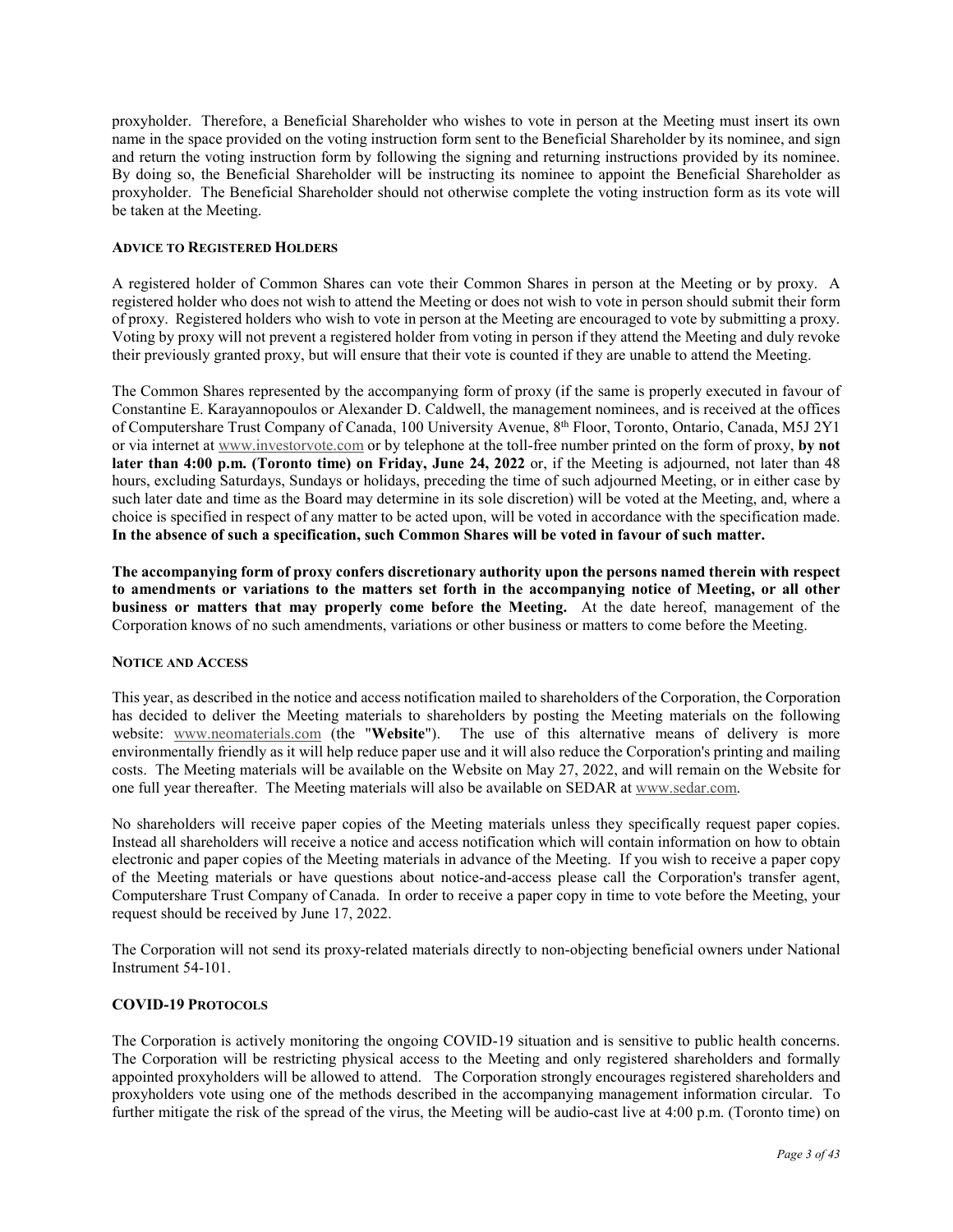June 28, 2022 and can be accessed by conference call at (647) 794-4605 (Toronto local) or 1 (888) 204-4368 (toll free), participant code: 9495550#. This call will be listen-only and shareholders will not be able to vote or speak at, or otherwise participate in the Meeting via the conference call.

Given the on-going pandemic, the Corporation's board of directors and auditors do not plan to attend the Meeting in person. Management will not be making an investor presentation at the Meeting. Management recently hosted a conference call to discuss the first quarter financial results and shareholders are invited to listen to a recording of this quarterly call which is available via internet at www.neomaterials.com/investors/ or by calling (647) 436-0148 (Toronto local) or 1 (888) 203-1112 (toll free long distance) and entering pass code 3171025#. Call in information for the second quarter financial results conference call will be released in early August 2022.

# **APPOINTMENT AND REVOCATION OF PROXIES**

The persons named in the accompanying form of proxy are a director and officer of the Corporation and an officer of the Corporation, respectively. **A shareholder desiring to appoint some other person to represent him or her at the Meeting may do so either by inserting such person's name in the blank space provided in the accompanying form of proxy and striking out the names of the management nominees or by duly completing another proper form of proxy and, in either case, depositing the completed proxy at the offices of the Corporation's registrar and transfer agent, Computershare Trust Company of Canada, 100 University Avenue, 8th Floor, Toronto, Ontario, Canada, M5J 2Y1 or via internet at www.investorvote.com or by telephone at the toll-free number printed on the form of proxy before the specified time described in the previous section.**

**A Shareholder giving a proxy has the power to revoke it.** Such revocation may be made by the Shareholder attending the Meeting by fully executing another form of proxy bearing a later date and duly depositing the same before the specified time, or by written instrument revoking such proxy duly executed by the Shareholder or his or her attorney authorized in writing or, if the Shareholder is a body corporate, under its corporate seal or by an officer or attorney thereof, duly authorized, and deposited either at the registered office of the Corporation or its registrar and transfer agent at any time up to and including the last Business Day preceding the date of the Meeting or any adjournment thereof, or with the Chairman of the Meeting on the day of the Meeting or any adjournment thereof or in any other manner permitted by law. Such instrument will not be effective with respect to any matter on which a vote has already been cast pursuant to such proxy.

# **VOTING SECURITIES AND PRINCIPAL HOLDERS OF VOTING SECURITIES**

The authorized capital of the Corporation consists of an unlimited number of preferred shares and an unlimited number of Common Shares without nominal or par value, of which 40,681,902 Common Shares were issued and outstanding as at the date of this Information Circular.

Each Shareholder is entitled to one vote for each Common Share shown as registered in his or her name on the list of Shareholders, which will be available for inspection at the Meeting. The directors have fixed May 16, 2022 as the record date for the Meeting. Accordingly, pursuant to the OBCA, only Shareholders of record as at the close of business on May 16, 2022 are entitled to receive notice of and to attend and vote at the Meeting.

To the knowledge of the directors and officers of the Corporation, as of the date of this Information Circular, no person beneficially owns, or controls or directs, directly or indirectly, Common Shares carrying more than 10% of the votes attached to Common Shares, except for the following:

| <b>Number of Common Shares</b><br><b>Beneficially Owned Directly or</b><br><b>Percentage of Common Shares</b><br>Indirectly<br>Held<br><b>Name</b> |           |       |  |
|----------------------------------------------------------------------------------------------------------------------------------------------------|-----------|-------|--|
| OPPS NPM S.a.r.1                                                                                                                                   | 9,878,155 | 24.3% |  |
| Mawer Investment Management Ltd.                                                                                                                   | 5,148,845 | 12.7% |  |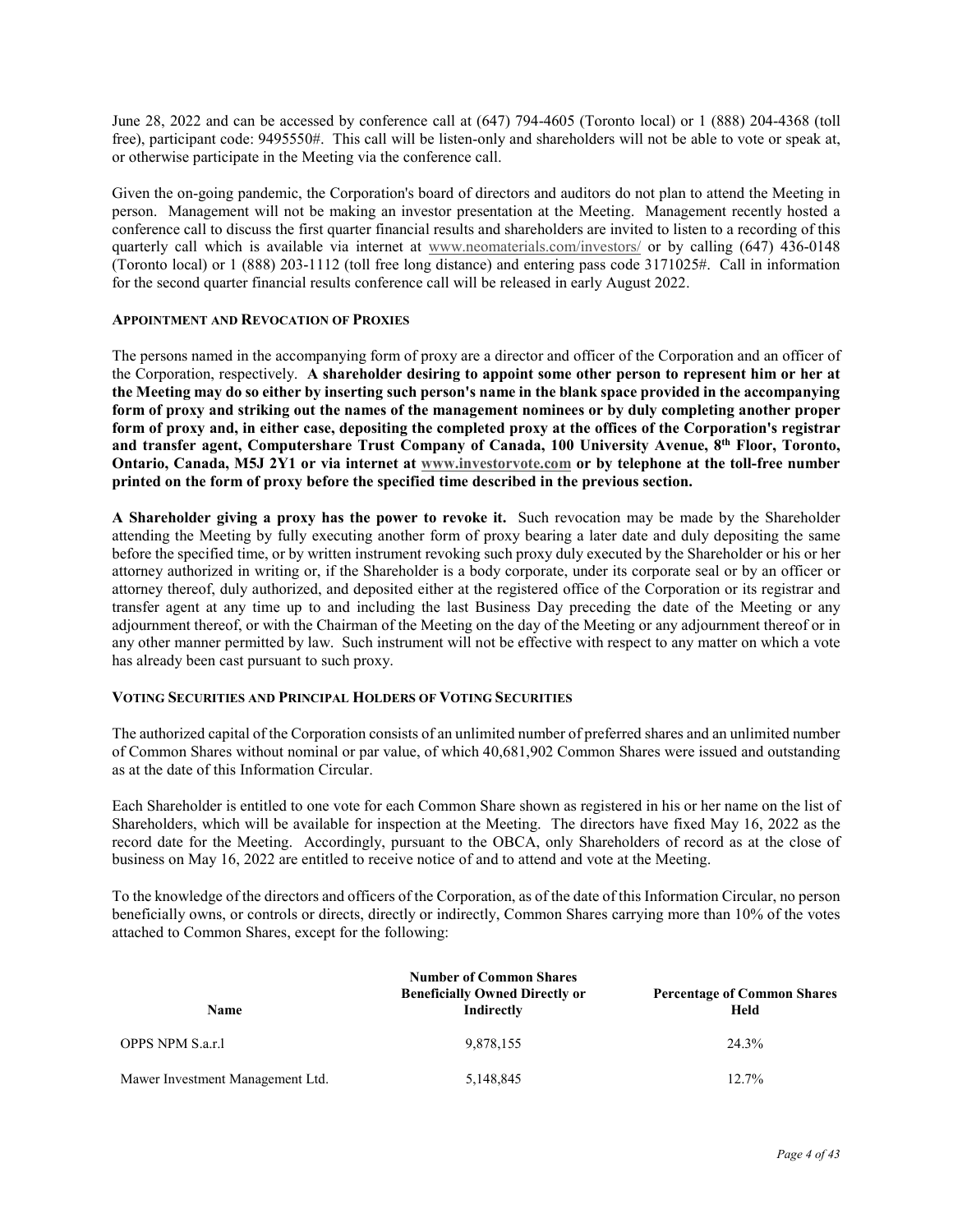# **PART II MATTERS TO BE ACTED UPON**

# **1. ELECTION OF DIRECTORS**

Directors of the Corporation are elected annually by the Shareholders and will hold office until the next annual general meeting of shareholders. The Articles of the Corporation provide that the number of directors to be elected shall be a minimum of three and a maximum of 15. A Board of seven directors is to be elected at the Meeting.

It is intended that the persons named in the accompanying form of proxy will vote the Common Shares represented thereby in favour of electing as directors the nominees named below. Unless such authority is withheld, the Common Shares represented by the accompanying form of proxy will be voted in favour of the nominees set out below.

The term of office of all present directors of the Corporation expires at the Meeting. Management has been informed by each nominee that he/she is willing to stand for election or re-election, as applicable, and serve as a director. Each of the directors will be elected on an individual basis. The information as to Common Shares beneficially owned or over which control or direction is exercised, not being within the knowledge of the Corporation, has been furnished by the respective parties.

# **In the absence of instructions to the contrary, the Common Shares represented by a properly executed form of proxy in favour of the persons designated by management of the Corporation will be voted FOR the election as directors of the nominees whose names are set forth below.**

The Board has adopted a Majority Voting Policy which requires that any nominees who receive a greater number of votes withheld from his or her election than votes for such election, to promptly tender his or her resignation to the Board to be effective on the acceptance by the Board. Following receipt of the resignation, the Board will consider whether or not to accept the offer of resignation, and will do so absent exceptional circumstances. Within 90 days following the Meeting, the Board shall publicly disclose its decision whether or not to accept the applicable director's resignation, including the reasons for rejecting the resignation, if applicable. A director who tenders his or her resignation pursuant to this policy will not be permitted to participate in any meeting of the Board at which the resignation is considered. This policy does not apply in circumstances involving contested director elections.

The following information is submitted with respect to the nominees for directors:

### **CLAIRE M.C. KENNEDY Toronto, Ontario, Canada**

*Chair of the Board Chair, Corporate Governance and Nominating Committee Member, Audit Committee Member, Compensation Committee Member, HESS Committee* 

Ms. Kennedy has been a director of Neo since October 2017. Ms. Kennedy was a member of the board of directors of NEM from February 2010 to June 2012 and served on the Audit Committee. Ms. Kennedy was a Partner in the Toronto office of Bennett Jones LLP from 2009. In 2019, she became Senior Advisor, Clients and Industries. Ms. Kennedy is Lead Director of the Bank of Canada. She is also a director of Alamos Gold Inc., which is listed on the TSX and NYSE, and serves as Audit Committee Chair. Claire received her ICD.D designation from the Institute of Corporate Directors and she has completed the Making Corporate Boards More Effective program at Harvard Business School and the Advanced Management Program at the University of Chicago's Booth School of Business. She is a Professional Engineer and holds a Bachelor of Laws degree from Queen's University and a Bachelor of Applied Science degree in Chemical Engineering from the University of Toronto. Claire is past Chair of the Governing Council of the University of Toronto and is a member of the Dean's Advisory Board at Rotman.

Director since October 2017

Independent

Shares held: 4,150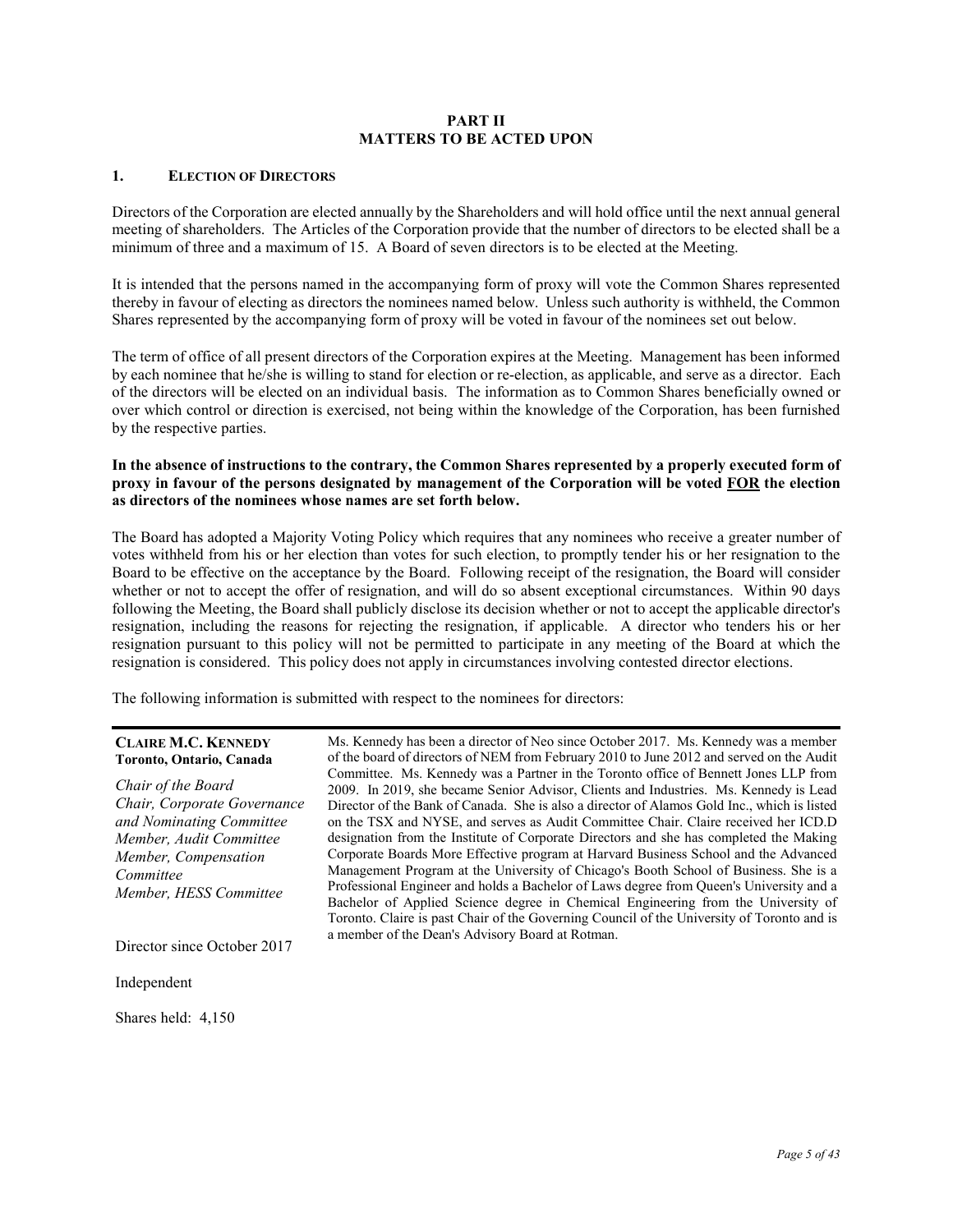|                                                                                                                                                                                                             | <b>Board/Committees</b>                                                                                                                                                                                                                                                                                                                                                                                                                                                                                                                                                                                                                                                                                                                                                                                                                                                                                                                                                                                      | <b>Attendance</b>                                              |                                                             |
|-------------------------------------------------------------------------------------------------------------------------------------------------------------------------------------------------------------|--------------------------------------------------------------------------------------------------------------------------------------------------------------------------------------------------------------------------------------------------------------------------------------------------------------------------------------------------------------------------------------------------------------------------------------------------------------------------------------------------------------------------------------------------------------------------------------------------------------------------------------------------------------------------------------------------------------------------------------------------------------------------------------------------------------------------------------------------------------------------------------------------------------------------------------------------------------------------------------------------------------|----------------------------------------------------------------|-------------------------------------------------------------|
|                                                                                                                                                                                                             |                                                                                                                                                                                                                                                                                                                                                                                                                                                                                                                                                                                                                                                                                                                                                                                                                                                                                                                                                                                                              | 2021                                                           | 2022                                                        |
|                                                                                                                                                                                                             | Board of Directors<br>Audit Committee<br><b>Compensation Committee</b><br><b>HESS</b> Committee<br>Corporate Governance and Nominating<br>Committee                                                                                                                                                                                                                                                                                                                                                                                                                                                                                                                                                                                                                                                                                                                                                                                                                                                          | 8 of 8<br>$4$ of $4$<br>$7$ of $7$<br>$4$ of $4$<br>$2$ of $2$ | $2$ of $2$<br>$2$ of $2$<br>$2$ of $2$<br>$2$ of $2$<br>nil |
| <b>ERIC NOYREZ</b><br><b>Bidart, France</b><br><b>Lead Independent Director</b><br>Chair, Compensation<br>Committee<br>Member, Audit Committee<br>Chair, HESS Committee<br>Director since October 2017      | Mr. Noyrez has been an independent and Lead Director of Neo since October 2017, and<br>prior to which he was an independent director of Neo C&O since August 31, 2016. In<br>October 2018, he was appointed the Chief Executive Officer of Serra Verde Mineracao, a<br>company aiming at developing and producing a rare earths concentrate. Since 2014, he<br>shares his business activities as a board member and advisor. From February 2010 to June<br>2014, he served successive roles from Chief Operating Officer to Director and Chief<br>Executive Officer at Lynas Corporation, an integrated rare earth mining and separation<br>company. Prior to Lynas, he served as President of the SILCEA division of Rhodia (named<br>Solvay S.A. now) and before 2000, spent 11 years in different business leadership roles at<br>Shell. Eric started his career as an automotive designer at Peugeot-Citroën. He holds a<br>Master's Degree in Engineering (Meng) from École des Mines de Douai, France. |                                                                |                                                             |
| Independent                                                                                                                                                                                                 | <b>Board/Committees</b>                                                                                                                                                                                                                                                                                                                                                                                                                                                                                                                                                                                                                                                                                                                                                                                                                                                                                                                                                                                      | <b>Attendance</b>                                              |                                                             |
| Shares held: 18,715                                                                                                                                                                                         |                                                                                                                                                                                                                                                                                                                                                                                                                                                                                                                                                                                                                                                                                                                                                                                                                                                                                                                                                                                                              | 2021                                                           | 2022                                                        |
|                                                                                                                                                                                                             | Board of Directors<br>٠<br>Audit Committee<br><b>Compensation Committee</b><br><b>HESS</b> Committee                                                                                                                                                                                                                                                                                                                                                                                                                                                                                                                                                                                                                                                                                                                                                                                                                                                                                                         | 8 of 8<br>$4$ of $7$<br>$7$ of $7$<br>$4$ of $4$               | $2$ of $2$<br>$2$ of $2$<br>$2$ of $2$<br>$2$ of $2$        |
| <b>CONSTANTINE E.</b><br><b>KARAYANNOPOULOS</b><br>Toronto, Ontario, Canada<br><b>President and Chief Executive</b><br><b>Officer and Director</b><br>Member, HESS Committee<br>Director since October 2017 | Mr. Karayannopoulos was appointed Neo's President and Chief Executive Officer in July<br>2020. He is also a Director and serves on the Health, Environment, Safety and Sustainability<br>(HESS) Committee. He has worked in senior executive positions at Neo and its predecessor<br>companies for more than 20 years, including as Director, President, and Chief Executive<br>Officer of NEM (TSX:NEM) from 2005 until NEM was acquired in June 2012 for US \$1.3<br>billion. Mr. Karayannopoulos also served as non-executive Chairman of the Board of Neo<br>Lithium Corp., from 2016 until January 2022. He is also a director of the board of the<br>Canada China Business Council, and a member of the Board of Advisors of the University<br>of Toronto's Department of Chemical Engineering and Applied Chemistry. He holds<br>Bachelor's and Masters' of Applied Science degrees in Chemical Engineering from the<br>University of Toronto.                                                        |                                                                |                                                             |
| Non-independent                                                                                                                                                                                             | <b>Board/Committees</b>                                                                                                                                                                                                                                                                                                                                                                                                                                                                                                                                                                                                                                                                                                                                                                                                                                                                                                                                                                                      | Attendance                                                     |                                                             |
| Shares held: 28,250                                                                                                                                                                                         |                                                                                                                                                                                                                                                                                                                                                                                                                                                                                                                                                                                                                                                                                                                                                                                                                                                                                                                                                                                                              | 2021                                                           | 2022                                                        |
|                                                                                                                                                                                                             | Board of Directors<br><b>HESS</b> Committee<br>$\bullet$                                                                                                                                                                                                                                                                                                                                                                                                                                                                                                                                                                                                                                                                                                                                                                                                                                                                                                                                                     | 8 of 8<br>$4$ of $4$                                           | $2$ of $2$<br>$2$ of $2$                                    |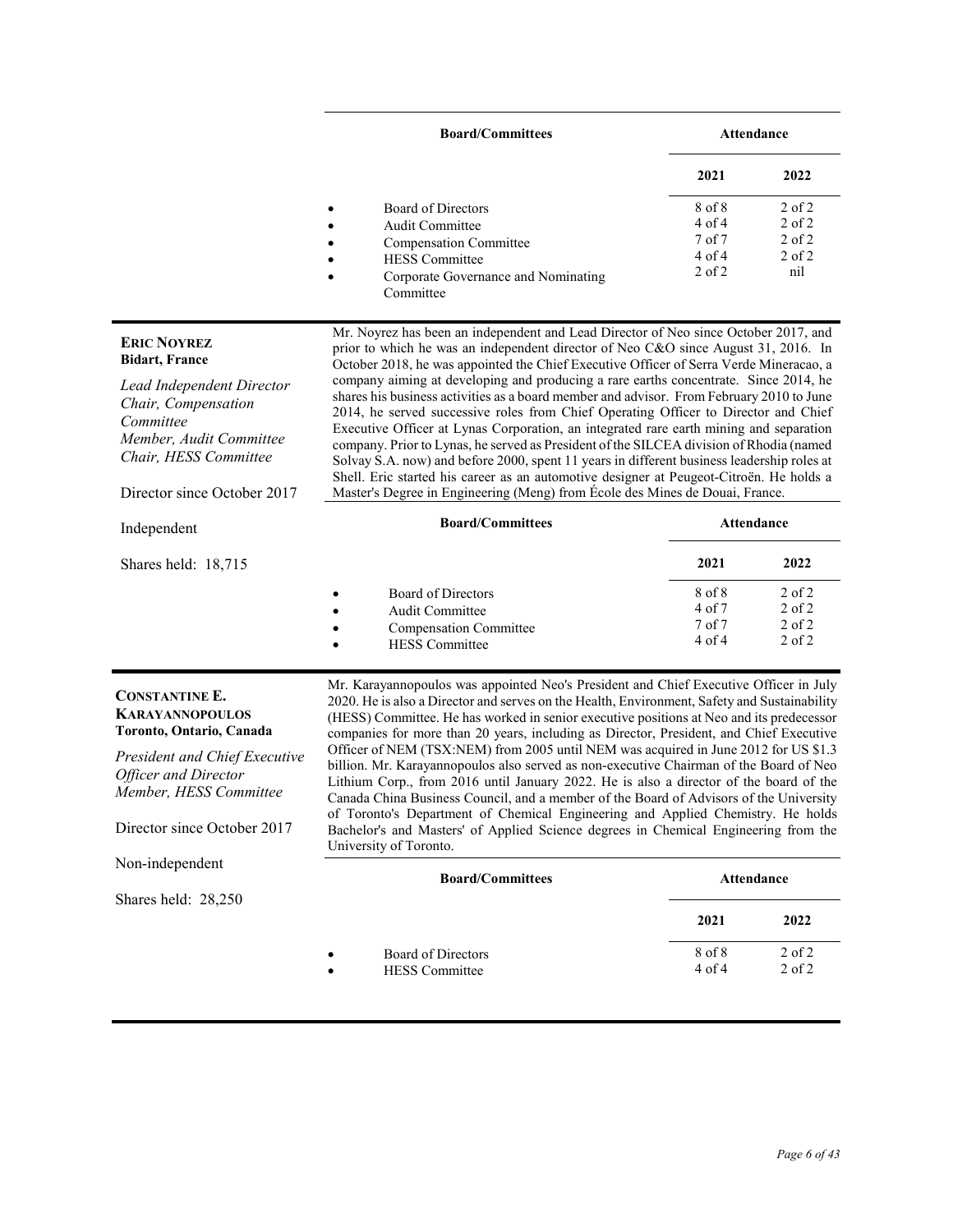| <b>BROOK HINCHMAN</b><br>Santa Monica, California, U.S.A                                                                                      | Mr. Hinchman has been a director of Neo since October 2017, prior to which he was a<br>director of Neo C&O since August 31, 2016. Mr. Hinchman, Managing Director and Co-<br>Head of North America for Oaktree's Global Opportunities strategy, leads the group's                                                                                                                                                                                                                                                                                                                                                                                                                                                                                                                                                                                                                                                                                                                               |                   |                   |
|-----------------------------------------------------------------------------------------------------------------------------------------------|-------------------------------------------------------------------------------------------------------------------------------------------------------------------------------------------------------------------------------------------------------------------------------------------------------------------------------------------------------------------------------------------------------------------------------------------------------------------------------------------------------------------------------------------------------------------------------------------------------------------------------------------------------------------------------------------------------------------------------------------------------------------------------------------------------------------------------------------------------------------------------------------------------------------------------------------------------------------------------------------------|-------------------|-------------------|
| Director                                                                                                                                      | investing efforts across a number of industries in the region. He also serves on Oaktree's                                                                                                                                                                                                                                                                                                                                                                                                                                                                                                                                                                                                                                                                                                                                                                                                                                                                                                      |                   |                   |
| Member, Corporate Governance                                                                                                                  | Environmental, Social, and Governance committee. Mr. Hinchman is responsible for                                                                                                                                                                                                                                                                                                                                                                                                                                                                                                                                                                                                                                                                                                                                                                                                                                                                                                                |                   |                   |
| and Nominating Committee                                                                                                                      | sourcing, underwriting, and executing publicly traded and private investments. During his<br>tenure, Mr. Hinchman has had primary coverage responsibility for a significant number of                                                                                                                                                                                                                                                                                                                                                                                                                                                                                                                                                                                                                                                                                                                                                                                                           |                   |                   |
| Director since October 2017                                                                                                                   | sectors, including the technology, industrial, energy and financial services industries. He<br>has served on a number of public and private boards, including Montrose Environmental,                                                                                                                                                                                                                                                                                                                                                                                                                                                                                                                                                                                                                                                                                                                                                                                                           |                   |                   |
| Independent <sup><math>(2)</math></sup>                                                                                                       | Aludyne, Genesis Capital, Neo Performance Materials, and Aleris International. Prior to<br>joining Oaktree in 2010, Mr. Hinchman spent four years at Goldman, Sachs & Co., most                                                                                                                                                                                                                                                                                                                                                                                                                                                                                                                                                                                                                                                                                                                                                                                                                 |                   |                   |
| Shares held: Nil                                                                                                                              | recently in the Merchant Banking division, where he focused on private equity investments.                                                                                                                                                                                                                                                                                                                                                                                                                                                                                                                                                                                                                                                                                                                                                                                                                                                                                                      |                   |                   |
|                                                                                                                                               | <b>Board/Committees</b>                                                                                                                                                                                                                                                                                                                                                                                                                                                                                                                                                                                                                                                                                                                                                                                                                                                                                                                                                                         |                   | <b>Attendance</b> |
|                                                                                                                                               |                                                                                                                                                                                                                                                                                                                                                                                                                                                                                                                                                                                                                                                                                                                                                                                                                                                                                                                                                                                                 | 2021              | 2022              |
|                                                                                                                                               | Board of Directors                                                                                                                                                                                                                                                                                                                                                                                                                                                                                                                                                                                                                                                                                                                                                                                                                                                                                                                                                                              | 7 <sub>of</sub> 8 | $2$ of $2$        |
|                                                                                                                                               | <b>Compensation Committee</b>                                                                                                                                                                                                                                                                                                                                                                                                                                                                                                                                                                                                                                                                                                                                                                                                                                                                                                                                                                   | $1$ of $1$        | $2$ of $2$        |
|                                                                                                                                               |                                                                                                                                                                                                                                                                                                                                                                                                                                                                                                                                                                                                                                                                                                                                                                                                                                                                                                                                                                                                 | $2$ of $2$        | nil               |
|                                                                                                                                               | Corporate Governance and Nominating<br>Committee                                                                                                                                                                                                                                                                                                                                                                                                                                                                                                                                                                                                                                                                                                                                                                                                                                                                                                                                                |                   |                   |
| <b>G. GAIL EDWARDS</b><br><b>Toronto</b> , Ontario<br>Canada<br>Director<br>Chair, Audit Committee<br>Director since June 2019<br>Independent | Gail Edwards has been a director of Neo since June 2019 and is Chair of the Audit<br>Committee. She is a C-suite financial and real estate executive who is currently a director<br>of Amica Senior Lifestyles and Chair of the Audit Committee. Ms. Edwards is also a<br>member of the Real Estate Advisory Committee (REAC) for OP Trust, which manages one<br>of Canada's largest pension funds, and a member of the REAC of the New York State<br>Common Retirement Fund which manages funds in excess of US\$250 billion. Ms. Edwards<br>has held executive management positions with the Minto Group, JH Investments Inc., a<br>New York based real estate developer, a NYSE listed entertainment company, a U.S. based<br>global food service and hospitality company and a Canadian banking institution. Ms.<br>Edwards has her ICD.D designation and is a Canadian Chartered Accountant holding a<br>Bachelor of Science degree in Mathematics from the University of Western Ontario. |                   |                   |
| Shares held: Nil                                                                                                                              | <b>Board/Committees</b>                                                                                                                                                                                                                                                                                                                                                                                                                                                                                                                                                                                                                                                                                                                                                                                                                                                                                                                                                                         |                   | Attendance        |
|                                                                                                                                               |                                                                                                                                                                                                                                                                                                                                                                                                                                                                                                                                                                                                                                                                                                                                                                                                                                                                                                                                                                                                 | 2021              | 2022              |
|                                                                                                                                               | Board of Directors                                                                                                                                                                                                                                                                                                                                                                                                                                                                                                                                                                                                                                                                                                                                                                                                                                                                                                                                                                              | 8 of 8            | 2 of 2            |
|                                                                                                                                               | Audit Committee                                                                                                                                                                                                                                                                                                                                                                                                                                                                                                                                                                                                                                                                                                                                                                                                                                                                                                                                                                                 | $4$ of $4$        | 2 of 2            |
| <b>EDGAR LEE</b><br>Hunts Point, Washington, U.S.A.<br>Director<br>Member, Compensation<br>Committee<br>Member, Corporate Governance          | Mr. Lee has been a director of Neo since October 2017, and prior to which he was a director<br>of Neo C&O since August 31, 2016. He is a private investor and has over 20 years of<br>finance, mergers and acquisition and capital markets experience. Previously, Mr. Lee<br>founded and was the portfolio manager of Oaktree's \$6 billion Strategic Credit strategy until<br>December 2019. He was also the CEO and CIO of Oaktree's three business development<br>companies (BDCs) including Oaktree Specialty Lending and Oaktree Strategic Income<br>Corporations. Prior to founding the strategy, he was a senior investment professional within                                                                                                                                                                                                                                                                                                                                         |                   |                   |

*and Nominating Committee*  Director since October 2017 the firm's Opportunities Funds group. Before joining Oaktree, Mr. Lee worked within the Investment Banking division at UBS Investment Bank in Los Angeles, where he was responsible for advising clients on equity and debt financings and mergers and acquisitions. Prior experience includes work at Lehman Brothers Inc., Katzenbach Partners LLP and the Urban Institute. He received a B.A. degree in economics from Swarthmore College and his master's degree from Harvard University.

Shares held: Nil

Independent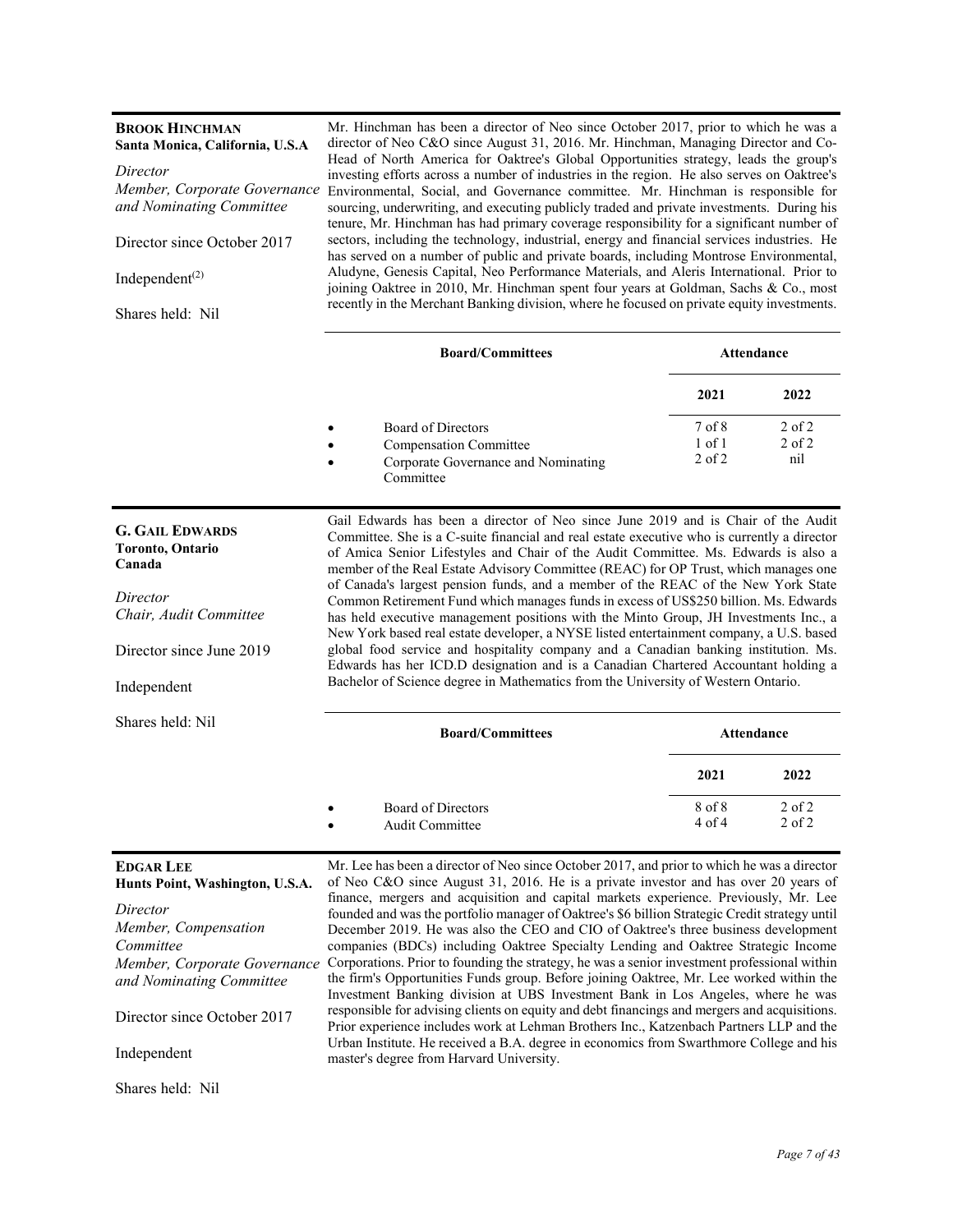|                | <b>Board/Committees</b>                                                             |                      | Attendance               |
|----------------|-------------------------------------------------------------------------------------|----------------------|--------------------------|
|                |                                                                                     | 2021                 | 2022                     |
|                | Board of Directors<br>$\bullet$<br>Corporate Governance and Nominating<br>$\bullet$ | 8 of 8<br>$2$ of $2$ | $2$ of $2$<br>$2$ of $2$ |
|                | Committee<br><b>Compensation Committee</b><br>$\bullet$                             | 6 of 6               | $2$ of $2$               |
| 7 (GREG) SHARE | Mr. Share has been a director of Neo since July 2020 and is a seasoned manager and  |                      |                          |

**GREGORY (GREG) SHARE Greenwich, Connecticut, U.S.A.**  *Director Member, Compensation Committee*  Director since July 2020 Independent $(2)$ Shares held: Nil investment professional with extensive experience working with companies in a broad range of industries and at different stages of their development. He currently serves as a Managing Director for the Opportunities Funds within Oaktree Capital Management L.P. since January 2021. He is also Chairman of Ambina Partners LLC, a director of, and chairperson of the Compensation, Nominating and Corporate Governance Committee of Kinsale Capital Group and has served on several public and private company boards. He was Managing Partner of Ambina Partners LLC, an investment firm focused on investing in financial services and software companies from March 2015 to December 2020. Mr. Share also has over twenty years of private equity experience in the U.S. and Europe, which included leadership positions at Moelis Capital Partners LLC, Fortress Investment Group LLC and Madison Dearborn Partners, LLC. He began his career in investment banking and private equity at Lazard Freres & Co., LLC. Mr. Share holds a Bachelor of Science in Economics from the Wharton School, University of Pennsylvania and is also a Board Leadership Fellow of the National Association of Corporate Directors (NACD) and a CFA Charterholder.

|                        | <b>Board/Committees</b>                             | Attendance         |                          |
|------------------------|-----------------------------------------------------|--------------------|--------------------------|
|                        |                                                     | 2021               | 2022                     |
| $\bullet$<br>$\bullet$ | Board of Directors<br><b>Compensation Committee</b> | 8 of 8<br>$5$ of 6 | $2$ of $2$<br>$2$ of $2$ |

**Notes:** 

(1) The information as to Common Shares beneficially owned or over which control or direction is exercised, not being within the knowledge of the Corporation, has been furnished by the respective parties.

(2) These directors are independent in accordance with the definition set out in National Instrument 58-101 – *Disclosure of Corporate Governance Practices*. However, for the purposes of National Instrument 52-110 – *Audit Committees*, these directors would not be considered independent in relation to the Audit Committee as a result of their role as officers of Oaktree Capital Management L.P., an affiliate of the largest shareholder of the Corporation.

(3) Mr. Hinchman resigned from the Compensation Committee in March 2021.

(4) Messrs. Lee and Share joined the Compensation Committee in March 2021.

# **Cease Trade Orders, Bankruptcies, Penalties or Sanctions**

# *Cease Trade Orders*

Other than as set out below, no proposed director of the Corporation is, as at the date of this Information Circular, or was within the 10 years before the date of this Information Circular, a director, chief executive officer or chief financial officer of any company (including the Corporation), that:

- (a) was subject to an order that was issued while the director or executive officer was acting in the capacity as director, chief executive officer or chief financial officer, or
- (b) was subject to an order that was issued after the director or executive officer ceased to be a director, chief executive officer or chief financial officer and which resulted from an event that occurred while that person was acting in the capacity as director, chief executive officer or chief financial officer.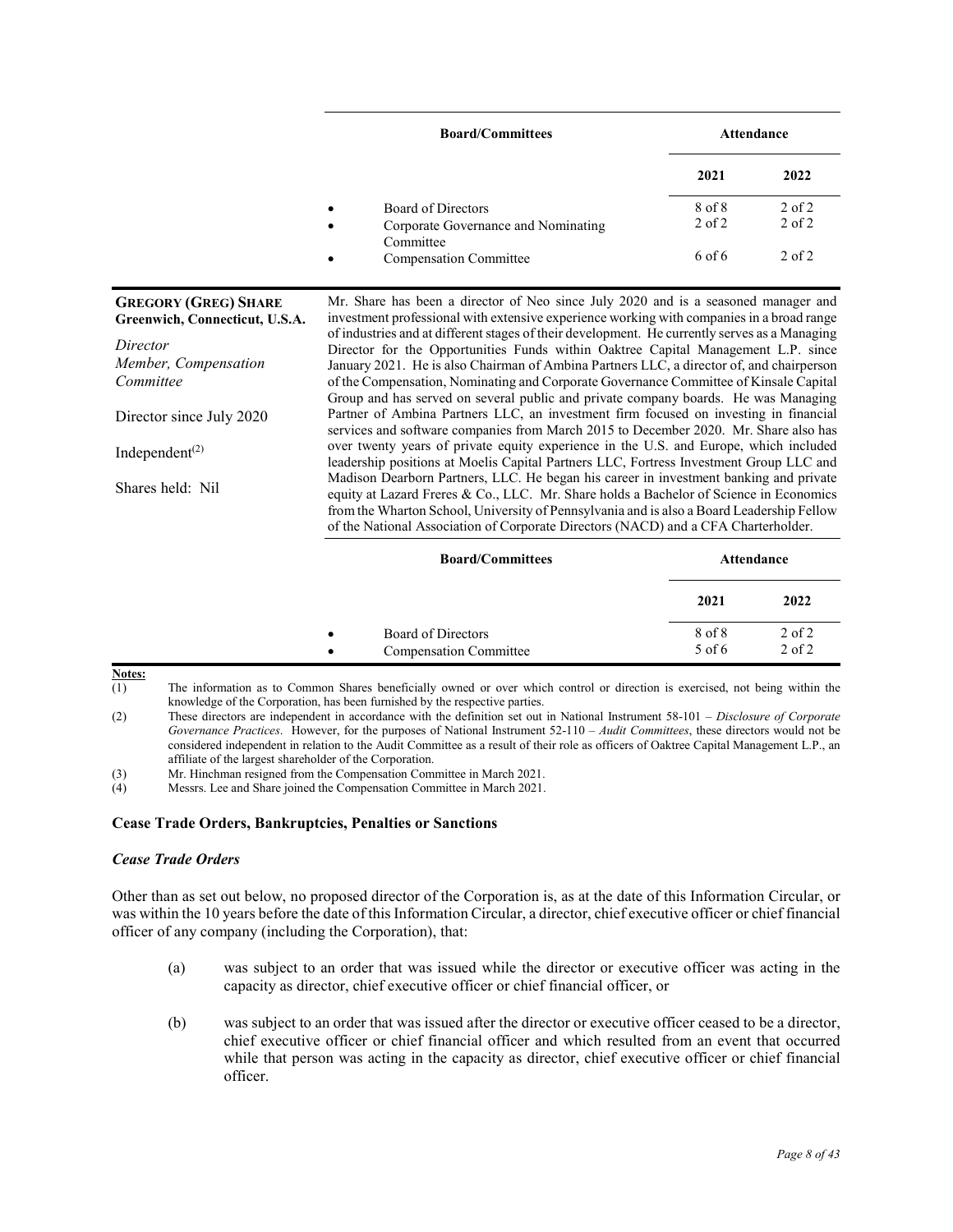For the purposes of the preceding disclosure, an "order" means: (i) a cease trade order; (ii) an order similar to a cease trade order; or (iii) an order that denied the relevant company access to any exemption under securities legislation, that was in effect for more than 30 days.

Constantine Karayannopoulos was a director of Molycorp, the predecessor company to the Corporation when Molycorp's common shares were delisted from the New York Stock Exchange in connection with the Reorganization.

# *Bankruptcies*

Other than as set out below, no proposed director of the Corporation:

- (a) is, at the date of this Information Circular, or has been within the 10 years before the date of this Information Circular, a director or executive officer of any company (including the Corporation) that, while that person was acting in that capacity, or within a year of that person ceasing to act in that capacity, became bankrupt, made a proposal under any legislation relating to bankruptcy or insolvency or was subject to or instituted any proceedings, arrangement or compromise within creditors or had a receiver, receiver manager or trustee appointed to hold its assets, or
- (b) has, within the 10 years before the date of this Information Circular, become bankrupt, made a proposal under any legislation relating to bankruptcy or insolvency, or become subject to or instituted any proceedings, arrangement or compromise with creditors, or had a receiver, receiver manager or trustee appointed to hold assets of the director, executive officer or shareholder.

Constantine Karayannopoulos was a director of Molycorp Inc., the predecessor company to the Corporation, when Molycorp Inc. underwent the Reorganization.

Brook Hinchman and Gregory Share are, and Edgar Lee was, an officer of Oaktree Capital Management L.P. ("**Oaktree Capital Management**"). A principal focus of Oaktree Capital Management's investing activities is in the debt of financially stressed or distressed companies and to take an active role in the bankruptcy process, often emerging with equity of the reorganized company. While Oaktree Capital Management does not typically become a control person of the issuer or join the board of directors of the issuer until after it has emerged from bankruptcy, Oaktree Capital Management may sign a restructuring support agreement or make arrangements with other creditors during the bankruptcy process with respect to the debt it holds.

# *Penalties and Sanctions*

Other than as set out below, no proposed director of the Corporation has been subject to:

- (a) any penalty or sanction imposed by a court relating to securities legislation or by a securities regulatory authority or has entered into a settlement agreement with a securities regulatory authority; or
- (b) any other penalty or sanction imposed by a court or regulatory body that would likely be considered important to a reasonable investor making an investment decision.

Brook Hinchman and Gregory Share are each, and Edgar Lee was, an officer of Oaktree Capital Management. A principal focus of Oaktree Capital Management's investing activities is in the debt of financially stressed or distressed companies and to take an active role in the bankruptcy process, often emerging with equity of the reorganized company. As such, Oaktree and its officers are often subject to litigation that arises in the ordinary course of its business of investing in distressed debt and special situation funds.

# **Conflicts of Interest**

Certain of the directors and officers of the Corporation are also directors and officers of other companies. The directors of the Corporation are bound by the provisions of applicable corporate law to act honestly and in good faith with a view to the best interests of the Corporation and to disclose any interests, which they may have in any project or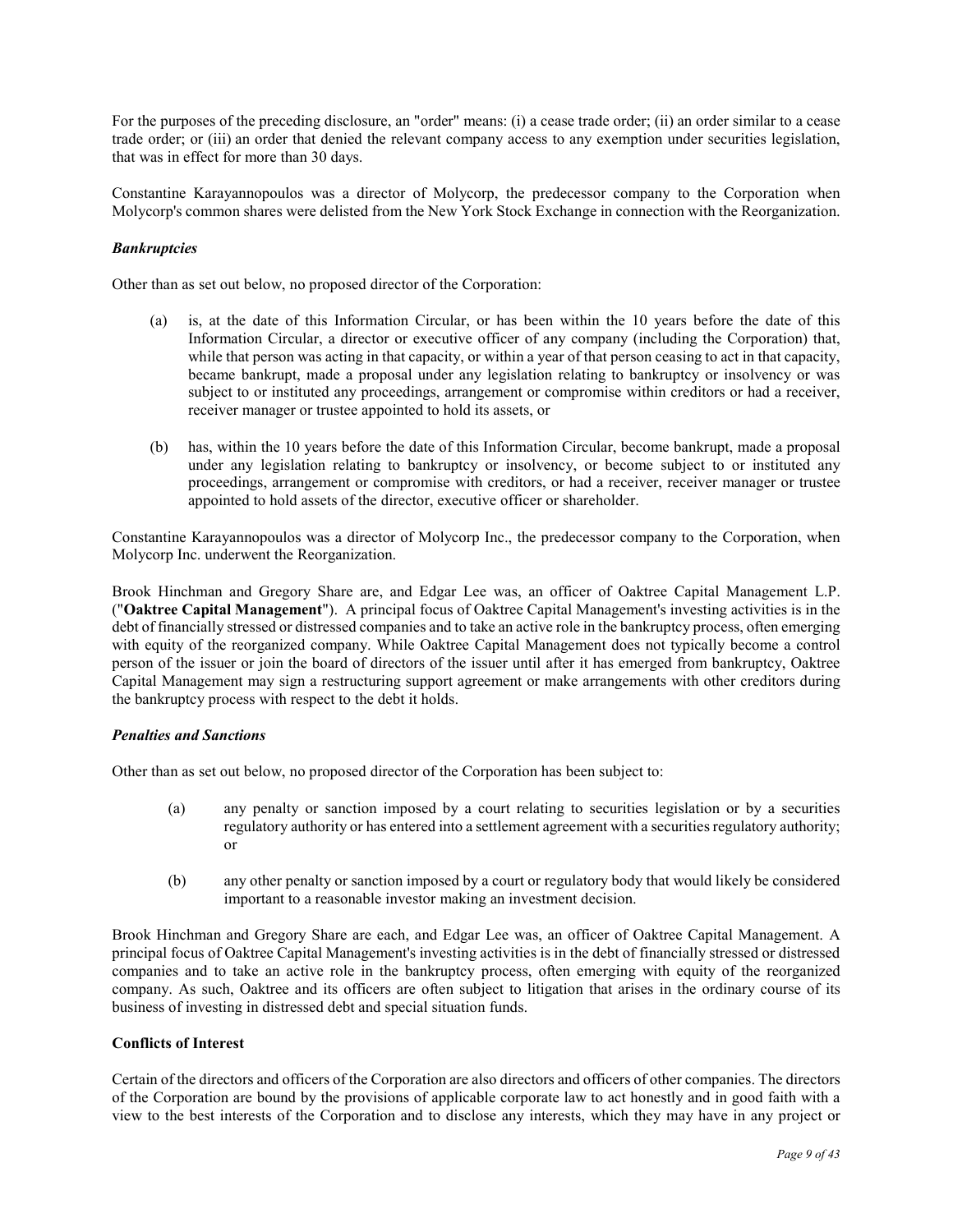opportunity of the Corporation. If a conflict of interest arises at a meeting of the Board, any director in a conflict is required to disclose his or her interest and abstain from voting on such matter.

To the best of the Corporation's knowledge, and other than disclosed herein, there are no known existing or potential conflicts of interest among the Corporation, its promoters, directors and officers or other members of management as a result of their outside business interests except that certain of the directors and officers serve as directors and officers of other companies, and therefore it is possible that a conflict may arise between their duties to the Corporation and their duties as a director or officer of such other companies.

# **2. RE-APPOINTMENT OF AUDITORS**

The management of the Corporation recommends the re-appointment of KPMG LLP Chartered Accountants, as auditors of the Corporation. KPMG LLP have been the auditors for the Corporation since the Corporation was incorporated in September 2017. Unless such authority is withheld, the Common Shares represented by the accompanying form of proxy will be voted in favour of the re-appointment of KPMG LLP Chartered Accountants as auditors of the Corporation to hold office until the next annual meeting of shareholders and authorizing the directors of the Corporation to fix their remuneration.

This resolution requires the approval of a simple majority of the votes cast at the Meeting, in person or by proxy, in order to be approved.

**In the absence of instructions to the contrary, the Common Shares represented by a properly executed form of proxy in favour of the persons designated by management of the Corporation will be voted FOR the reappointment of KPMG LLP Chartered Accountants as auditors of the Corporation.** 

# **PART III ADDITIONAL DISCLOSURE**

# **STATEMENT OF EXECUTIVE COMPENSATION**

Securities laws require that a "Statement of Executive Compensation" in accordance with Form 51-102F6 be included in this Information Circular. Form 51-102F6 prescribes the disclosure requirements in respect of the compensation of executive officers and directors of reporting issuers. Form 51-102F6 provides that compensation disclosure must be provided for the Chief Executive Officer and the Chief Financial Officer of an issuer and each of the issuer's three mostly highly compensated executive officers whose total compensation exceeds C\$150,000. Based on these requirements, the executive officers of the Corporation for whom disclosure is required under Form 51-102F6 are Mr. Constantine E. Karayannopoulos (the Chief Executive Officer and President), Mr. Rahim Suleman (Chief Financial Officer), Mr. Kevin Morris, Mr. Jeff Hogan and Mr. Greg Kroll (collectively referred to as "**Named Executive Officers**").

#### **COMPENSATION DISCUSSION AND ANALYSIS**

*Compensation Philosophy and Objectives* 

#### *Overview*

The Board, upon recommendation of the Compensation Committee, makes decisions regarding all forms of compensation, including salaries, bonuses and equity incentive compensation for the Corporation's executive officers. The Compensation Committee makes recommendations to the Board regarding compensation of the President and Chief Executive Officer and makes decisions in conjunction with feedback from the President and Chief Executive Officer regarding the compensation of the Corporation's other executive officers. The Compensation Committee, in consultation with the President and Chief Executive Officer, also administers employee incentive compensation, including equity-based compensation plans.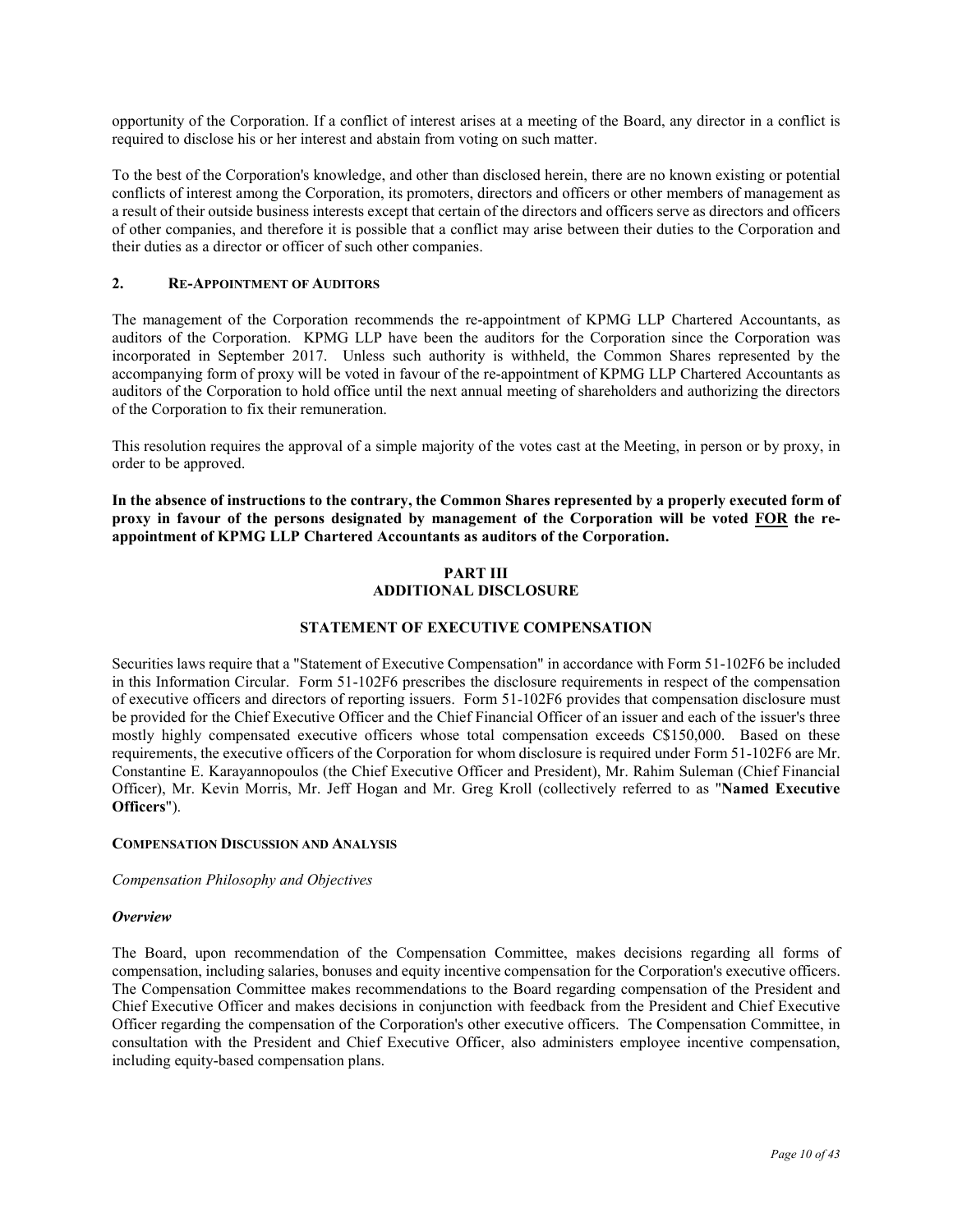# **Compensation Committee**

The Compensation Committee is comprised of four directors, none of whom are officers of the Corporation and, as such, the Board believes that the Compensation Committee is able to conduct its activities in an objective manner. See "*Corporate Governance –Compensation Committee*".

For additional details regarding the relevant education and experience of each member of the Compensation Committee, including the direct experience that is relevant to each committee member's responsibilities in executive compensation, see "*Directors and Executive Officers – Biographies*".

The Board has adopted a written mandate setting forth the purpose, composition, authority and responsibility of the Compensation Committee. The primary responsibilities and duties of the Compensation Committee, include, but are not limited to:

- discharging the Board's responsibilities relating to the compensation of the Corporation's executive officers;
- administering the Corporation's incentive compensation and equity-based compensation plans; and
- assisting the Board with respect to management succession and development.

The Compensation Committee reviews and makes recommendations to the Board on an annual basis regarding: (i) company-wide compensation programs and practices; (ii) all aspects of the remuneration of the Corporation's executive officers; and (iii) equity-based plans and any material amendments thereto.

# **Compensation Objectives**

The objectives of the Corporation's executive compensation arrangements, the Corporation's executive compensation philosophy and the application of this philosophy to the Corporation's executive compensation arrangements as well as those relating to compensation of directors is set out below. When determining the compensation arrangements for the Named Executive Officers, the Compensation Committee expects to consider the objectives of: (i) retaining an executive critical to the success of the Corporation and the enhancement of shareholder value; (ii) providing fair and competitive compensation; (iii) balancing the interests of management and the Corporation's shareholders; and (iv) rewarding performance, both on an individual basis and with respect to the business in general.

# *Compensation Consulting Services*

Under its mandate, the Compensation Committee has the authority to retain, and did retain in 2021, the services of executive compensation consultants to provide independent advice on executive compensation and related governance issues. The Compensation Committee also have the authority to determine and pay the fees of such consultants. All compensation and non-compensation services provided by such independent advisors, consultants and experts to the Corporation must be pre-approved by the Compensation Committee or its chair.

In March 2021, the Corporation engaged Korn Ferry, as executive compensation advisor, to provide expertise and advise in connection with a comprehensive review of the compensation of the Corporation's executives, including the Named Executive Officers. As part of its engagement, Korn Ferry reviewed a peer group of 15 companies, the assessment of the Corporation's positioning within the peer group in terms of compensation levels and mix and a review of the Corporation's compensation programs. The peer group is comprised of publicly traded companies in Canada, the United States, the United Kingdom and Switzerland (recognizing the absence of direct comparators in Canada) having a revenue range both above and below the Corporation's. Some of the other factors considered in the choice of peer group were being industrial-focused and having a global footprint. The peer group used for benchmarking executive compensation includes: Quaker Chemical Corporation (NYSE); Ingevity Corporation (NYSE); Innospec Inc. (NASDAQ); CMC Materials, Inc. (NASDAQ); PQ Group Holdings Inc. (NYSE); Ferro Corporation (NYSE); GCP Applied Technologies Inc. (NYSE); Elementis plc (LSE); Gurit Holding AG (SWX); Victrex plc (LSE); LSB Industries, Inc. (NYSE); Haynes International, Inc.; Livent Corporation (NYSE); DMC Global Inc. (NASDAQ); and 5N Plus Inc. (TSX).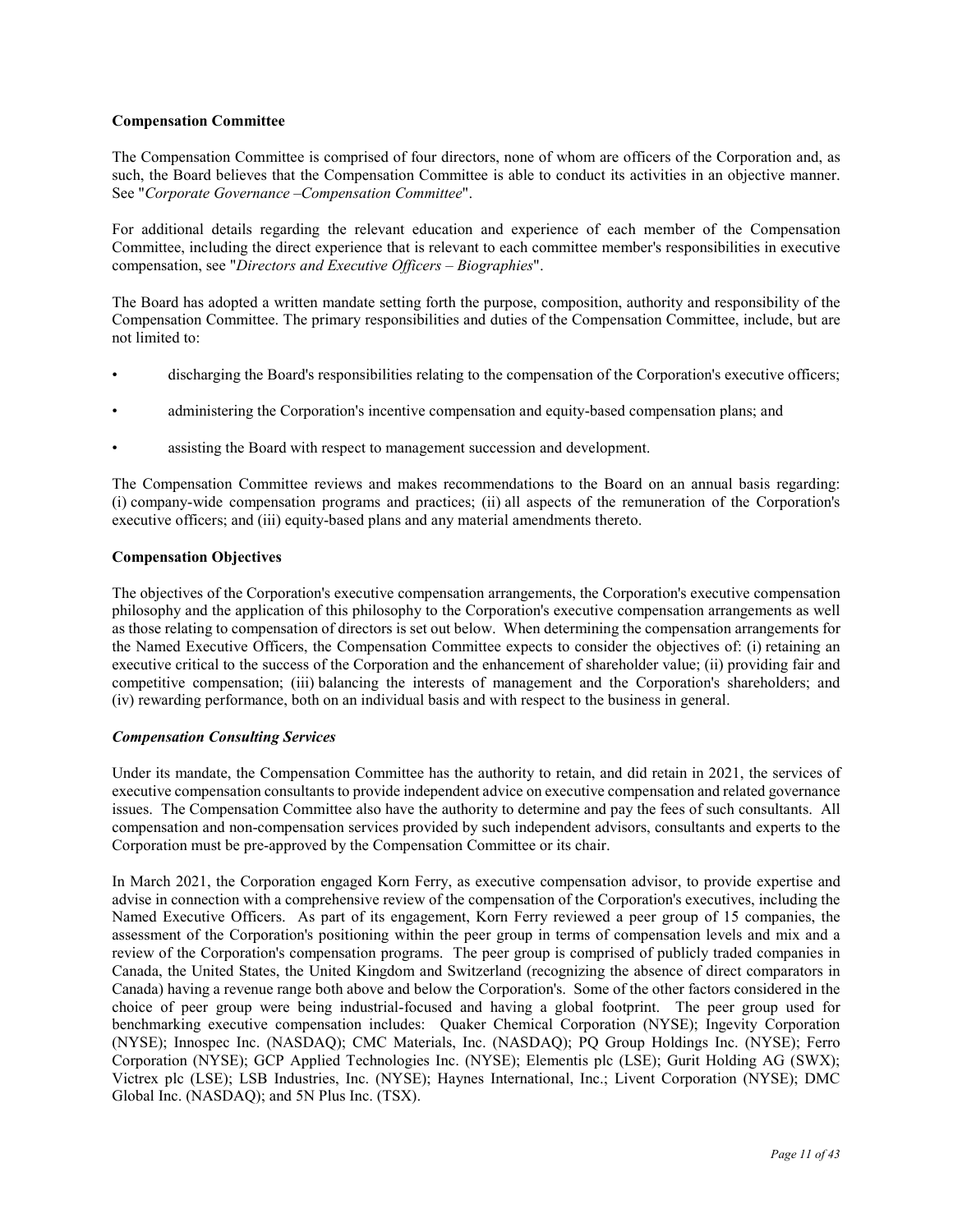# *Elements of 2021 Compensation of Named Executive Officers*

The Corporation believes that a substantial portion of the total compensation for the Named Executive Officers should be variable and tied to the Corporation's performance to align their compensation interests with the achievement of the Corporation's business objectives and the long-term investment interests of the Corporation's shareholders. At the same time, the Corporation strives to attract and retain high caliber executives through the measured use of competitive fixed compensation. The Corporation's program of both fixed and at risk compensation is offered at levels that the Corporations believes are competitive within its industry and was appropriate for 2021.

The Corporation believes the compensation program, when evaluated on a component by component basis and in total, effectively achieves the Corporation's compensation philosophy and objectives described above. The following table summarizes the key components of the Corporation's compensation program for 2021:

| Component                                 | <b>Primary Purpose and Objectives</b>                                                                                                                                                                                                                                                                                                                                                                                                                                                                                                                                                                                                                                   |  |  |
|-------------------------------------------|-------------------------------------------------------------------------------------------------------------------------------------------------------------------------------------------------------------------------------------------------------------------------------------------------------------------------------------------------------------------------------------------------------------------------------------------------------------------------------------------------------------------------------------------------------------------------------------------------------------------------------------------------------------------------|--|--|
| <b>Base Salary</b>                        | Base salary compensates an individual in cash for his or her responsibilities, skills,<br>experience and performance. The levels of base salaries are intended to attract and<br>retain a high quality management team, especially when combined with the other<br>components of the Corporation's compensation program. The levels of base salary for<br>the Named Executive Officers are designed to reflect each executive officer's scope of<br>responsibility, accountability and industry experience.                                                                                                                                                             |  |  |
| <b>Annual Incentive Program</b><br>Awards | The Corporation's annual incentive program awards are used to align the Named<br>Executive Officers' compensation interests with the overall business objectives and the<br>short term investment interests of the Corporation's shareholders by rewarding the<br>Named Executive Officers for annual performance. Corporate goals were established<br>and approved by the Board in March 2021 and performance is evaluated after year end.<br>Payments with respect to the 2021 annual incentive program awards were made in cash<br>in March and April 2022.                                                                                                          |  |  |
| Long Term Incentive<br>Program Awards     | On May 28, 2021, the Board adopted the Omnibus Plan, the purposes of which are to<br>foster and promote the long-term financial success of the Corporation and materially<br>increase the value of the Corporation. The Omnibus Plan authorizes the granting of<br>equity-based compensation in the form of Options, RSUs, SARs, DSUs, and other<br>awards. Awards granted under the Plan will be settled in Common Shares and in some<br>cases, cash.                                                                                                                                                                                                                  |  |  |
|                                           | Previously, the Corporation had adopted the Option Plan, a cash-settled long-term<br>incentive plan and a directors' share unit plan. In addition, prior to the scheme of<br>arrangement completed in November 2017 with Neo Cayman, the Company has<br>adopted the Legacy Plan. Awards outstanding pursuant to the Legacy Plan include<br>options, restricted share units and performance share units. There will be no further<br>grants of awards made under the Option Plan, the prior long-term incentive plan, the<br>directors' share unit plan or the Legacy Plan. As of the date hereof, there are no<br>outstanding RSUs or PSUs pursuant to the Legacy Plan. |  |  |
| Health and Welfare<br><b>Benefits</b>     | Broad-based and customary health and welfare benefits provide for basic health, life<br>and income security needs of the Named Executive Officers and their dependents.<br>These health and welfare benefits are competitive with industry practices and help<br>attract and retain executives.                                                                                                                                                                                                                                                                                                                                                                         |  |  |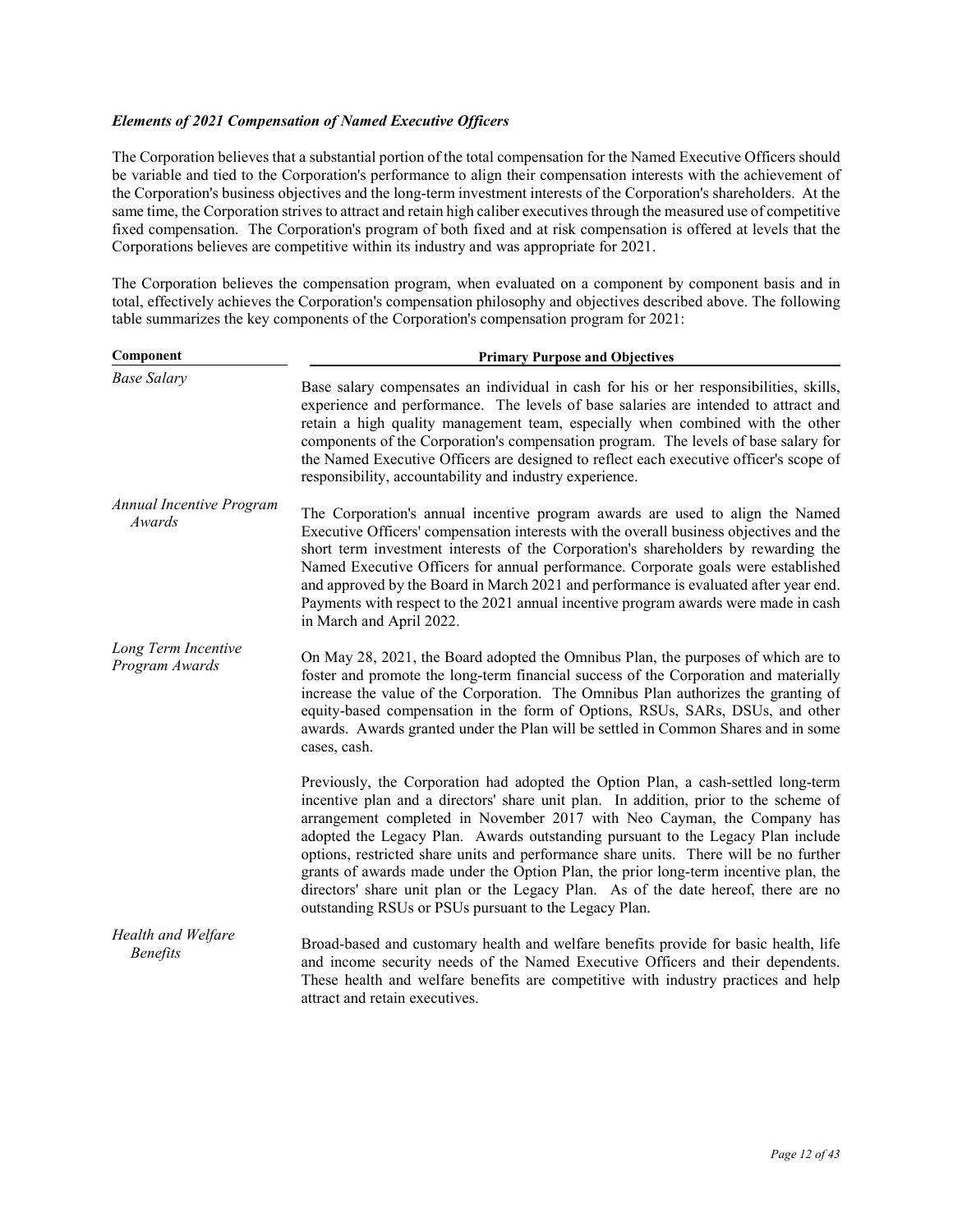| Component           | <b>Primary Purpose and Objectives</b>                                                                                                                                                                                                                                                                                                                                                                                                                                                                                                                              |  |  |
|---------------------|--------------------------------------------------------------------------------------------------------------------------------------------------------------------------------------------------------------------------------------------------------------------------------------------------------------------------------------------------------------------------------------------------------------------------------------------------------------------------------------------------------------------------------------------------------------------|--|--|
| Retirement Benefits | The Corporation's Canada Group Retirement Savings Plan for the Corporation's<br>Canadian based Named Executive Officers and the Corporation's $401(k)$ plan for the<br>Named Executive Officers who reside in the United States encourage and reward long-<br>term service by providing market-based benefits for retirement. All employees who are<br>Canadian residents are eligible to participate in the Corporation's Canada Group<br>Retirement Savings Plan and all U.S. based employees are eligible to participate in the<br>Corporation's $401(k)$ plan. |  |  |

### *2021 Base Salaries*

In March 2021, the Board approved an inflationary increase to the base salary of all Named Executive Officers. In March 2021, the Corporation engaged Korn Ferry, as executive compensation advisor. Korn Ferry's report included a recommendation that the base salary of the Executive Vice President, Magnequench be increased. In September 2021, based on the recommendation of the Compensation Committee, the Board approved an increase in the base salary of the Executive Vice President, Magnequench of 9.4% to US\$350,000.

# *2021 Annual Incentive Program Awards*

The annual incentive for a Named Executive Officer is calculated by multiplying base salary by a target incentive percentage ranging from 60 to 85% of base salary. The following multiples of base salary are provided for in the employment agreements for each of the Named Executive Officers:

| <b>Annual Incentive Target</b><br>Percentage |
|----------------------------------------------|
| 85%                                          |
| 65%                                          |
| 65%                                          |
| 60%                                          |
| 60%                                          |

The annual incentive for the President and Chief Executive Officer, Chief Financial Officer and Chief Operating Officer was approved by the Board and is dependent upon corporate and personal performance, measured against the annual business plan approved by the Board. The annual incentive pay for other Named Executive Officers is recommended to the Board by the Chief Executive Officer and is dependent upon corporate, business segment and personal performance and measured against the annual business plan.

# *Metrics and Goals*

In March 2021, the Board approved the 2021 Annual Incentive Plan Goals consisting of the following four metrics for both corporate and business segments: Health, Environment, Safety and Security ("**HESS**"); Adjusted EBITDA vs. Budget; Return on Capital Employed ("**ROCE**") vs. Budget; and Strategic Priorities. Each of these metrics is discussed in more detail below:

**HESS – 10%.** The components of this metric will be the average of LTIR ("**Lost Time Incident Rate**") and TRIR ("**Total Reportable Incident Rate**");

**Adjusted EBITDA vs. Budget – 60%**. Adjusted EBITDA is defined in the 2021 budget as operating profit plus noncash items and other selected items, to be computed in a manner consistent between budget and actuals;

**ROCE vs. Budget – 20%**. ROCE to be defined as Adjusted EBITDA plus capex divided by capital employed, computed in a manner consistent between budget and actual; and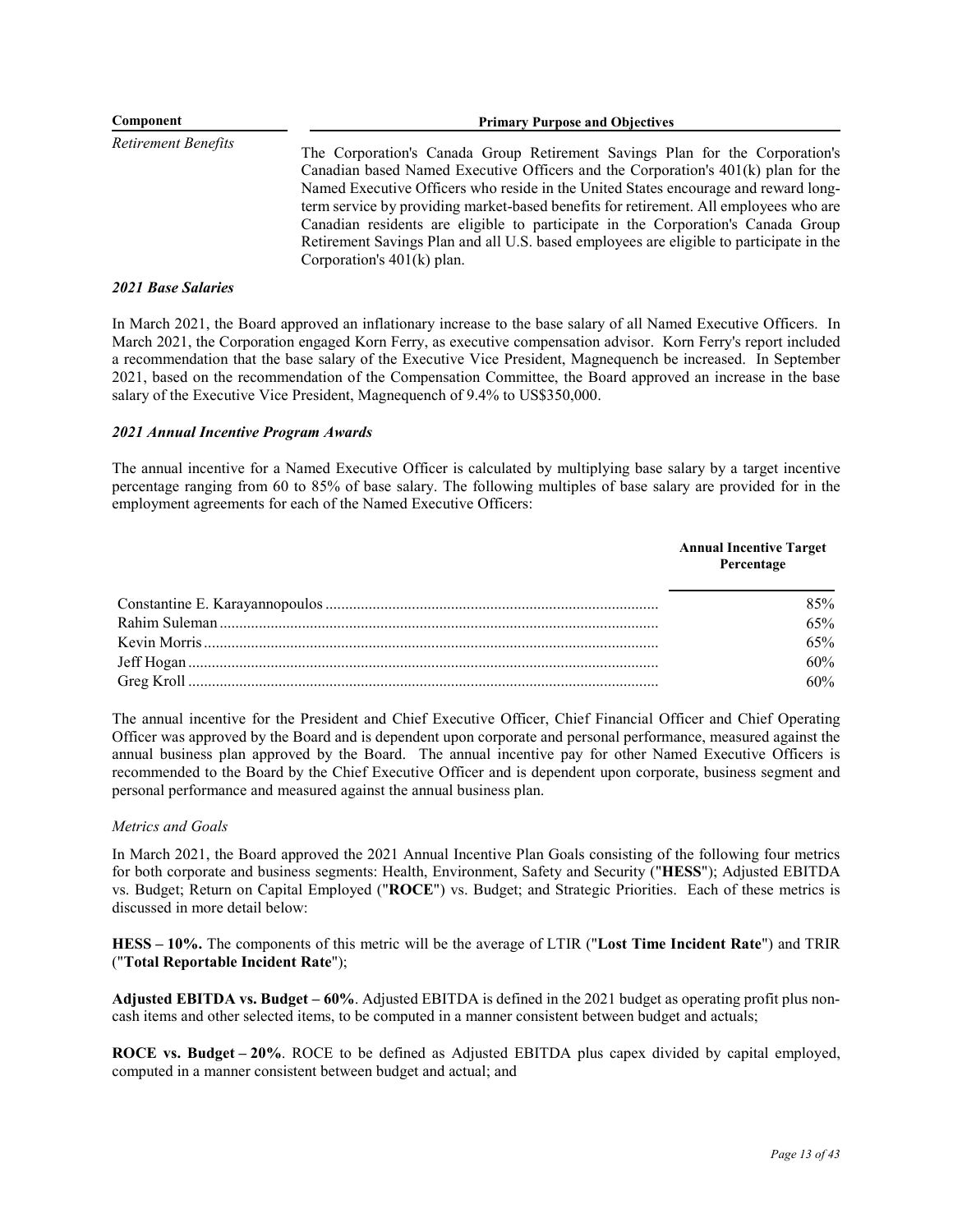**Strategic Priorities – 10%.** A subjective measure of achievement against strategic objectives reviewed by the Board in the first quarter of the year.

The Board also approved the following weightings for the Named Executive Officers:

|                                                                                | Corporate | <b>Business</b><br>Segment /<br>Department | Personal<br>Performance | Total   |
|--------------------------------------------------------------------------------|-----------|--------------------------------------------|-------------------------|---------|
| Chief Executive Officer / Chief Financial<br>Officer / Chief Operating Officer | 90%       |                                            | 10%                     | $100\%$ |
| Business Segment Executive Vice President                                      | 45%       | 45%                                        | 10%                     | $100\%$ |

*Other Compensation – The Omnibus Plan* 

The Omnibus Plan allows for a variety of equity-based awards that provide different types of incentives, particularly Options, RSUs, DSUs and SARs, to be granted to officers, directors, employees and consultants of the Company and its subsidiaries. The following discussion is qualified in its entirety by the text of the Omnibus Plan.

Under the terms of the Omnibus Plan, the Board, or if authorized by the Board, the Compensation Committee, may grant Awards to eligible participants, as applicable. Participation in the Omnibus Plan is voluntary and, if an eligible participant agrees to participate, the grant of Awards will be evidenced by a grant agreement with each such participant. The interests of any participant in any award are not assignable or transferable, whether voluntary, involuntary, by operation of law, otherwise, other than by will or the laws of descent and distribution.

The Omnibus Plan provides that appropriate adjustment, if any, will be made by the Board in connection with a reclassification, reorganization or other change of the Common Shares, share split or consolidation, distribution, merger or amalgamation involving the Common Shares issuable or amounts payable to preclude the dilution or enlargement of the benefits of the Omnibus Plan. The Omnibus Plan does not contain any form of financial assistance. All prior Options, RSUs, PSUs, SARs, and DSUs granted under the Corporation's Option Plan, the Prior LTIP, the DSU Plan or any other vehicles, continue to be governed by the terms of such plans.

The total number of Common Shares reserved and available for grant and issuance from treasury pursuant to awards under the Omnibus Plan shall not exceed 2,365,000 (being 6.3% of the total issued and outstanding Common Shares as of the date of adoption of the Omnibus Plan); provided, however, that in the event that any such outstanding awards under other share-based compensation arrangements are forfeited they shall be added to the aggregate number of Common Shares reserved and available for grant pursuant to Omnibus Plan. In addition, of the number of Common Shares reserved for settlement of awards issued pursuant to the Omnibus Plan, the number of Common Shares available for issuance from treasury under the Omnibus Plan for the settlement of SARs and RSUs shall not exceed 1,400,000.

In the 2021 fiscal year, options, RSUs and PSUs were granted under to the Omnibus Plan, pursuant to which an aggregate of 470,130 Common Shares are issuable representing an annual burn rate of 1.23%. In fiscal 2019 and 2020, the annual burn rates were nil% and 0.16%, respectively.

The maximum number of Common Shares that may be: (i) issued to insiders of the Corporation within any one year period; or (ii) issuable to insiders of the Corporation at any time, in each case, under the Omnibus Plan alone, or when combined with all of the Corporation's other security-based compensation arrangements, including the Option Plan, cannot exceed 10% of the aggregate number of Common Shares issued and outstanding from time to time.

An option shall be exercisable during a period established by the Board which shall commence on the date of the grant and shall terminate no earlier than one year and no later than 10 years after the date of grant. The minimum exercise price of an option will be determined by the Board based on the weighted average closing price of the Common Shares on the TSX on the five trading days prior to the date such option is granted. The Omnibus Plan provides that the exercise period shall automatically be extended if the date on which it is scheduled to terminate shall fall during a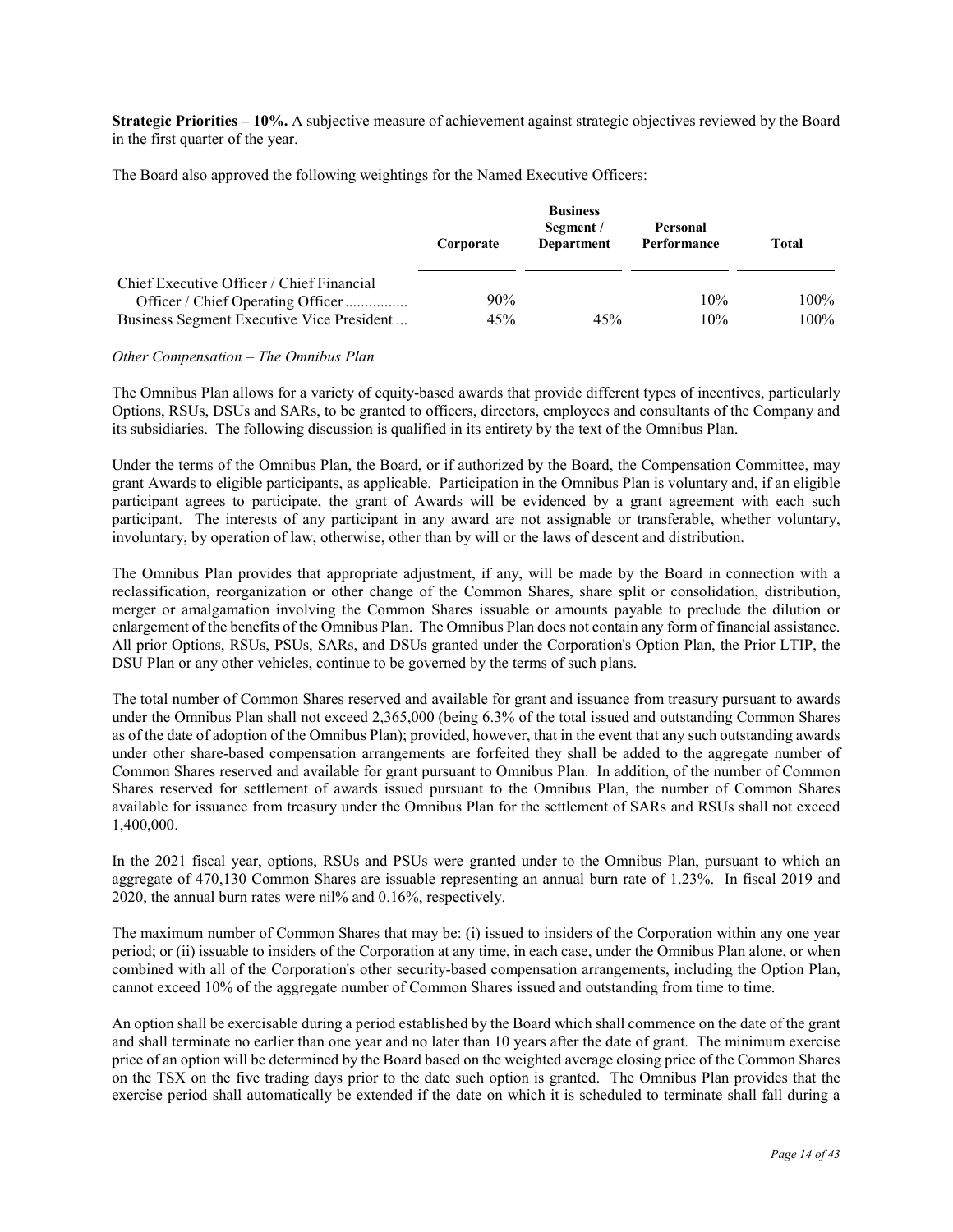blackout period. In such cases, the extended exercise period shall be terminated 10 business days after the last day of the black-out period.

The number of DSUs that a participant is entitled to receive in a fiscal year is based upon the percentage that the Board has determined that such participant will receive, in DSUs multiplied by the participant's annual retainer divided by the market value of Common Shares (as set out in the Omnibus Plan). Each participant is entitled to redeem his or her DSUs within 90 days of his or her separation from the Corporation, and such DSUs may be settled in cash or Common Shares purchased on the open market.

The Board may determine the number of RSUs to be granted to a participant, the relevant vesting provisions of such RSUs, including any performance criteria and period over which such performance criteria must be met, if any and any other terms and conditions prescribed in the Omnibus Plan. The Board shall determine whether RSUs will be settled in Common Shares issued from treasury or purchased on the secondary market or settled in cash.

The Board may determine the number of SARs to be granted to a participant, whether such SAR is to be settled in Common Shares or the cash equivalent thereof, and the exercise price of a SAR, which shall not be less than the applicable market value of Common Shares (as set out in the Omnibus Plan).

When dividends (other than stock dividends) are paid on Common Shares, participants under the Omnibus Plan who have been granted RSUs or DSUs shall receive additional RSUs or DSUs, as applicable ("**Dividend Equivalents**") as of the dividend payment date. The number of Dividend Equivalents to be granted to the participant shall be determined by multiplying the aggregate number of RSUs or DSUs, as applicable, held by the participant on the relevant record date by the amount of the dividend paid by the Corporation on each Common Share, and dividing the result by the market value (as determined in the Omnibus Plan) on the dividend payment date.

The following table describes the impact of certain events upon the rights of holders of Awards under the Omnibus Plan, including termination for cause, resignation, retirement, termination other than for cause and death or long-term disability, subject to the terms of a participant's employment agreement, grant agreement and the change of control provisions described below:

| <b>Event Provisions</b>             | <b>Options</b>                                                                                                                                                                                                                            | <b>RSUs, DSUs and SARs</b>                                                                                                                                                                                                                                                                      |
|-------------------------------------|-------------------------------------------------------------------------------------------------------------------------------------------------------------------------------------------------------------------------------------------|-------------------------------------------------------------------------------------------------------------------------------------------------------------------------------------------------------------------------------------------------------------------------------------------------|
| Termination for cause               | Immediate forfeiture of all unexercised<br>vested and unvested options                                                                                                                                                                    | Immediate forfeiture of all unvested RSUs,<br>DSUs and SARs, as applicable                                                                                                                                                                                                                      |
| Termination other than for<br>cause | Forfeiture of all unvested options upon the<br>earlier of the original expiry date and 90<br>days after termination to exercise vested<br>options or such longer period as the Board<br>may determine in its sole discretion              | The Corporation shall settle any vested RSUs,<br>DSUs and SARs in accordance with their<br>terms, and other unexercised or unvested<br>RSUs, DSUs and SARs shall immediately<br>vest and be settled on a pro-rated basis based<br>on time elapsed and/or performance criteria,<br>as applicable |
| Resignation                         | Forfeiture of all unvested options upon the<br>earlier of the original expiry date and 90<br>days after resignation to exercise vested<br>options or such longer period as the Board<br>may determine in its sole discretion              | Forfeiture of all unvested RSUs, DSUs and<br>SARs, as applicable, and the Corporation shall<br>settle any vested RSUs, DSUs and SARs in<br>accordance with their terms                                                                                                                          |
| Retirement                          | All unvested options continue to vest in<br>accordance with their terms and any vested<br>unexercised options shall expire on the<br>earlier of five years after the date of<br>retirement and the original expiry date of<br>the options | RSUs, DSUs and SARs shall continue to vest<br>in accordance with their terms. Settlement of<br>RSUs, DSUs and SARs<br>subject to<br>performance criteria shall be pro-rated for the<br>time elapsed in the performance period up to<br>the date of retirement                                   |
| Death or long-term disability       | Forfeiture of all unvested options upon the<br>earlier of the original expiry date and 12                                                                                                                                                 | RSUs, DSUs and SARs shall continue to vest<br>for a maximum period of 12 months or until                                                                                                                                                                                                        |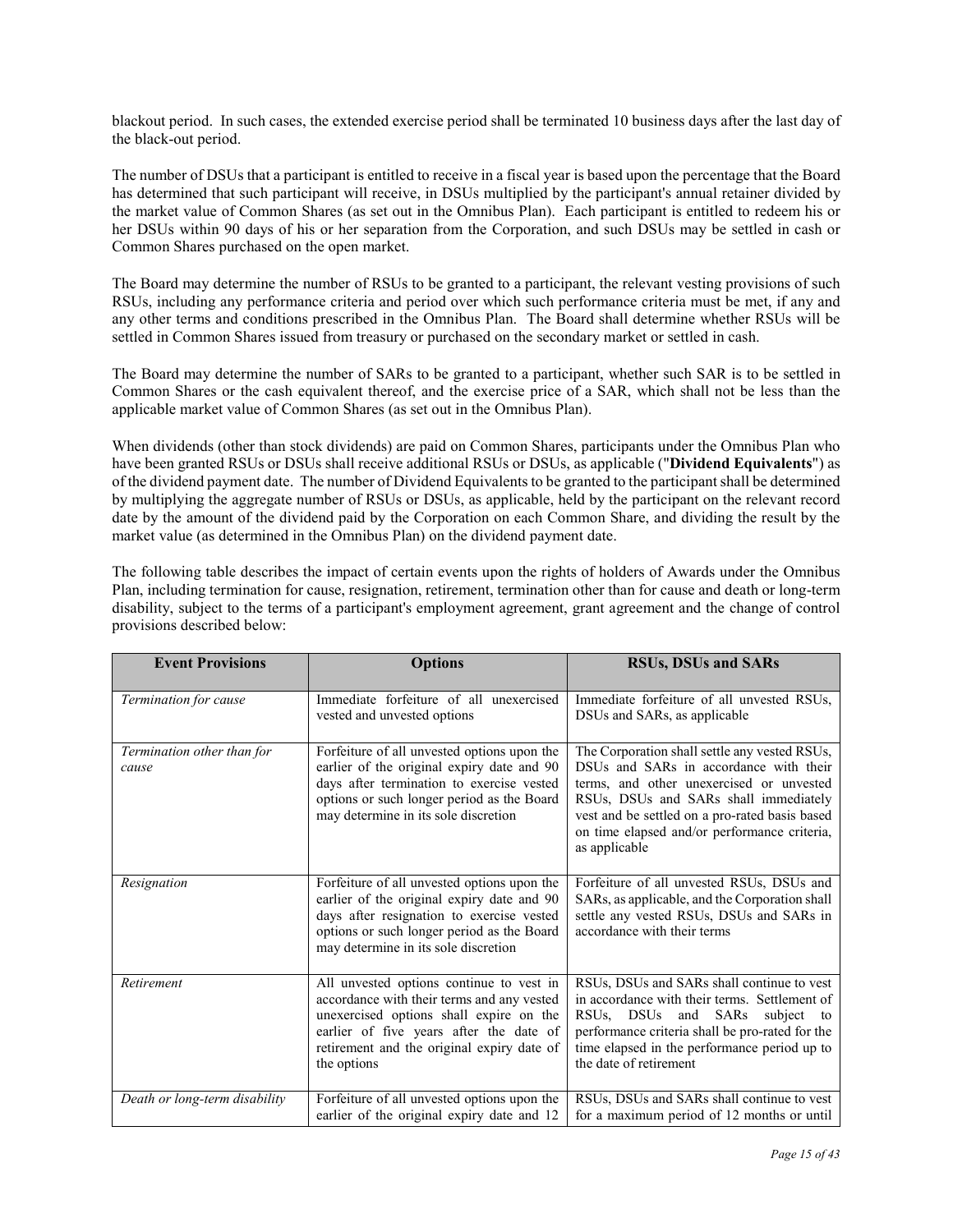| <b>Event Provisions</b> | <b>Options</b>                                                                                                                                              | <b>RSUs, DSUs and SARs</b>                                                                                             |
|-------------------------|-------------------------------------------------------------------------------------------------------------------------------------------------------------|------------------------------------------------------------------------------------------------------------------------|
|                         | months after date of death or long-term<br>disability to exercise vested options or such<br>longer period as set out by the Board in its<br>sole discretion | the vesting date set out in the grant agreement<br>(whichever is shorter) and settle within 30<br>days of such period. |

In connection with a change of control of the Corporation, the Board will take such steps as are reasonably necessary or desirable to cause the conversion or exchange or replacement of outstanding Awards into, or for, rights or other securities of substantially equivalent (or greater) value in the continuing entity, provided that the Board may accelerate the vesting of Awards if: (i) the required steps to cause the conversion or exchange or replacement of Awards are impossible or impracticable to take or are not being taken by the parties required to take such steps (other than the Corporation); or (ii) the Corporation has entered into an agreement which, if completed, would result in a change of control and the counterparty or counterparties to such agreement require that all outstanding Awards be exercised immediately before the effective time of such transaction or terminated on or after the effective time of such transaction. If a participant is terminated without cause during the 24<sup>th</sup> month period following a change of control, any Awards then outstanding shall automatically vest so that (i) options may be exercised in whole or in part by the participant for 90 days thereafter or prior to the expiry date in respect thereof, whichever is sooner, and; (ii) other Awards shall vest and the participant shall be entitled to receive and the Corporation shall issue Common Shares in satisfaction of such Awards.

The Board may, in its sole discretion, suspend or terminate the Omnibus Plan at any time, or from time to time, amend, revise or discontinue the terms and conditions of the Omnibus Plan or of any securities granted under the Omnibus Plan and any grant agreement relating thereto, subject to any required regulatory and TSX approval, provided that such suspension, termination, amendment, or revision will not adversely alter or impair any Award previously granted except as permitted by the terms of the Omnibus Plan or as required by applicable laws.

The Board may amend the Omnibus Plan or any securities granted under the Omnibus Plan at any time without the consent of a participant provided that such amendment shall: (i) not adversely alter or impair any Award previously granted except as permitted by the terms of the Omnibus Plan; (ii) be in compliance with applicable law and subject to any regulatory approvals including, where required, the approval of the TSX; and (iii) be subject to shareholder approval, where required by law, the requirements of the TSX or the Omnibus Plan, provided however that shareholder approval shall not be required for the following amendments and our Board may make any changes which may include but are not limited to:

- any amendments of a "housekeeping" nature, including, without limitation, to clarify the meaning of an existing provision of the Omnibus Plan, correct or supplement any provision of the Omnibus Plan that is inconsistent with any other provision of the Omnibus Plan, correct any grammatical or typographical errors or amend the definitions in the Omnibus Plan;
- any amendments to the vesting provisions of Awards;
- any amendments to accelerate the date on which any Award may be exercised under the Omnibus Plan; and
- any amendments of the Omnibus Plan or an Award as necessary to comply with applicable law or the requirements of any stock exchange upon which the Common Shares are then listed; or
- any amendments regarding the administration of the Omnibus Plan.

Notwithstanding the foregoing, shareholder approval is required for certain amendments to the Omnibus Plan, including, but not limited to the following:

- any change to the maximum number of Common Shares issuable from treasury under the Omnibus Plan;
- x (i) any amendment which reduces the exercise price of any Award, after such Awards have been granted, except in the case of an adjustment pursuant to the Omnibus Plan; or (ii) any cancellation of an Award granted and the substitution of that Award by a new Award with a reduced price;
- any amendment which extends the expiry date of any Award beyond the original expiry date, except in case of an extension due to a black-out period;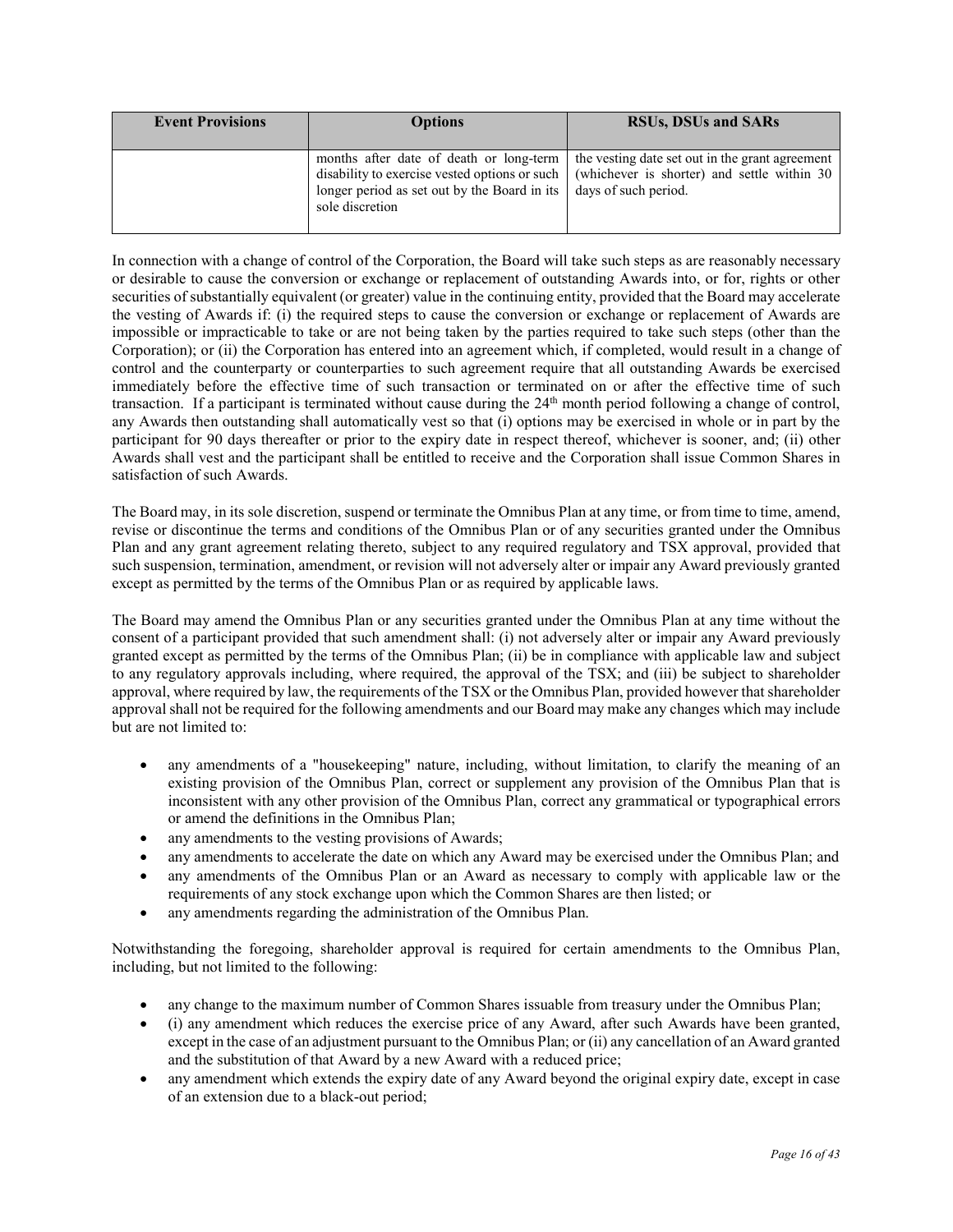- x expands the authority of the Board to permit assignability of Awards other than as permitted under the Omnibus Plan;
- adds to the categories of eligible participants who may be designated for participation in the Omnibus Plan;
- removes or increases the insider participation limit under the Omnibus Plan; or
- any amendments to the amendments provisions of the Omnibus Plan.

### *Other Compensation – The Option Plan*

Prior to the adoption of the LTIP, the Corporation had adopted a stock option on October 13, 2017 (the "**Option Plan**"). Any options outstanding under the Option Plan continue to be governed by the terms of the Option Plan. As at the date of the most recently completed financial year ended December 31, 2021, a total of 121,169 options were issued and outstanding under the Option Plan, representing approximately 0.30% of the issued and outstanding Common Shares, on a non-diluted basis. No further options will be granted under the Option Plan.

### *Other Compensation – The Prior LTIP*

On May 9, 2018, the Board adopted a Long-Term Incentive Plan (the "**Prior LTIP**"), the purposes of which were to foster and promote the long-term financial success of the Corporation and materially increase the value of the Corporation. All awards granted under the Prior LTIP are to be settled in cash. As of December 31, 2021, there were 104,550 RSUs and 105,550 PSUs outstanding under the Prior LTIP. No further RSUs or PSUs will be granted under the Prior LTIP.

# *Other Compensation – The Legacy Plan*

The Named Executive Officers were entitled to participate in the Legacy Plan, the purpose of which was to align the interests of participants with those of shareholders of Neo Cayman providing incentive compensation opportunities tied to performance of the securities of Neo Cayman. The Legacy Plan authorized the granting of equity-based compensation in the forms of options to purchase ordinary shares of Neo Cayman ("**Legacy Options**"), restricted share units ("**Legacy RSUs**"), and two series of performance units ("**Legacy PSUs**" and "**Legacy Additional PSUs**", respectively). There will be no further grants made under the Legacy Plan.

As at December 31, 2021, the following equity-based awards were outstanding under the Legacy Plan:

| Group | Legacy<br><b>Options</b> |
|-------|--------------------------|
|       | 535,680                  |
|       | 88,002                   |
|       | 86,672                   |

# **<u>Note:</u>**<br>(1)

(1) Includes 53,336 Legacy Options granted to Mr. Karayannopoulos in 2016 when he served as Chairman of Neo Cayman.

The number of Common Shares issuable on exercise of the Legacy Options and the exercise price per share have been adjusted to apply the exchange ratio applied in connection with the Arrangement. One-quarter of the Legacy Options vested on each of the first four anniversaries of the grant date, beginning on September 1, 2017.

The Corporation has assumed the obligation to issue Common Shares underlying the securities outstanding pursuant to the Legacy Plan. The number of Common Shares to be issued pursuant to the terms of the Legacy Options reflects the application of the exchange rate applied on the completion of the Arrangement.

In the event of a stock dividend, extraordinary cash or stock dividend or other distribution or payment with respect to the Common Shares, among other events, the Legacy Plan (as assumed by the Corporation) provides that the Board shall, in good faith to be equitable to the holders of the Legacy Options (to prevent, among other things, dilution or enlargement of the rights of the holders), make appropriate adjustments to the applicable securities, underlying securities and/or the exercise prices of the respective awards.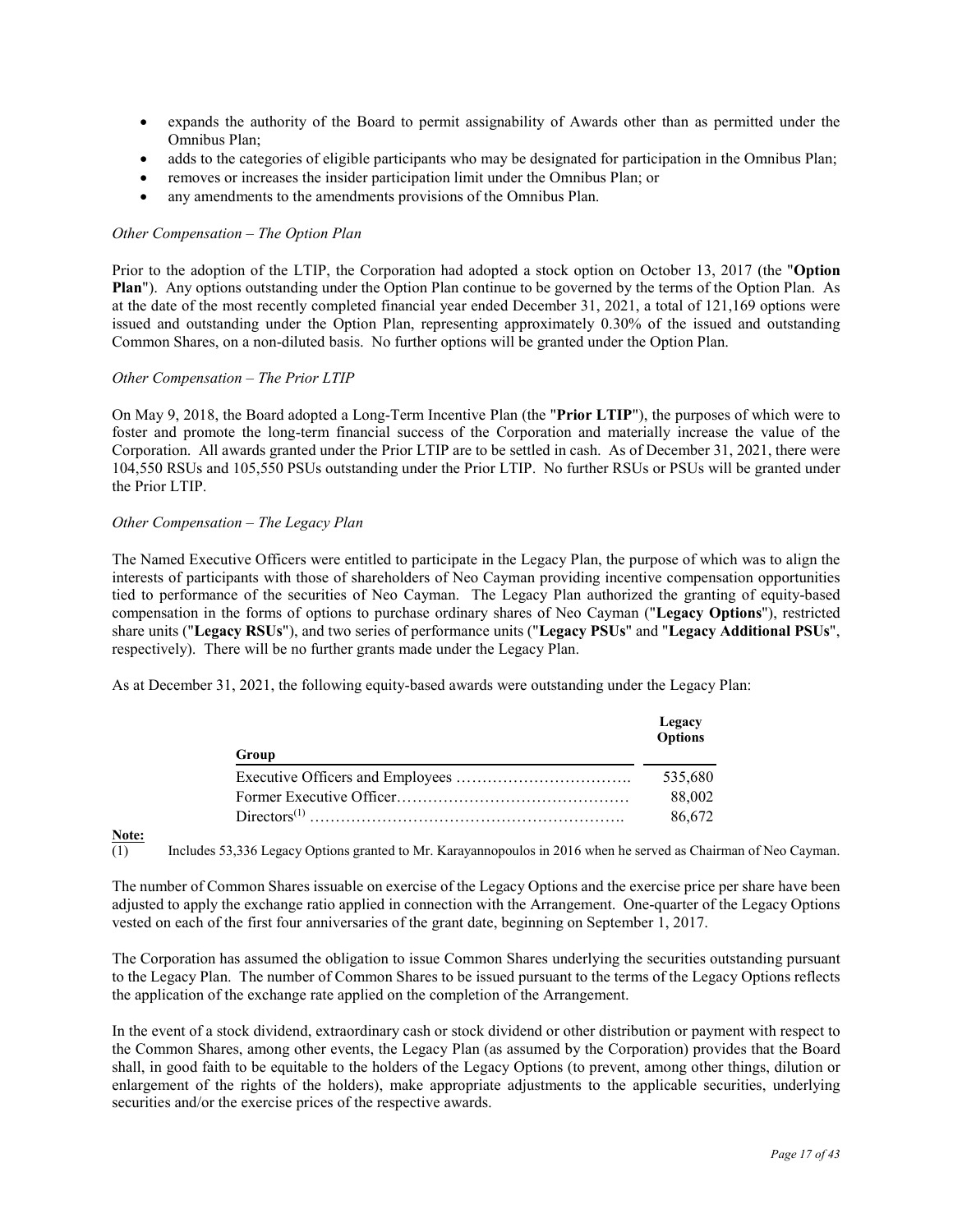# *Clawback Policy*

The Board has adopted an incentive compensation clawback policy that allows the Corporation to recover, from current and former executives, certain incentive compensation amounts awarded or paid to individuals, including equity-based incentive awards, if the individuals engaged in fraud or willful misconduct that led to inaccurate financial results reporting, regardless of whether the misconduct resulted in a restatement of all or part of the Corporation's financial statements.

# *Performance Graph*

The following line graph compares the cumulative return of the Common Shares based on the trading prices of the Common Shares on the TSX with the total return of the S&P/TSX Composite Index value (the "**TSX Index**") for the most recently completed fiscal year. The Common Shares commenced trading on the TSX on December 8, 2017 and the graph assumed that the dividends paid on the Common Shares were reinvested on the date paid.



|               | 2017   |        |                           |       |       |                     | 2017 30, 2018 2018 30, 2019 2019 30, 2020 2020 30, 2021 2021 |       |                      | Dec. 8, Dec. 31, June Dec. 31, June Dec. 31, June Dec. 31, June Dec. 31, |
|---------------|--------|--------|---------------------------|-------|-------|---------------------|--------------------------------------------------------------|-------|----------------------|--------------------------------------------------------------------------|
| TSX Index     | 100.00 | 103.37 | 98.88                     | 83.80 |       | 100.18 105.15 91.03 |                                                              |       | 109.35 130.13 134.26 |                                                                          |
| Common Shares |        |        | 100.00 101.70 93.55 89.51 |       | 73.89 | 74.26 55.78         |                                                              | 86.54 | 105.07               | - 131.18                                                                 |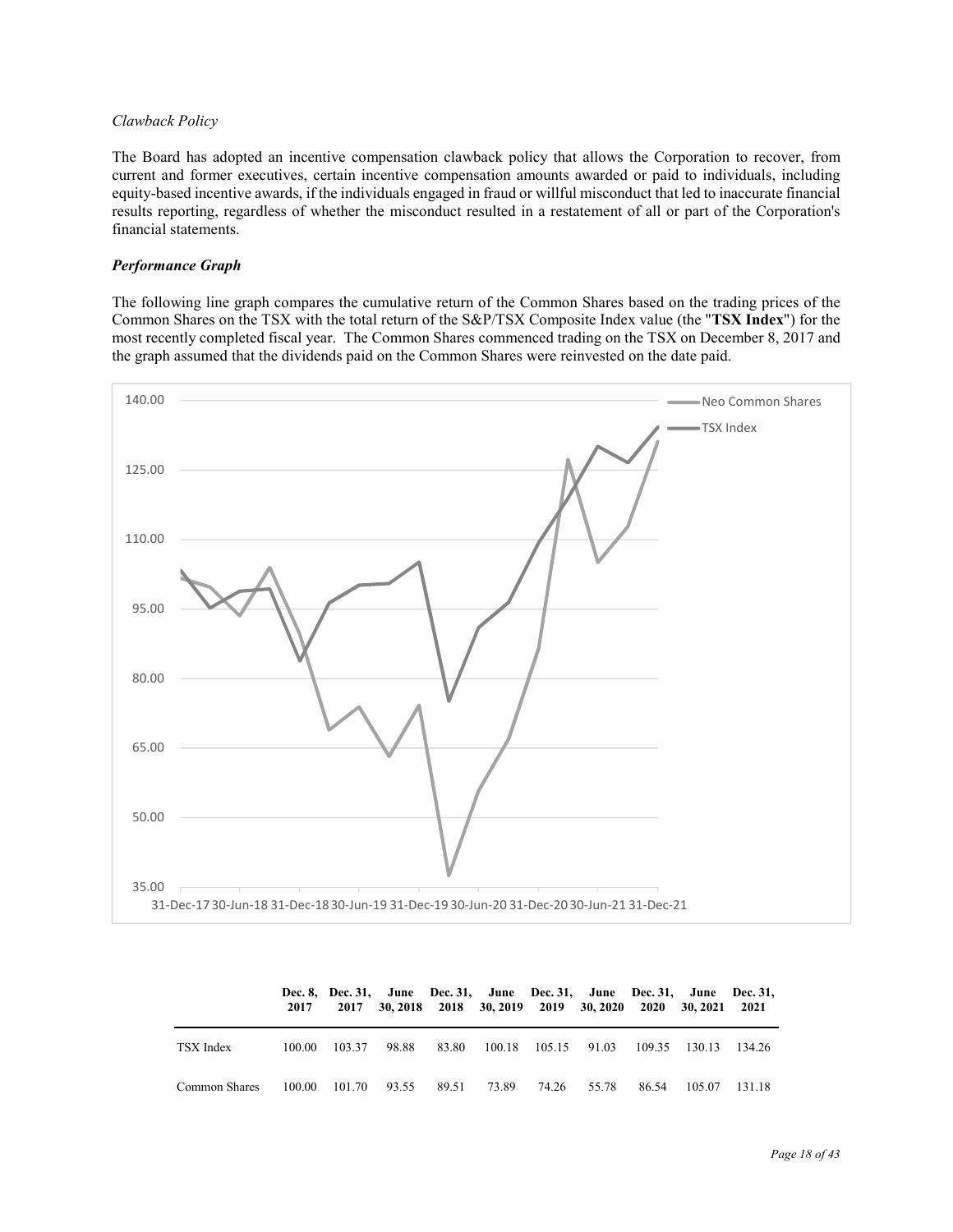### *Risks Associated with Compensation Policies and Practices*

The oversight and administration of the Corporation's executive compensation program requires the Compensation Committee to consider risks associated with the Corporation's compensation policies and practices. Potential risks associated with compensation policies and compensation awards are considered at annual reviews and also throughout the year whenever it is deemed necessary by the Compensation Committee.

The Corporation's executive compensation policies and practices are intended to align management incentives with the long-term interests of the Corporation and its shareholders. In each case, the Corporation seeks an appropriate balance of risk and reward. Practices that are designed to avoid inappropriate or excessive risks include: (i) financial controls that provide limits and authorities in areas such as capital and operating expenditures to mitigate risk taking that could affect compensation; (ii) balancing base salary and variable compensation elements; and (iii) spreading compensation across short and long-term programs.

#### **Compensation of Named Executive Officers**

The following table sets out information concerning the targeted compensation to be earned by, paid to or awarded to the Named Executive Officers for the fiscal years ending December 31, 2021, 2020 and 2019.

| (US\$)                                                    |      |                       |                                           |                                                 |                              | Non-equity incentive<br>plan compensation |                                        |                           |                                             |
|-----------------------------------------------------------|------|-----------------------|-------------------------------------------|-------------------------------------------------|------------------------------|-------------------------------------------|----------------------------------------|---------------------------|---------------------------------------------|
| <b>Name and</b><br>principal position                     | Year | Salary <sup>(1)</sup> | Option-<br>based<br>awards <sup>(2)</sup> | Share-<br><b>based</b><br>awards <sup>(2)</sup> | Annual<br>incentive<br>plans | Long-term<br>incentive<br>plans           | <b>Pension</b><br>value <sup>(3)</sup> | All other<br>compensation | <b>Total</b><br>compensation <sup>(1)</sup> |
| Constantine E.<br>Karayannopoulos <sup>(4)</sup>          | 2021 | 526,327               | 370,460                                   | 868,187                                         | 679,901                      |                                           | 11,101                                 | 26,802                    | 2,482,778                                   |
| President and Chief<br><b>Executive Officer</b>           | 2020 | 269,689               | 135,954                                   |                                                 |                              | 2,046,436                                 | 10,149                                 | 296,628                   | 2,758,857                                   |
| Rahim Suleman                                             | 2021 | 400,702               | 173,037                                   | 405,516                                         | 455,277                      |                                           | 11,101                                 | 61,771                    | 1,507,404                                   |
| <b>Executive Vice</b>                                     | 2020 | 368,884               |                                           |                                                 | 90,395                       | $\overline{\phantom{0}}$                  | 10,149                                 | 81,329                    | 550,757                                     |
| President and<br>Chief Financial<br><i><b>Officer</b></i> | 2019 | 362,077               |                                           |                                                 | 159,100                      |                                           | 9,986                                  | 59,312                    | 590,475                                     |
| Kevin Morris                                              | 2021 | 420,132               | 154,480                                   | 361,980                                         | 525,015                      |                                           | 11,600                                 | 72,652                    | 1,545,859                                   |
| <b>Executive Vice</b><br>President and                    | 2020 | 411,890               |                                           |                                                 | 100,935                      | $\overline{\phantom{0}}$                  | 11,400                                 | 97,724                    | 621,949                                     |
| <b>Chief Operating</b><br><i><b>Officer</b></i>           | 2019 | 399,890               |                                           |                                                 | 175,715                      | $\overline{\phantom{0}}$                  | 11,200                                 | 68,102                    | 654,907                                     |
| Jeff Hogan                                                | 2021 | 361,725               | 133,643                                   | 313,235                                         | 379,380                      |                                           | 11,600                                 | 70,559                    | 1,270,141                                   |
| <b>Executive Vice</b>                                     | 2020 | 356,375               | $\qquad \qquad$                           |                                                 | 102,210                      | $\overline{\phantom{0}}$                  | 11,400                                 | 86,717                    | 556,702                                     |
| President, C&O                                            | 2019 | 350,070               |                                           |                                                 | 141,990                      |                                           | 10,925                                 | 68,950                    | 571,935                                     |
| Greg Kroll                                                | 2021 | 350,000               | 129,306                                   | 303,114                                         | 367,080                      |                                           | 11,600                                 | 20,236                    | 1,181,336                                   |
| Executive Vice                                            | 2020 | 316,087               |                                           |                                                 | 105,415                      | —                                         | 11,400                                 | 78,715                    | 511,617                                     |
| President.<br>Magnequench                                 | 2019 | 306,000               |                                           |                                                 | 124,115                      |                                           | 11,200                                 | 134,633                   | 575,948                                     |

**Notes:**

(1) The Corporation reports its financial statements in U.S. dollars and the table above is shown in U.S. dollars. Mr. Morris, Mr. Hogan and Mr. Kroll are paid in U.S. dollars. Compensation for Messrs. Karayannopoulos and Suleman is made in Canadian dollars but has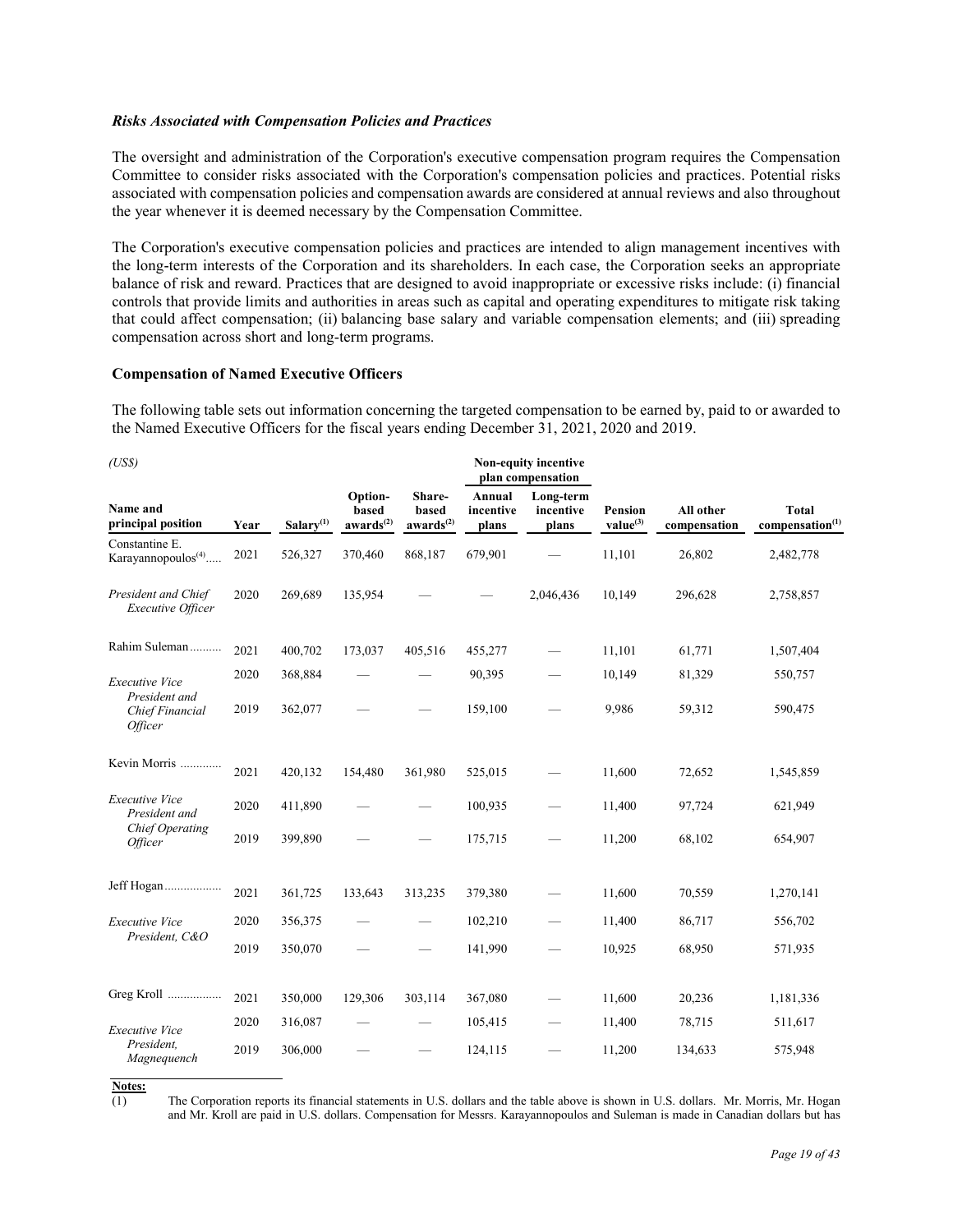been converted for the table above at the Bank of Canada average annual exchange rate for the year ended December 31, 2021 of \$1.00  $= C$1.2535.$ 

- (2) The fair value of Option-Based awards are estimated using the Black-Scholes option pricing model. The Corporation has adopted fair value accounting for Options using the Black-Scholes fair value option pricing model, as established methodology.
- (3) Pension amounts represent contributions of the Corporation to a defined contribution retirement savings or 401(k) plan.
- (4) Mr. Karayannopoulos received no additional compensation in his capacity as a director of the Corporation after he assumed the role of President and Chief Executive Officer on July 7, 2020.

### *Incentive Plan Awards – Option-Based and Share-Based Awards Outstanding*

#### **Option-based Awards Share-Based Awards**

| Name                              | Number of<br>securities<br>underlying<br>unexercised<br>options $(\#)$ | Option<br>exercise<br>price<br><b>(\$)</b> | Option<br><b>Expiration</b><br>Date | Value of<br>unexercised<br>in-the-<br>money<br>options <sup>(2)</sup><br><b>(\$)</b> | Number of<br>share-<br>based<br>awards<br>that<br>have not<br>vested | Market or<br>payout<br>value<br>of share-<br>based<br>awards<br>that<br>have not<br>vested <sup>(2)</sup><br>$(\$)$ | Market or<br>payout value<br>of vested<br>share-based<br>awards not<br>paid out or<br>distributed<br><b>(\$)</b> |
|-----------------------------------|------------------------------------------------------------------------|--------------------------------------------|-------------------------------------|--------------------------------------------------------------------------------------|----------------------------------------------------------------------|---------------------------------------------------------------------------------------------------------------------|------------------------------------------------------------------------------------------------------------------|
|                                   | 53,336 <sup>(1)</sup>                                                  | 9.37                                       | Sept 1, 2026                        | 353,416                                                                              | 58,330                                                               | 933,059                                                                                                             | Nil                                                                                                              |
| Constantine E.<br>Karayannopoulos | 61,165                                                                 | 7.31                                       | Aug 11, 2027                        | 168,381                                                                              |                                                                      |                                                                                                                     |                                                                                                                  |
| Rahim Suleman                     | $168,004^{(1)}$                                                        | 9.37                                       | Sept 1, 2026                        | 1,113,230                                                                            | 27,245                                                               | 435,817                                                                                                             | Nil                                                                                                              |
|                                   |                                                                        |                                            |                                     |                                                                                      |                                                                      |                                                                                                                     |                                                                                                                  |
| Kevin Morris                      | $168,004^{(1)}$                                                        | 9.37                                       | Sept 1, 2026                        | 1,113,230                                                                            | 24,320                                                               | 389,028                                                                                                             | Nil                                                                                                              |
|                                   | $120,004^{(1)}$                                                        | 9.37                                       | Sept 1, 2026                        | 795,172                                                                              | 21,045                                                               | 336,640                                                                                                             | Nil                                                                                                              |
| 871                               | 60,004                                                                 | 13.30                                      | Sept 12, 2025                       | 115,483                                                                              | 20,265                                                               | 325,763                                                                                                             | Nil                                                                                                              |

**Notes:**

(1) The number reflects the number of Common Shares issuable on exercise of Legacy Options.

(2) The value assumes that all options have vested and is calculated based on the share price on December 31, 2021 and using the Bank of Canada exchange rate as at December 31, 2021 of  $$1.00 = C$1.2678$ .

# *Incentive Plan Awards – Value Vested or Earned*

The following table indicates, for each of the Named Executive Officers, a summary of the value of option-based awards and share-based awards vested in accordance with their terms during the fiscal year ending December 31, 2021.

| <b>Name</b>                    | Option-<br>based awards -<br>Value vested during<br>the fiscal<br>year $({\bf S})^{(1)}$ | Share-based awards -<br><b>Value vested</b><br>during the fiscal year<br>$(S)^{(2)}$ | Non-equity incentive plan<br>compensation –<br>value earned during the fiscal<br>year $({\mathbb S})^{(3)(4)}$ |
|--------------------------------|------------------------------------------------------------------------------------------|--------------------------------------------------------------------------------------|----------------------------------------------------------------------------------------------------------------|
| Constantine E. Karayannopoulos | 168,381                                                                                  | 543,609                                                                              | 2,112,878                                                                                                      |
|                                |                                                                                          | 1,662,406                                                                            | 455,277                                                                                                        |
|                                |                                                                                          | 1.662.406                                                                            | 525,015                                                                                                        |
|                                |                                                                                          | 1,187,458                                                                            | 379,380                                                                                                        |
|                                | 38.494                                                                                   | 593.747                                                                              | 637.187                                                                                                        |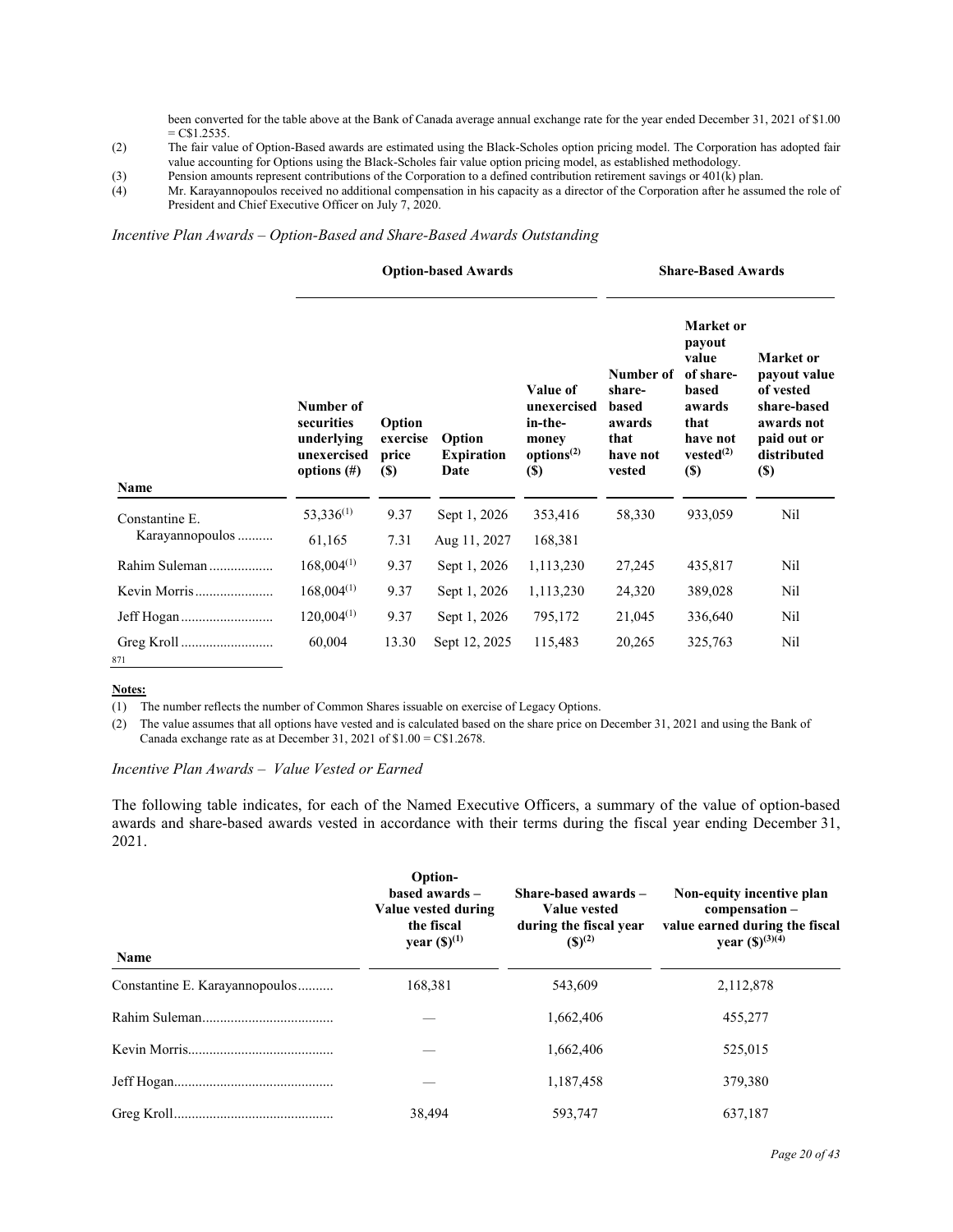#### **Notes:**

- (1) Calculated using the share price as of December 31, 2021 less the exercise price of the applicable Option.
- (2) Represents the RSUs and PSUs granted under the Legacy Plan that vested during the year, and is calculated using the share price as of December 31, 2021.
- (3) Represents the annual incentive plan earned for 2021 and paid in 2022, plus the RSUs and PSUs granted under the Prior LTIP that vested during the year and were settled in cash.
- (4) The annual incentive component of non-equity incentive plan compensation for Mr. Karayannopoulos and Mr. Suleman, is calculated in Canadian dollars and has been converted into U.S. dollars for the table above at the Bank of Canada average annual exchange rate for the year ended December 31, 2021 of \$1.00 = C\$1.2535

### *Retirement Plan Benefits*

All of the Named Executive Officers participate in a defined contribution retirement savings plan. The Corporation together with its affiliates contribute the following amounts directly to the individuals' retirement savings account:

- (1) 5% of combined base salary and bonus (to a maximum of C\$13,915 in 2021) for Mr. Karayannopoulos and Mr. Suleman; and
- (2) 4% of combined base salary and bonus (to a maximum of \$11,600 for 2021) for Mr. Morris, Mr. Hogan and Mr. Kroll.

### *Defined Contribution Retirement Savings Plan Table*

|             | <b>Accumulated Value</b> Compensatory<br>at Start of Year (\$) | Amount $(S)^{(2)}$ | <b>Accumulated Value</b><br>at Dec. 31, 2021 $($ \$) |
|-------------|----------------------------------------------------------------|--------------------|------------------------------------------------------|
| <b>Name</b> |                                                                |                    |                                                      |
|             | 132,630                                                        | 11,101             | 170,888                                              |
|             | 106,309                                                        | 11.101             | 166,417                                              |
|             | 444,776                                                        | 11,600             | 535,969                                              |
|             | 928.751                                                        | 11.600             | 1,086,701                                            |
|             | 1,053,892                                                      | 11,600             | 1,261,903                                            |

**Notes:**

(1) For Messrs. Karayannopoulos and Suleman, the values are shown as converted from Canadian dollars to U.S. dollars converted into U.S. dollars for the table above at the Bank of Canada average annual exchange rate for the year ended December 31, 2021 of \$1.00 = C\$1.2535.

(2) Indicates the contributions of the Corporation to a defined contribution retirement savings or 401(k) plan.

#### **Employee Agreements and Termination and Change of Control Benefits**

Each of the Named Executive Officers has employment agreements with Neo or a subsidiary thereof, that contain termination payment provisions. These agreements are reviewed from time to time and amended accordingly subject to Board approval.

#### *Constantine E. Karayannopoulos – President and Chief Executive Officer*

Constantine E. Karayannopoulos, the President and Chief Executive Officer, entered into an employment agreement with Neo on July 7, 2020, with a 36-month term, which may be extended by mutual agreement for a further 12-month period. The employment agreement provided that Mr. Karayannopoulos would be employed as President and Chief Executive Officer of Neo and its affiliates.

If Neo terminates Mr. Karayannopoulos' employment as a result of the death or willful failure to properly perform his duties, Neo shall thereupon pay to him, in a single payment within 30 days of the date of termination, accrued salary, vacation pay to the date of termination and reimburse business expenses properly incurred to the date of termination (collectively, the "**Basic Entitlements**"). The Corporation estimates that if Mr. Karayannopoulos' employment had been terminated on December 31, 2021 for the reasons described above, no further payments would have been made to Mr. Karayannopoulos beyond what is due to him up to such date.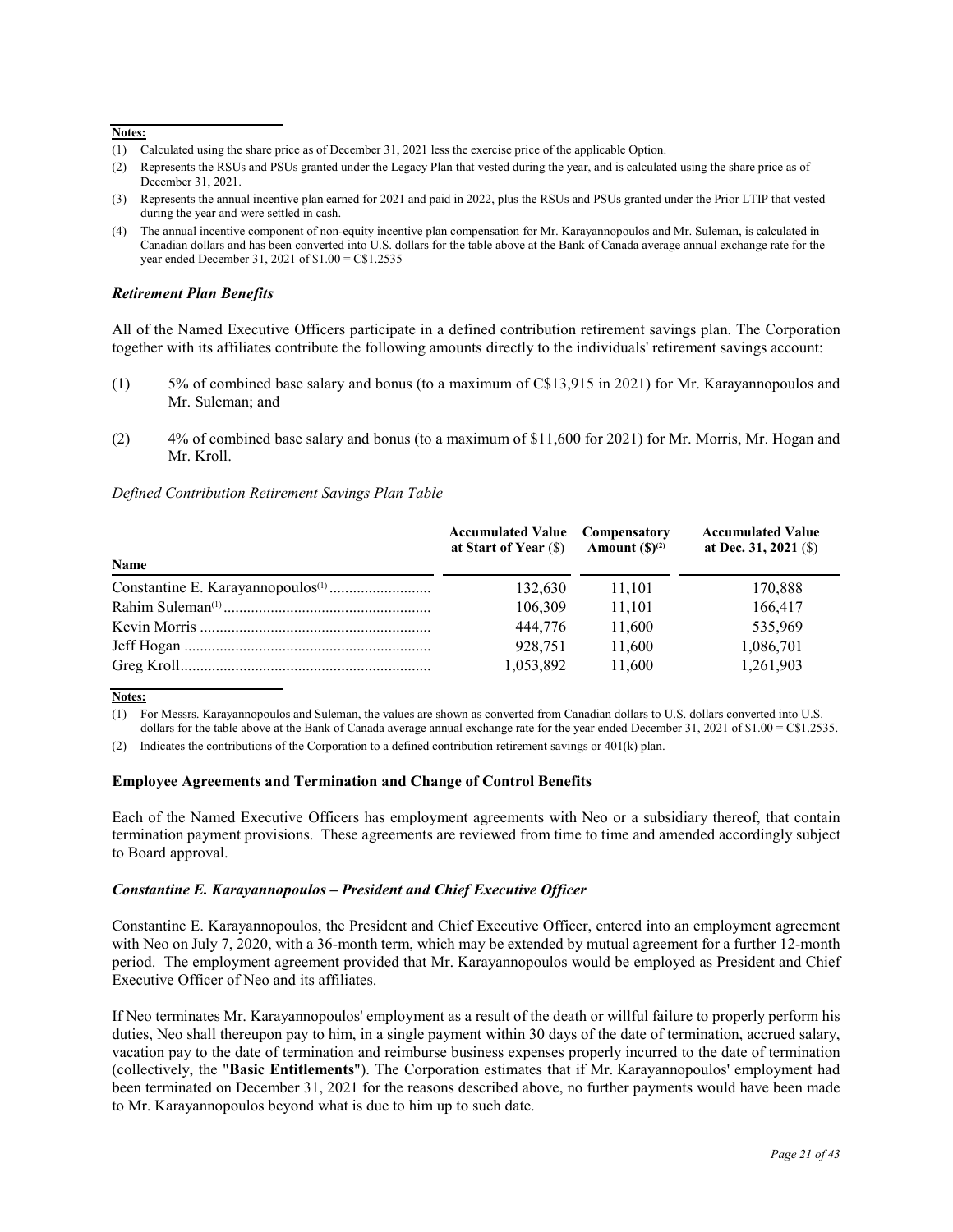Upon the termination by Neo of the employment of Mr. Karayannopoulos without cause or serious reason, Neo shall thereupon pay to him (i) the Basic Entitlements, (ii) any bonus awarded in respect of the fiscal year preceding the year of termination, not yet paid, (iii) his pro-rated bonus for the year in which his employment is terminated, (iv) within 30 days of such termination, a lump sum equivalent of his then annual base salary, (v) continue to pay the premiums to provide all employee benefits (other than short and long term disability benefits) for the 12 months following the date of termination, and (vi) settle any long-term incentive awards in accordance with the provisions of the applicable plans governing such awards. The Corporation estimates that if Mr. Karayannopoulos' employment had been terminated on December 31, 2021 for any of the reasons described above, he would have been entitled to an aggregate payment of up to approximately \$1,005,200 (excluding supplementary benefits and other perquisites).

# *Rahim Suleman – Executive Vice President and Chief Financial Officer*

Rahim Suleman, the Executive Vice President and Chief Financial Officer, entered into an amended and restated employment agreement with Neo on January 1, 2018, with an indefinite term. The employment agreement provides that Mr. Suleman will be employed as Executive Vice President and Chief Financial Officer of Neo and its affiliates.

If Neo terminates Mr. Suleman's employment as a result of the death or disability of Mr. Suleman or willful failure to properly perform his duties, Neo shall thereupon pay to him, in a single payment within 30 days of the date of termination, accrued salary, benefits, perquisites and vacation pay to the date of termination. The Corporation estimates that if Mr. Suleman's employment had been terminated on December 31, 2021 for the reasons described above, no further payments would have been made to Mr. Suleman beyond what is due to him on such date.

Upon the termination by Neo of the employment of Mr. Suleman other than for cause or Mr. Suleman terminates his employment for good reason, Neo shall thereupon pay to him (i) in a single payment within 30 days of the date of termination, accrued vacation pay and perquisites, (ii) over a period of up to 24 months, an amount equal to 18 months of his base salary plus one additional month of salary for every full year of service, and (iii) employee benefits (other than short and long-term disability benefits) for the 24 month period set out in (ii) above. The Corporation estimates that if Mr. Suleman's employment had been terminated on December 31, 2021 for any of the reasons described above, he would be entitled to an aggregate payment of up to approximately \$782,100(excluding supplementary benefits and other perquisites).

If, during the 24 months following a "change of control" (as defined in Mr. Suleman's employment agreement), Neo terminates Mr. Suleman's employment, or Mr. Suleman terminates his employment for good reason, Neo shall pay to him a lump sum "change of control" payment equivalent to the aggregate of (i) twice his then current base salary; (ii) the targeted bonus amount for the applicable year, (iii) in a single payment within 30 days of the date of termination, accrued vacation pay and perquisites, and (iv) employee benefits (other than short and long-term disability benefits) for the 24 month period following the date of retirement. The Corporation currently estimates that in the event that the "change of control" provisions were triggered in 2021 and Mr. Suleman had terminated his employment for good reason in accordance with his employment agreement with an effective date of December 31, 2021, Mr. Suleman would have been entitled to a lump sum "change of control" payment of up to approximately \$1,104,100 (excluding supplementary benefits, value from accelerated equity vesting and other perquisites).

# *Kevin Morris – Executive Vice President and Chief Operating Officer*

Kevin Morris, the Executive Vice President and Chief Operating Officer, entered into the third amended and restated employment agreement with Neo Chemicals & Oxides, LLC ("**Neo C&O**") on January 1, 2018, with an indefinite term. The employment agreement provides that Mr. Morris will be employed as Executive Vice President and Chief Operating Officer of Neo and its affiliates.

If Neo C&O terminates Mr. Morris' employment as a result of the death or disability of Mr. Morris or willful failure to properly perform his duties, Neo C&O shall thereupon pay to him, in a single payment within 30 days of the date of termination, accrued salary, benefits, perquisites and vacation to the date of termination. The Corporation estimates that if Mr. Morris' employment had been terminated on December 31, 2021 for the reasons described above, no further payments would have been made to Mr. Morris beyond what is due to him up to such date.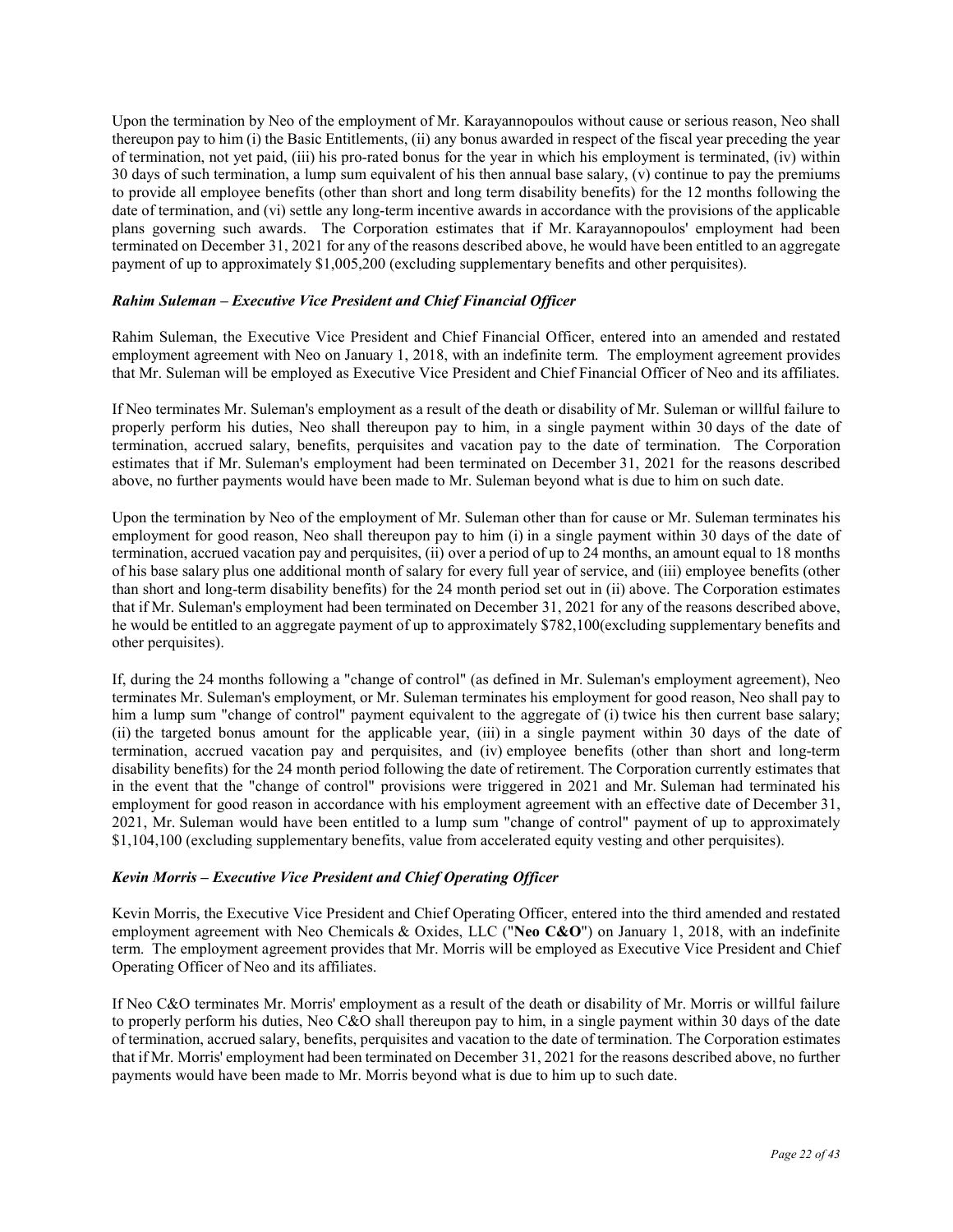Upon the termination by Neo C&O of the employment of Mr. Morris for other than for cause or Mr. Morris terminates his employment for good reason, Neo C&O shall thereupon pay to him (i) in a single payment within 30 days of the date of termination, accrued vacation pay and perquisites, (ii) over a period of 24 months, an amount equal to 18 months of his base salary plus one additional month of salary for every full year of service, to a maximum of 24 months, and (iii) employee benefits (other than short and long-term disability benefits) for the 18 month period. The Corporation estimates that if Mr. Morris' employment were to have been terminated on December 31, 2021 for any of the reasons described above, he would have been entitled to an aggregate payment of up to approximately \$906,200 (excluding supplementary benefits and other perquisites).

If, during the 24 months following a "change of control" (as defined in Mr. Morris' employment agreement), Neo C&O terminates Mr. Morris' employment, or Mr. Morris terminates his employment for good reason, Neo C&O shall pay to him a lump sum "change of control" payment equivalent to the aggregate of (i) twice his then current base salary; (ii) the targeted bonus amount for the applicable year, (iii) in a single payment within 30 days of the date of termination, accrued vacation pay and perquisites, and (iv) employee benefits (other than short and long-term disability benefits) for the 18 month period following the date of retirement. The Corporation currently estimates that in the event that the "change of control" provisions were triggered in 2021 and Mr. Morris had terminated his employment for good reason accordance with his employment agreement with an effective date of December 31, 2021, Mr. Morris would have been entitled to a lump sum "change of control" payment of up to approximately \$1,176,400 (excluding supplementary benefits value, from accelerated equity vesting and other perquisites).

# *Jeff Hogan – Executive Vice President, Chemicals & Oxides*

Jeff Hogan, the Executive Vice President, Chemical & Oxides, entered into the third amended and restated employment agreement with Neo C&O on January 1, 2018, with an indefinite term. The employment agreement provides that Mr. Hogan will be employed as Executive Vice President, Chemicals & Oxides.

If Neo C&O terminates Mr. Hogan's employment as a result of the death or disability of Mr. Hogan or willful failure to properly perform his duties, Neo C&O shall thereupon pay to him, in a single payment within 30 days of the date of termination, accrued salary, benefits, perquisites and vacation pay to the date of termination. The Corporation estimates that if Mr. Hogan's employment were to have been terminated on December 31, 2021 for any of the reasons described above, no further payments would be made to Mr. Hogan beyond what is due to him up to such date.

Upon the termination by Neo C&O of the employment of Mr. Hogan other than for cause or Mr. Hogan terminates his employment for good reason, the Corporation shall thereupon pay to him (i) in a single payment within 30 days of the date of termination, accrued vacation pay and perquisites, (ii) an amount equal to twice his base salary over a period of 24 months, and (iii) employee benefits (other than short and long-term disability benefits) for 18 months. The Corporation estimates that if Mr. Hogan's employment were to have been terminated on December 31, 2021 for the reasons described above, he would have been entitled to an aggregate payment of up to approximately \$790,800 (excluding supplementary benefits and other perquisites).

If, during the 24 months following a "change of control" (as defined in Mr. Hogan's employment agreement), Neo C&O terminates Mr. Hogan's employment, or Mr. Hogan terminates his employment for good reason, Neo C&O shall pay to him a lump sum "change of control" payment equivalent to the aggregate of (i) twice his then current base salary; (ii) the targeted bonus amount for the applicable year, (iii) in a single payment within 30 days of the date of termination, accrued vacation pay and perquisites, and (iv) employee benefits (other than short and long-term disability benefits) for the 18 month period following the date of retirement. The Corporation currently estimates that in the event that the "change of control" provisions were triggered in 2021 and Mr. Hogan had terminated his employment for good reason in accordance with his employment agreement with an effective date of December 31, 2021, Mr. Hogan would have been entitled to a lump sum "change of control" payment of up to approximately \$1,006,500 (excluding supplementary benefits value accelerated equity vesting and other perquisites).

# *Greg Kroll – Executive Vice President, Magnequench*

Greg Kroll, the Executive Vice President, Magnequench, entered into an employment agreement with Neo Singapore on January 1, 2018, with an indefinite term. The employment agreement provides that Mr. Kroll will be employed as Executive Vice President, Magnequench.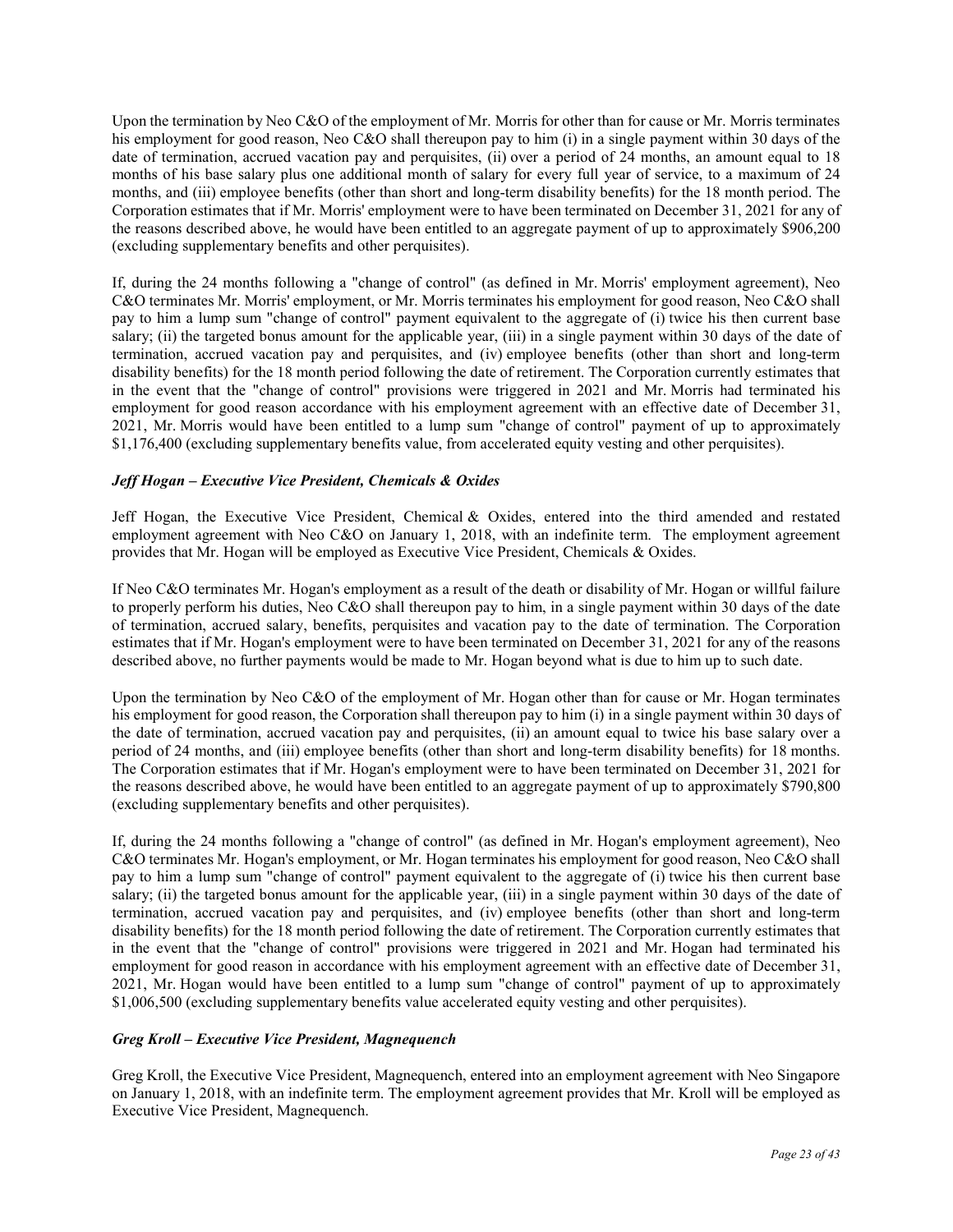If Neo Singapore terminates Mr. Kroll's employment as a result of the death or disability of Mr. Kroll or willful failure to properly perform his duties, Neo Singapore shall thereupon pay to him, in a single payment within 30 days of the date of termination, accrued salary, benefits, perquisites and vacation pay to the date of termination. The Corporation estimates that if Mr. Kroll's employment were to have been terminated on December 31, 2021 for any of the reasons described above, no further payments would be made to Mr. Kroll beyond what is due to him up to such date.

Upon the termination by Neo Singapore of the employment of Mr. Kroll other than for cause or Mr. Kroll terminates his employment for good reason, the Corporation shall thereupon pay to him (i) in a single payment within 30 days of the date of termination, accrued vacation pay and perquisites, (ii) an amount equal to twice his base salary over a period of 24 months, and (iii) employee benefits (other than short and long-term disability benefits) for 18 months. The Corporation estimates that if Mr. Kroll 's employment were to have been terminated on December 31, 2021 for the reasons described above, he would have been entitled to an aggregate payment of up to approximately \$724,200 (excluding supplementary benefits and other perquisites).

If, during the 24 months following a "change of control" (as defined in Mr. Kroll 's employment agreement), Neo Singapore terminates Mr. Kroll 's employment, or Mr. Kroll terminates his employment for good reason, Neo Singapore shall pay to him a lump sum "change of control" payment equivalent to the aggregate of (i) twice his then current base salary; (ii) the targeted bonus amount for the applicable year, (iii) in a single payment within 30 days of the date of termination, accrued vacation pay and perquisites, and (iv) employee benefits (other than short and longterm disability benefits) for the 18 month period following the date of retirement. The Corporation currently estimates that in the event that the "change of control" provisions were triggered in 2021 and Mr. Kroll had terminated his employment for good reason in accordance with his employment agreement with an effective date of December 31, 2021, Mr. Kroll would have been entitled to a lump sum "change of control" payment of up to approximately \$920,500 (excluding supplementary benefits value accelerated equity vesting and other perquisites).

# **Director Compensation**

The directors' compensation program is designed to attract and retain qualified individuals to serve on the Board. Non-executive directors are paid an annual retainer fee, with additional amounts paid to each chair of the Board, Compensation Committee and Audit Committee. The Board is satisfied that it's fee structure is reasonable for a company that operates in 10 countries and shares many of the complexities of other global multi-national organizations having significantly higher market capitalizations.

# *Deferred Share Units*

On May 9, 2018, the Corporation established a Directors Share Unit Plan (the "**DSU Plan**") for members of the Board. Under the DSU Plan, the Compensation Committee determined, once a year, what portion of the directors' annual remuneration shall be paid as deferred share units ("**DSU**"). DSUs are fully vested upon issuance, and accumulate dividend equivalents in the form of additional DSUs based on the dividends paid on the Common Shares. DSUs are redeemable for cash only following retirement from the Board or death of the director. The value of the DSU when converted to cash will be equivalent to the market value of the Common Shares at the time the conversion takes place. If the LTIP Resolution is approved at the Meeting, the DSU Plan will be replaced by the Omnibus Plan. All outstanding DSUs will continue to be governed by the terms of the DSU Plan, but any DSUs granted in the future will be governed by the Omnibus Plan.

The following table sets out the fee structure of the Board in 2021:

| (all figures in US\$)               | <b>Cash Portion</b> | DSU<br><b>Portion</b> | Total   |
|-------------------------------------|---------------------|-----------------------|---------|
| Board Chair Retainer                | 140,000             | 100,000               | 240,000 |
| Non-Executive Board Member Retainer | 50,000              | 75,000                | 125,000 |
| Lead Director Retainer              | 50,000              | 75,000                | 125,000 |
| Audit Committee Chair Retainer      | 20,000              | Nil                   | 20,000  |
| Audit Committee Member Retainer     | 7.000               | Nil                   | 7.000   |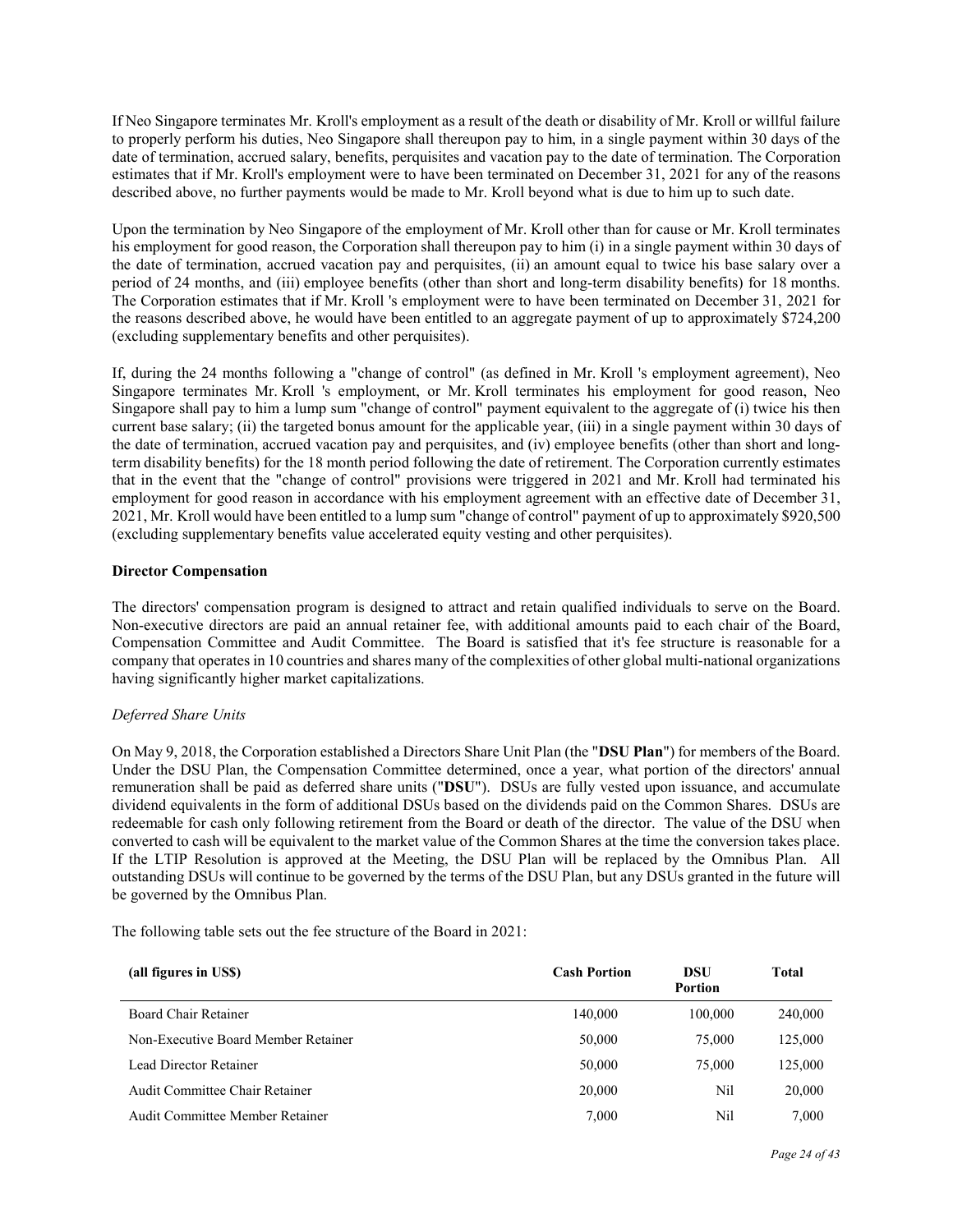| (all figures in US\$)                                         | <b>Cash Portion</b> | DSU<br><b>Portion</b> | <b>Total</b> |
|---------------------------------------------------------------|---------------------|-----------------------|--------------|
| Compensation Committee Chair Retainer                         | 10,000              | Nil                   | 10.000       |
| <b>Compensation Committee Member Retainer</b>                 | 5,000               | Nil                   | 5.000        |
| Corporate Governance and Nominating Committee Chair Retainer  | 10,000              | Nil                   | 10,000       |
| Corporate Governance and Nominating Committee Member Retainer | 5,000               | Nil                   | 5,000        |
| <b>HESS Committee Chair Retainer</b>                          | 10.000              | Nil                   | 10,000       |
| <b>HESS Committee Member Retainer</b>                         | 5.000               | Nil                   | 5.000        |

**Notes:** 

 $\overline{(1)}$  All directors are entitled to reimbursement of reasonable expenses incurred by them acting in their capacity as directors.

(2) No directors fees are payable to directors who are executive officers of the Corporation or to directors who are nominees of Oaktree.

### *Director compensation table*

Cash fees were paid to non-executive directors in 2021. The directors are reimbursed for miscellaneous out-of-pocket expenses incurred in carrying out their duties as directors.

The following table sets out the total compensation earned by each non-executive director who served in that capacity for any part of the most recently completed financial year:

| <b>Name</b>         | <b>Fees earned</b><br>(S) | <b>Option Based</b><br>Awards | <b>Share Based</b><br>Awards (\$) | Other<br>Compensation<br>(S) | Total<br>(S) |
|---------------------|---------------------------|-------------------------------|-----------------------------------|------------------------------|--------------|
| Claire M.C. Kennedy | 141,000                   | Ni1                           | 100,000                           | Nil                          | 241,000      |
| Eric Noyrez         | 78,000                    | Nil                           | 75,000                            | Nil                          | 153,000      |
| G. Gail Edwards     | 71,000                    | Nil                           | 75,000                            | Nil                          | 146,000      |
| Edgar Lee           | 58,861                    | Nil                           | 75,000                            | Nil                          | 133,861      |

#### *Directors' Incentive Plan Awards – Option-Based and Share-Based Awards Outstanding*

Certain directors of Neo Cayman, who are now directors of Neo, were granted Legacy Options, Legacy RSUs and Legacy PSUs in 2016 under the Legacy Plan. See "*Other Compensation – The Legacy Plan*" to purchase ordinary shares of Neo Cayman pursuant to the Legacy Plan. Since the Corporation has assumed the obligation to issue Common Shares underlying the securities outstanding pursuant to the Legacy Plan, the Legacy Options when exercised, and the Legacy RSUs and Legacy PSUs when vested, will result in the issuance of Common Shares rather than ordinary shares of Neo Cayman.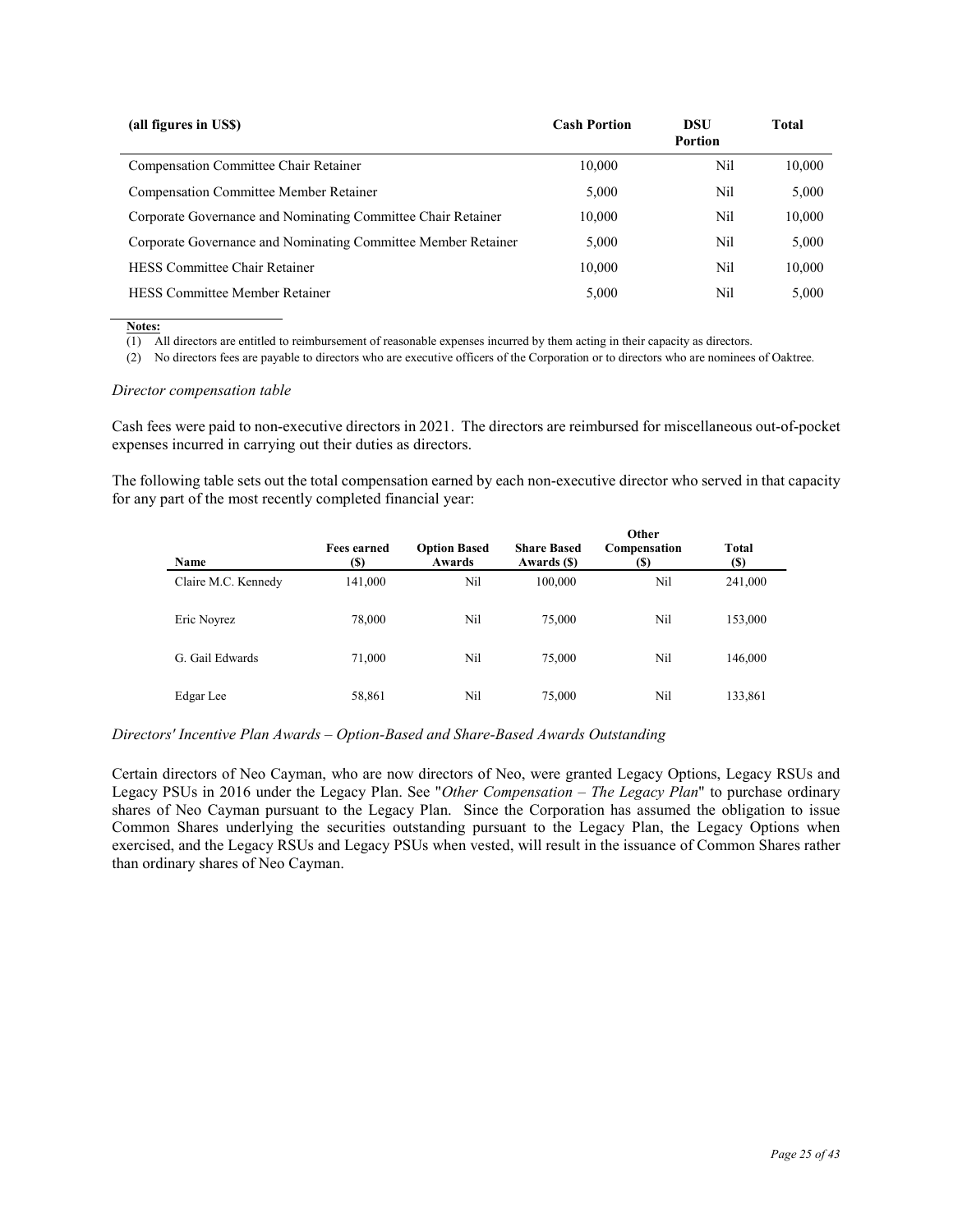|             |                                                                                         | <b>Option-based Awards</b>                 |                                     |                                                                                                   |                                                                      | <b>Share-Based Awards</b>                                                                                        |                                                                                                                  |  |
|-------------|-----------------------------------------------------------------------------------------|--------------------------------------------|-------------------------------------|---------------------------------------------------------------------------------------------------|----------------------------------------------------------------------|------------------------------------------------------------------------------------------------------------------|------------------------------------------------------------------------------------------------------------------|--|
|             | Number of<br>securities<br>underlying<br>unexercised<br>options<br>$(4)$ <sup>(1)</sup> | Option<br>exercise<br>price<br><b>(\$)</b> | Option<br><b>Expiration</b><br>Date | Value of<br>unexercised<br>in-the-<br>money<br>options <sup><math>(2)</math></sup><br><b>(\$)</b> | Number of<br>share-<br>based<br>awards<br>that<br>have not<br>vested | <b>Market</b> or<br>payout<br>value<br>of share-<br>based<br>awards<br>that<br>have not<br>vested<br><b>(\$)</b> | Market or<br>payout value<br>of vested<br>share-based<br>awards not<br>paid out or<br>distributed<br><b>(\$)</b> |  |
| Name        |                                                                                         |                                            |                                     |                                                                                                   |                                                                      |                                                                                                                  |                                                                                                                  |  |
| Eric Novrez | 33,336                                                                                  | 9.37                                       | Sept 1, 2026                        | 220,891                                                                                           | Nil                                                                  | Nil                                                                                                              | Nil                                                                                                              |  |

**Notes:**

(1) The number reflects the number of Common Shares issuable on exercise of Legacy Options.

(2) The value is calculated based on the share price on December 31, 2021 and using the Bank of Canada exchange rate as at December 31, 2021 of  $$1.00 = C$1.2678$ .

### *Incentive Plan Awards – Value Vested or Earned*

The following table indicates, for certain directors, a summary of the value of option-based awards and share-based awards expected to be vested in accordance with their terms during the fiscal year ending December 31, 2021.

| <b>Name</b> | Option-based awards –<br>Value vested during the fiscal<br>year(S) | Share-based awards -<br>Value vested<br>during the fiscal year<br>$(S)^{(1)}$ |
|-------------|--------------------------------------------------------------------|-------------------------------------------------------------------------------|
|             | Nil                                                                | 341.513                                                                       |

**Notes:**

(1) Calculated using the share price as of December 31, 2021.

# **Indemnification and Insurance**

The Corporation maintains director and officer liability insurance to limit the Corporation's exposure to claims against, and to protect, its directors and officers. In addition, the Corporation or Neo, as the case may be, has entered into indemnification agreements with each of its directors and officers. The indemnification agreements require that the Corporation or Neo, as the case may be, indemnify and hold the indemnitees harmless to the greatest extent permitted by law for liabilities arising out of the indemnitees' service to the Corporation as directors and officers, provided that the indemnitees acted honestly and in good faith and in a manner the indemnitees reasonably believed to be in, or not opposed to, the Corporation's best interests. The indemnification agreements also provide for the advancement of defense expenses to the indemnitees by the Corporation.

# **INDEBTEDNESS OF DIRECTORS AND OFFICERS OF THE CORPORATION**

As of December 31, 2021 and of the date of this Information Circular, none of the officers or directors of the Corporation were indebted to the Corporation, other than routine indebtedness (as defined in applicable securities regulations).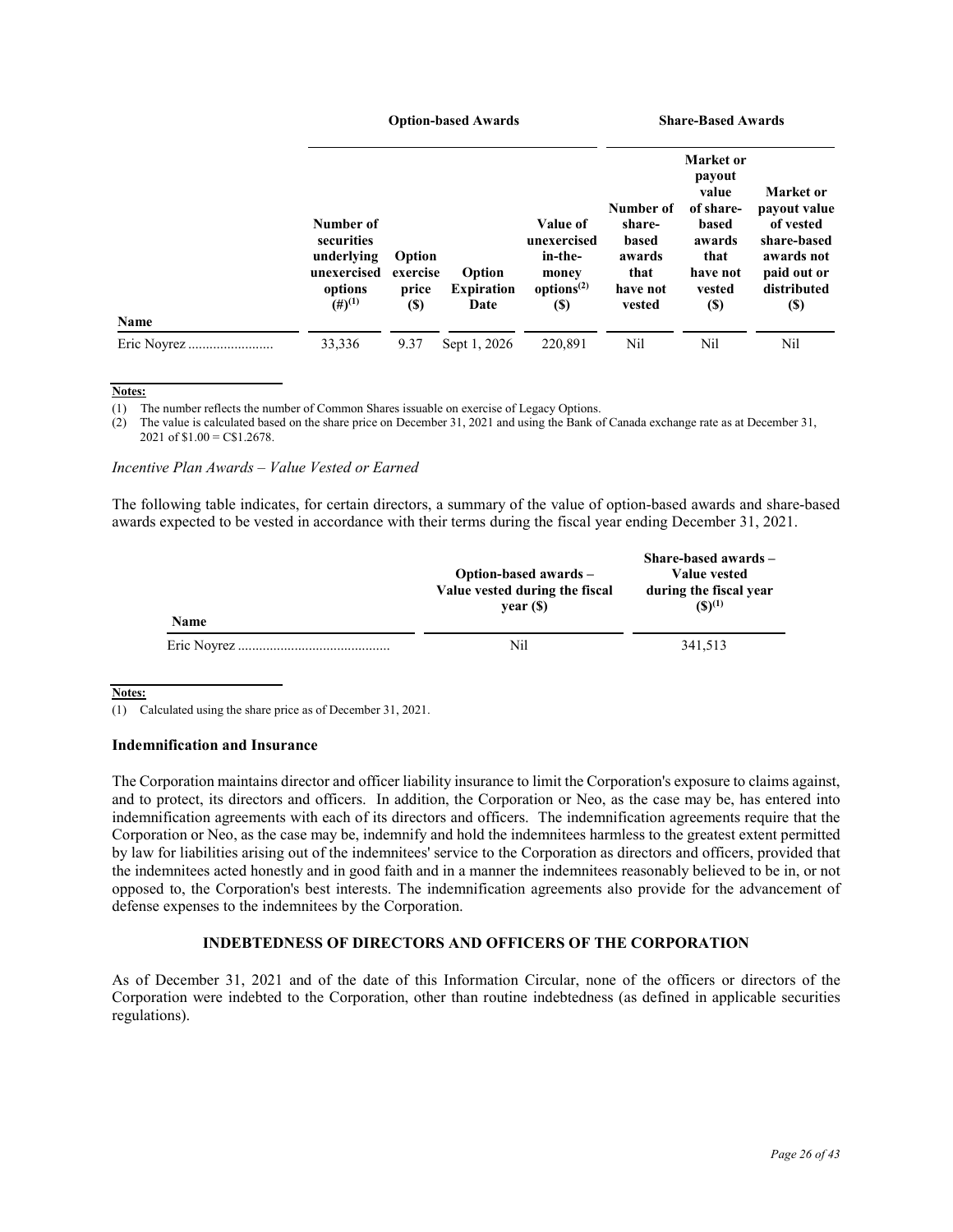# **CORPORATE GOVERNANCE OF THE CORPORATION**

### **Statement of Corporate Governance Practices**

National Instrument 58-101 - *Disclosure of Corporate Governance Practices* (the "**Guidelines**") requires certain disclosure regarding the corporate governance practices of the Corporation. The Corporation is pleased to make the following disclosure regarding its corporate governance policies.

The Corporation's articles of incorporation provide that its Board be comprised of a minimum of three and a maximum of 15 directors. In accordance with the OBCA, the Board may appoint one or more additional directors who shall hold office until the close of the next annual meeting of shareholders, provided that the total number of directors so appointed may not exceed one-third of the number of directors elected at the previous annual meeting of shareholders. Further particulars of the process by which compensation for the executive officers is determined is provided under "*Executive Compensation – Compensation Discussion and Analysis*".

The Corporation's Board is currently comprised of seven directors: Claire M.C. Kennedy, Eric Noyrez, Constantine Karayannopoulos, Brook Hinchman, Edgar Lee, G. Gail Edwards and Gregory Share.

The Board has established the Audit Committee, the Compensation Committee, the Corporate Governance and Nominating Committee and the HESS Committee and has approved mandates for each of these committees, which are described below. The Board has delegated to the applicable committee those duties and responsibilities set out in each committee's mandate. The mandate of the Board, as well as the mandates of various Board committees, set out in writing the responsibilities of the Board and the committees for supervising the Chief Executive Officer.

### **Board of Directors Mandate**

The Board, directly and through its committees, oversees management and is responsible for the stewardship of the Corporation, ensuring that long-term value is being created for all of its shareholders while considering the interests of the Corporation's various stakeholders including shareholders, employees, clients, suppliers and the community.

The responsibilities of the Board include, among other things, ensuring that:

- all Board members understand the business of the Corporation;
- processes are in place to effectively plan, monitor and manage the long-term viability of the Corporation;
- there is a balance between long and short-term goals and risks;
- management's performance is adequate and that an adequate management succession plan is in place;
- communication with shareholders and other stakeholders is timely and effective;
- the Board shall adopt appropriate procedures designed to permit the Board to receive feedback from shareholders on material issues;
- business is conducted ethically and in compliance with applicable laws and regulations; and
- all matters requiring shareholder approval are referred to the Board.

A copy of the mandate of the Board is attached as Appendix "B" to this Information Circular.

#### **Independence**

The Board is comprised of seven directors: four of whom are independent of management and Oaktree (being Eric Noyrez, Claire Kennedy, Edgar Lee and Gail Edwards); two of whom are independent in accordance with the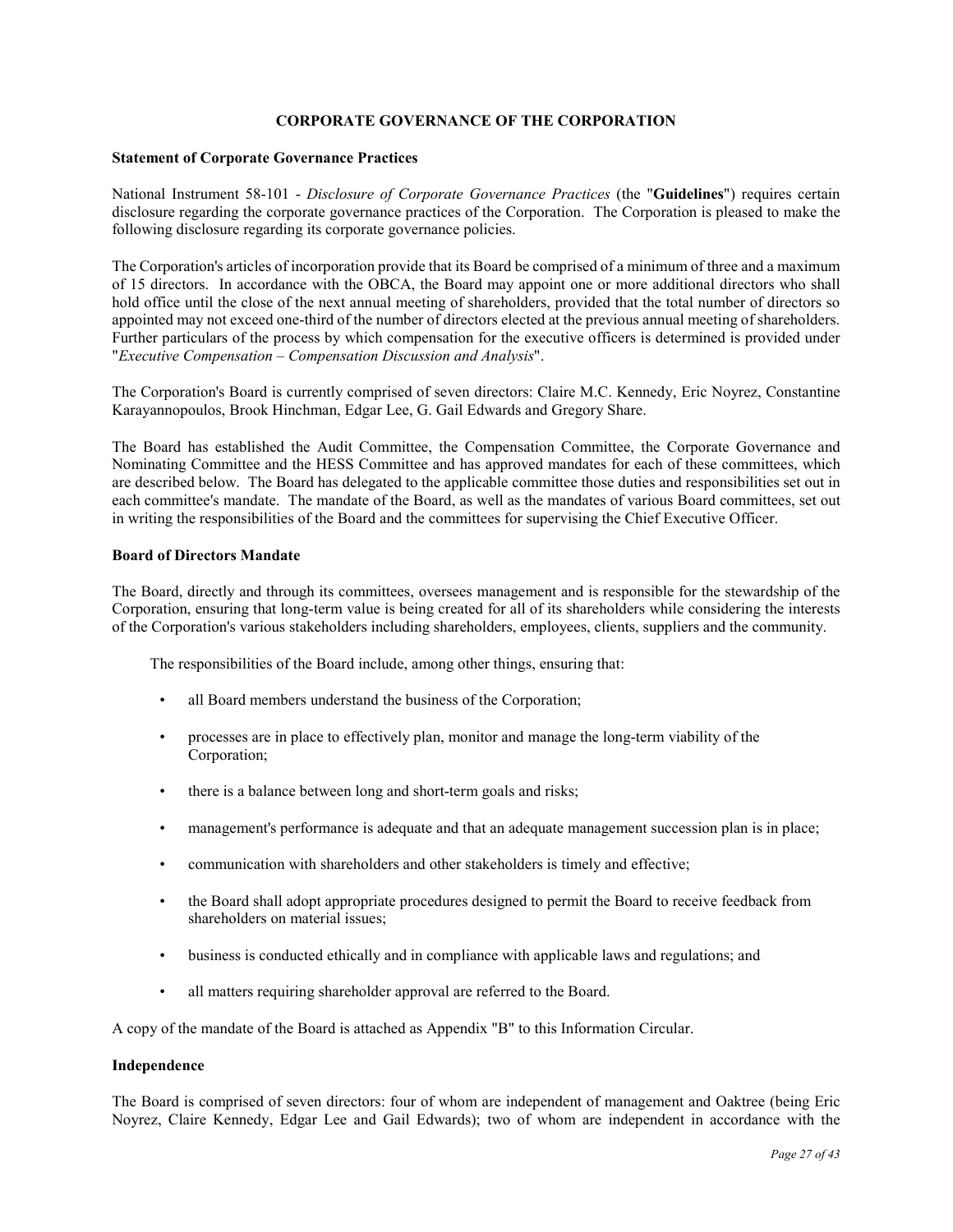requirements of National Instrument 58-101 – *Disclosure of Corporate Governance Practices*, but not independent in accordance with the requirements of National Instrument 52-110 – *Audit Committees*, as each is an executive officer of Oaktree (being, Brook Hinchman and Gregory Share); and one of whom (being Constantine Karayannopoulos, the President and Chief Executive Officer of the Corporation) is not independent.

In addition to chairing all Board meetings, Ms. Kennedy's role as the Chair is to facilitate and chair discussions among the Corporation's independent directors, facilitate communication between the independent directors and the Corporation's management and, if and when necessary, act as a spokesperson on behalf of the Board in dealing with the press and members of the public. The Board holds regularly scheduled meetings as well as ad hoc meetings from time to time.

The Board recognizes the importance of independent leadership on the Board, and has appointed Eric Noyrez, independent director, as Lead Director. The Board has developed a formal position description for the Lead Director of the Board. The position description for the Lead Director of the Board provides, among other things, that the Lead Director: (i) provides input to the Chair of the Board on preparation of agendas for meetings of the Board; (ii) assists the Chair to endeavour to ensure Board leadership responsibilities are conducted in a manner that allows the Board to function independently of management; (iii) considers, and allows for, when appropriate, a meeting of all independent directors, so that Board meetings can take place without management being present; and (iv) endeavours to ensure reasonable procedures are in place for directors to engage outside advisors at the expense of the Corporation in appropriate circumstances, subject to his or her prior approval.

The Board delegates a number of responsibilities to the Audit Committee, the Compensation Committee, the HESS Committee and the Corporate Governance and Nominating Committee. Where potential conflicts arise during a director's tenure on the Board, such conflicts are expected to be immediately disclosed to the Board.

# **Audit Committee**

The Audit Committee of the Corporation is responsible for the Corporation's financial reporting process and the quality of its financial reporting. The Audit Committee is charged with the mandate of providing independent review and oversight of the Corporation's financial reporting process, the system of internal control and management of financial risks, and the audit process, including the selection, oversight and compensation of the Corporation's external auditors. In performing its duties, the Audit Committee maintains effective working relationships with the Board, management, and the external auditors and monitors the independence of those auditors.

# *Composition of the Audit Committee*

As of the date hereof, the Board members of the Corporation's Audit Committee are:

|             | Independent | <b>Financially Literate</b> |
|-------------|-------------|-----------------------------|
| <b>Name</b> |             |                             |
|             | Yes         | Yes:                        |
|             | Yes         | Yes:                        |
|             | Yes         | Yes.                        |

# *Relevant Education and Experience*

| <b>Name of Member</b>   | <b>Relevant Experience and Qualifications</b>                                               |  |
|-------------------------|---------------------------------------------------------------------------------------------|--|
| G. Gail Edwards (Chair) | Gail Edwards has been a director of Neo since June 2019 and is Chair of the Audit           |  |
|                         | Committee. She is a C-suite financial and real estate executive who is currently a director |  |
|                         | of Amica Senior Lifestyles and Chair of the Audit Committee. Ms. Edwards is also a          |  |
|                         | member of the Real Estate Advisory Committee (REAC) for OP Trust, which manages             |  |
|                         | one of Canada's largest pension funds, and a member of the REAC of the New York State       |  |
|                         | Common Retirement Fund which manages funds in excess of US\$250 billion. Ms.                |  |
|                         | Edwards has held executive management positions with the Minto Group, JH Investments        |  |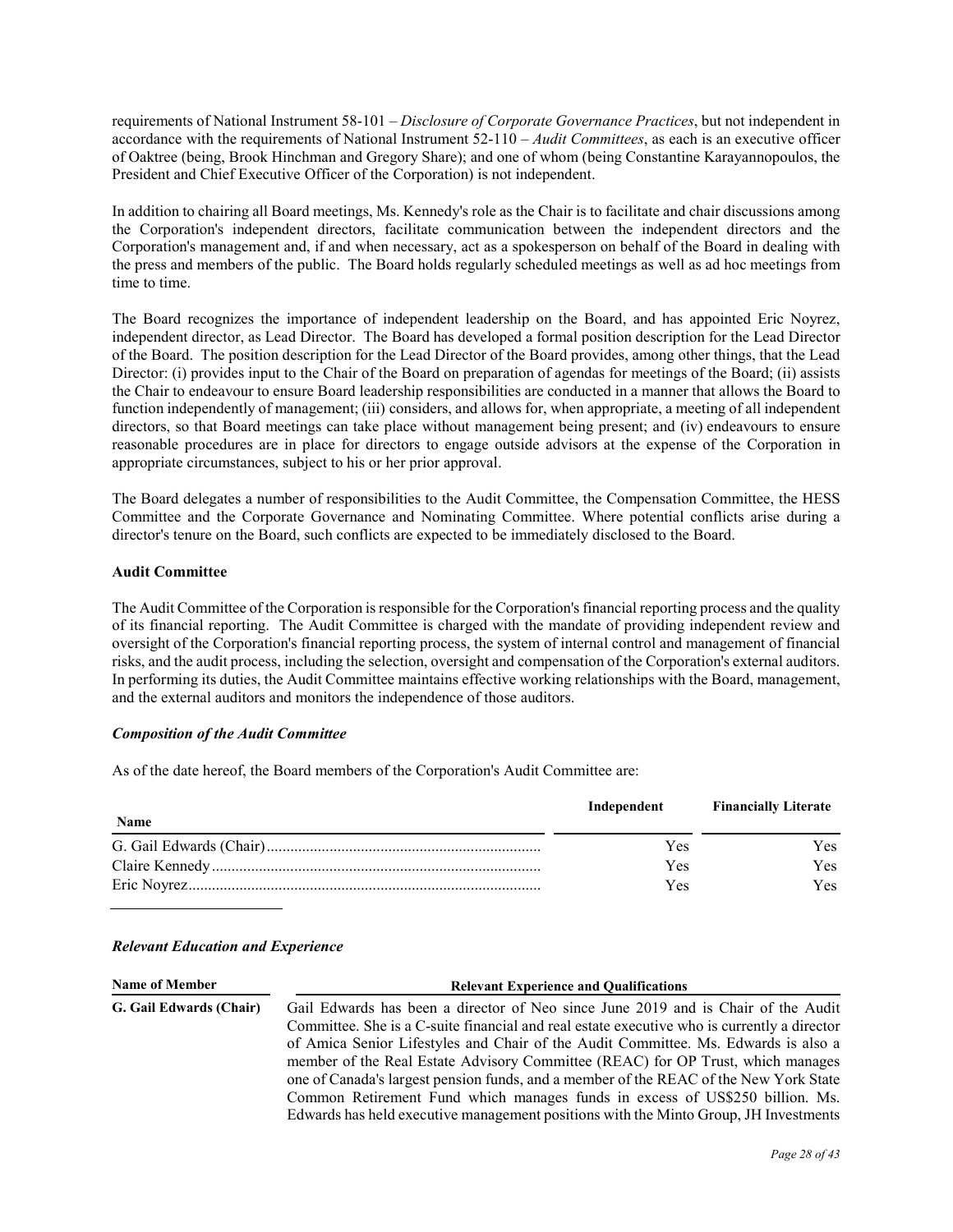| <b>Name of Member</b> | <b>Relevant Experience and Qualifications</b>                                                                                                                                                                                                                                                                                                                                                                                                                                                                                                                                                                                                                                                                                                                                                                                                                                                                                                                                                                                                                                                                                                                     |  |  |
|-----------------------|-------------------------------------------------------------------------------------------------------------------------------------------------------------------------------------------------------------------------------------------------------------------------------------------------------------------------------------------------------------------------------------------------------------------------------------------------------------------------------------------------------------------------------------------------------------------------------------------------------------------------------------------------------------------------------------------------------------------------------------------------------------------------------------------------------------------------------------------------------------------------------------------------------------------------------------------------------------------------------------------------------------------------------------------------------------------------------------------------------------------------------------------------------------------|--|--|
|                       | Inc., a New York based real estate developer, a NYSE listed entertainment company, a<br>U.S. based global food service and hospitality company and a Canadian banking<br>institution. Ms. Edwards has her ICD.D designation and is a Canadian Chartered<br>Accountant holding a Bachelor of Science degree in Mathematics from the University of<br>Western Ontario.                                                                                                                                                                                                                                                                                                                                                                                                                                                                                                                                                                                                                                                                                                                                                                                              |  |  |
| <b>Claire Kennedy</b> | Ms. Kennedy has been a director of Neo since October 2017. Ms. Kennedy was a member<br>of the board of directors of NEM from February 2010 to June 2012 and served on the<br>Audit Committee. Ms. Kennedy was a Partner in the Toronto office of Bennett Jones LLP<br>from 2009. In 2019, she became Senior Advisor, Clients and Industries. Ms. Kennedy is<br>Lead Director of the Bank of Canada. She is also a director of Alamos Gold Inc., which<br>is listed on the TSX and NYSE, and serves as Audit Committee Chair. Claire received her<br>ICD.D designation from the Institute of Corporate Directors and she has completed the<br>Making Corporate Boards More Effective program at Harvard Business School and the<br>Advanced Management Program at the University of Chicago's Booth School of Business.<br>She is a Professional Engineer and holds a Bachelor of Laws degree from Queen's<br>University and a Bachelor of Applied Science degree in Chemical Engineering from the<br>University of Toronto. Claire is past Chair of the Governing Council of the University of<br>Toronto and is a member of the Dean's Advisory Board at Rotman. |  |  |
| <b>Eric Noyrez</b>    | Mr. Noyrez has been an independent and Lead Director of Neo since October 2017, and<br>prior to which he was an independent director of Neo C&O since August 31, 2016. In<br>October 2018, he was appointed the Chief Executive Officer of Serra Verde Mineracao,<br>a company aiming at developing and producing a rare earths concentrate. Since 2014, he<br>shares his business activities as a board member and advisor. From February 2010 to June<br>2014, he served successive roles from Chief Operating Officer to Director and Chief<br>Executive Officer at Lynas Corporation, an integrated rare earth mining and separation<br>company. Prior to Lynas, he served as President of the SILCEA division of Rhodia<br>(named Solvay S.A. now) and before 2000, spent 11 years in different business leadership<br>roles at Shell. Eric started his career as an automotive designer at Peugeot-Citroën. He<br>holds a Master's Degree in Engineering (Meng) from École des Mines de Douai, France.                                                                                                                                                      |  |  |

# *Audit Committee Oversight*

Since the commencement of the Corporation's most recently completed financial year, there has not been a recommendation of the Audit Committee to nominate or compensate an external auditor which was not adopted by the Board.

# *Pre-Approval Policies and Procedures*

In the event that the Corporation wishes to retain the services of the Corporation's external auditors for any non-audit services, prior approval of the Audit Committee must be obtained.

# *Audit Fees*

The aggregate fees billed by the Corporation's external auditor for audit fees in the last two fiscal years are approximately as follows:

| <b>Financial Year</b><br>Ended | Audit Fees         | <b>Audit Related Fees</b> | <b>Tax Fees</b> | <b>All Other Fees</b> |
|--------------------------------|--------------------|---------------------------|-----------------|-----------------------|
| December 31, 2021              | \$2,062,524        | \$5,061                   | \$278,589       | nil                   |
| December 31, 2020              | $$1.917,897^{(1)}$ | \$5,582                   | \$208,366       | nil                   |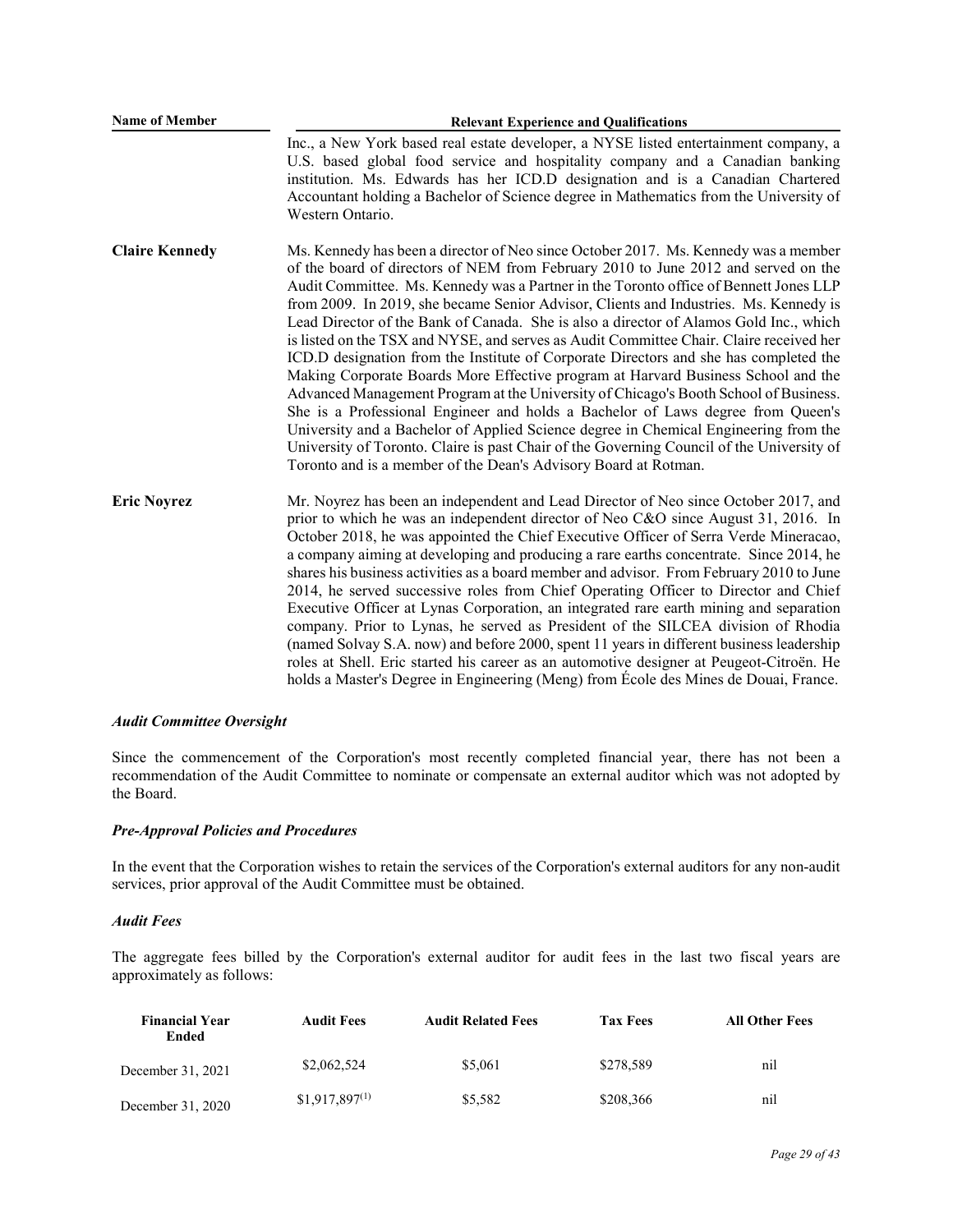#### **Note:**

(1) The fees for December 31, 2020 and 2021 include fees associated with Neo's treasury and secondary offerings, administrative and outof-pocket expenses.

The nature of the category and description of fees is summarized below.

Audit Fees. The fees disclosed in the table above under the item "Audit Fees" represent fees billed for audit and interim review services performed in connection with Neo's consolidated financial statements, as well as consent procedures in respect of the secondary offering.

Audit Related Fees. The fees disclosed in the table above under the item "Audit Related Fees" represent fees related to assurance, due diligence and related services not included in audit services, including transfer pricing.

Tax Fees. These fees were for tax compliance services and tax advice and planning.

### **Corporate Governance and Nominating Committee**

The Corporate Governance and Nominating Committee is currently composed of three independent directors. This Committee is responsible for: (i) making recommendations to the full Board with respect to developments in the area of corporate governance and the practices of the Board; (ii) developing the Corporation's approach to governance issues; and (iii) reporting to the Board with respect to appropriate candidates for nominations to the Board, and for evaluating the performance of the Board.

### **HESS Committee**

The primary function of the Health, Environment, Safety and Sustainability ("**HESS**") Committee of the Board is to assist the Board in fulfilling its oversight responsibilities relating to the Company's policies, standards, goals and objectives, and compliance systems regarding HESS matters. The HESS Committee shall provide oversight on work relative to: (i) the protection of the health and safety of employees, contractors, customers, and the public; (ii) the protection of Company property; (iii) the protection of the environment and; (iv) the promotion of sustainable business practices.

#### **Orientation and Continuing Education**

New directors of the Corporation will participate in an initial information session on the Corporation in the presence of its senior executive officers to learn about, among other things, the business of the Corporation, its financial situation and its strategic planning. In addition, new directors will be furnished with appropriate documentation, providing them with information about, among other matters, the corporate governance practices of the Corporation, the structure of the Board and its committees, the Corporation's history, its commercial activities, its corporate organization, the charters of the Board and its committees, the Corporation's articles of incorporation and by-laws, the Code of Conduct (as defined below) and other relevant corporate policies.

The Corporation will encourage all directors to attend continuing education programs and intends to facilitate such continuing education of its directors by providing them with information on upcoming courses and seminars that may be relevant to their role as directors or hosting brief information sessions during Board meetings by invited external advisors. In addition, the Corporation's management will periodically make presentations to the directors on various topics, trends and issues related to the Corporation's activities during meetings of the Board or its committees, which will be intended to help the directors to constantly improve their knowledge about the Corporation and its business.

### **Ethical Business Conduct**

The Board has adopted a written Code of Conduct (the "**Code of Conduct**") that applies to all of its directors, officers and employees, as well as its direct and indirect subsidiaries. The objective of the Code of Conduct is to provide guidelines for demonstrating the highest standard of business conduct and enhancing its reputation for honesty, integrity and the faithful performance of undertakings. The Code of Conduct addresses maintaining a positive work environment, conflicts of interest, confidentiality, use and protection of the Corporation's assets and inventions, use of the Corporation's email and Internet services, financial integrity, compliance with laws and reporting misconduct.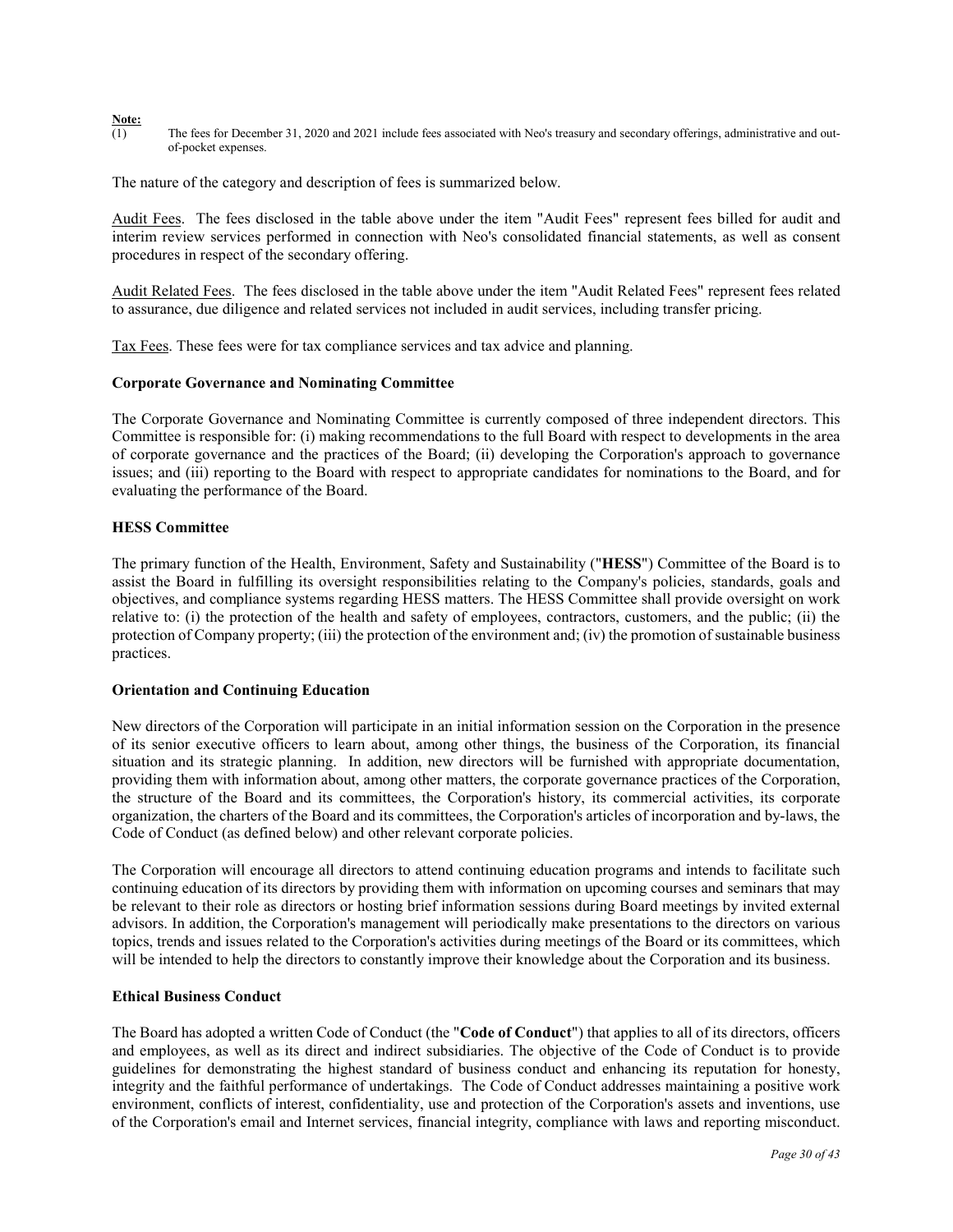As part of its Code of Conduct, any person subject to the Code of Conduct is required to avoid any activity, interest (financial or otherwise) or relationship that would create or appear to create a conflict of interest.

The directors are responsible for monitoring compliance with the Code of Conduct, for regularly assessing its adequacy, for interpreting the Code of Conduct in any particular situation and for approving changes to the Code of Conduct from time to time. As part of the Board monitoring compliance with the Code of Conduct, the Corporation has established procedures by which employees can make a confidential report of wrongdoing or suspected wrongdoing through a third party corporation. The Board receives and reviews such reports on a regular basis.

Directors and executive officers are required by applicable law and the Corporation's corporate governance practices and policies to promptly disclose any potential conflict of interest that may arise. If a director or executive officer has a material interest in an agreement or transaction, applicable law and principles of sound corporate governance require them to declare the interest in writing and where required by applicable law, to abstain from voting with respect to such agreement or transaction.

A copy of the Code of Conduct may be obtained free of charge by contacting the Corporation and is available for review under the Corporation's profile on the SEDAR website at www.sedar.com.

The Corporation has also adopted a disclosure policy, which complements the obligations of its directors, officers and employees under the Code of Conduct.

# **Assessments**

The Board does not formally review the contribution and effectiveness of the Board, its members or committees. The Board believes that its size facilitates an informal review process through discussion and evaluation between the Chair of the Board, the Lead Director, the Chief Executive Officer and the Chair of the Compensation Committee.

# **Majority Voting Policy**

In accordance with the requirements of the TSX, the Corporation has adopted a majority voting policy in director elections that will apply at any meeting of its shareholders where an uncontested election of directors is held. Pursuant to this policy, if the number of proxy votes withheld for a particular director nominee is greater than the votes for such director, the director nominee will be required to submit his or her resignation as a director to the Chair of the Board promptly following the applicable shareholders' meeting. Following receipt of the resignation, the Board will consider whether or not to accept the offer of resignation, and will do so absent exceptional circumstances. Within 90 days following the applicable shareholders' meeting, the Board shall publicly disclose its decision whether or not to accept the applicable director's resignation, including the reasons for rejecting the resignation, if applicable. A director who tenders his or her resignation pursuant to this policy will not be permitted to participate in any meeting of the Board at which the resignation is considered.

# **Board Removal**

The Corporation has not adopted term limits or other mechanisms of Board renewal for directors of the Corporation. The Board believes that the need to have experienced directors who are familiar with the business of the Corporation must be balanced with the need for renewal, fresh perspectives and a healthy skepticism when assessing management and its recommendations. In addition, as mentioned above, the Board undertakes an assessment process that evaluates its effectiveness.

While term limits can help ensure the Board gains fresh perspective, the Board believes that term limits have the disadvantage of losing the contribution of directors who have been able to develop, over a period of time, increasing insight into the Corporation and its operations and thereby provide an increasing contribution to the Board as a whole.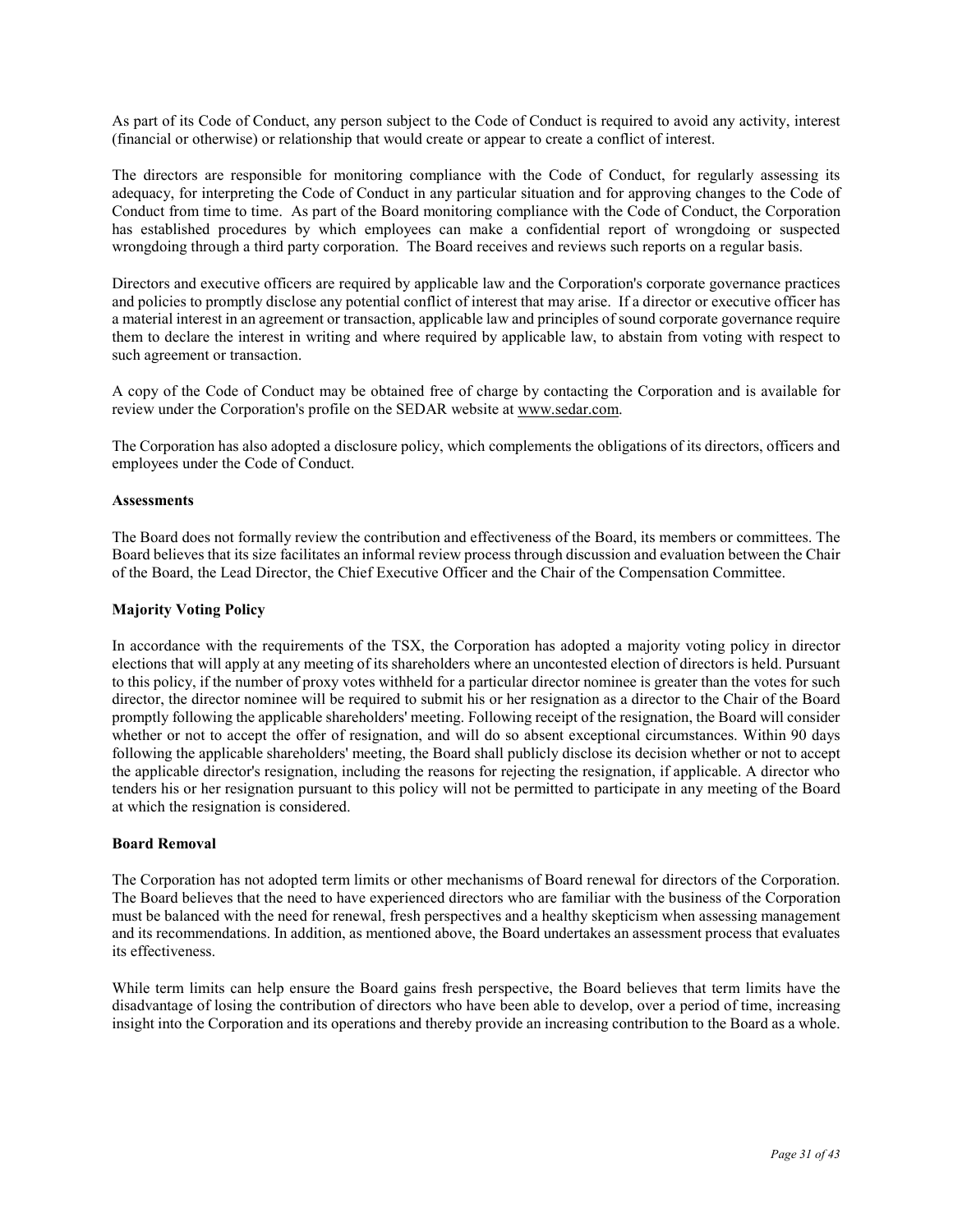# **Board and Executive Officer Diversity**

The Corporation recognizes and embraces the benefits of having diversity on the Board and in its senior management. Presently, the Corporation has two female directors, representing approximately one-third of the directors independent of management of the Corporation.

The Corporation also recognizes that the Board and its senior management appointments must be based on performance, ability, merit and potential. Therefore, the Corporation ensures a merit-based competitive process for appointments. The Corporation's commitment to diversity will include ensuring that diversity is fully considered by the Board in identifying, evaluating and recommending Board appointees/nominees. Accordingly, the Corporation has not adopted a diversity policy at this time.

With respect to the Board composition, as appropriate, the Board will: (i) assess the effectiveness of the Board appointment/nomination process at achieving the Corporation's diversity objectives; and (ii) consider and, if determined advisable, recommend for adoption, measurable objectives for achieving diversity on the Board. At any given time, the Board may seek to adjust one or more objectives concerning diversity and measure progress accordingly.

# **By-Laws**

# *Advance Notice Provisions*

The by-laws of the Corporation include certain advance notice provisions with respect to the election of directors (the "**Advance Notice Provisions**"). The Advance Notice Provisions are intended to: (i) facilitate orderly and efficient annual general meetings or, where the need arises, special meetings; (ii) ensure that all shareholders receive adequate notice of Board nominations and sufficient information with respect to all nominees; and (iii) allow shareholders to register an informed vote. Only persons who are nominated by shareholders in accordance with the Advance Notice Provisions will be eligible for election as directors at any annual meeting of shareholders, or at any special meeting of shareholders if one of the purposes for which the special meeting was called was the election of directors.

Under the Advance Notice Provisions, a shareholder wishing to nominate a director would be required to provide the Corporation prior notice, in the prescribed form, within the prescribed time periods. These time periods include: (i) in the case of an annual meeting of shareholders (including annual and special meetings), not less than 30 days prior to the date of the annual meeting of shareholders; provided, that if the first public announcement of the date of the annual meeting of shareholders (the "**Notice Date**") is less than 50 days before the meeting date, not later than the close of business on the 10<sup>th</sup> day following the Notice Date; and (ii) in the case of a special meeting of shareholders (which is not also an annual meeting) called for any purpose which includes electing directors, not later than the close of business on the 15th day following the Notice Date, provided that, in either instance, if notice-and-access (as defined in National Instrument 54-101 – *Communication with Beneficial Owners of Securities of a Reporting Issuer*) is used for delivery of proxy-related materials in respect of a meeting described above, and the Notice Date in respect of the meeting is not less than 50 days prior to the date of the applicable meeting, the notice must be received not later than the close of business on the  $40<sup>th</sup>$  day before the applicable meeting.

# *Forum Selection*

The by-laws of the Corporation include a forum selection provision in its by-laws that provides that, unless the Corporation consents in writing to the selection of an alternative forum, the Superior Court of Ontario (Commercial List), Canada and the appellate courts therefrom will be the sole and exclusive forum for: (i) any derivative action or proceeding brought on the Corporation's behalf; (ii) any action or proceeding asserting a claim of breach of a fiduciary duty owed by any of the Corporation's directors, officers, or other employees to the Corporation; (iii) any action or proceeding asserting a claim arising pursuant to any provision of the applicable corporate laws or the articles of incorporation or the by-laws of the Corporation (as either may be amended from time to time); or (iv) any action or proceeding asserting a claim otherwise related to the relationships among the Corporation, its affiliates and their respective shareholders, directors and/or officers, but excluding claims related to the business carried on by the Corporation or its affiliates and their respective shareholders, directors and/or officers. The forum selection provision also provides that the Corporation's securityholders are deemed to have consented to personal jurisdiction in the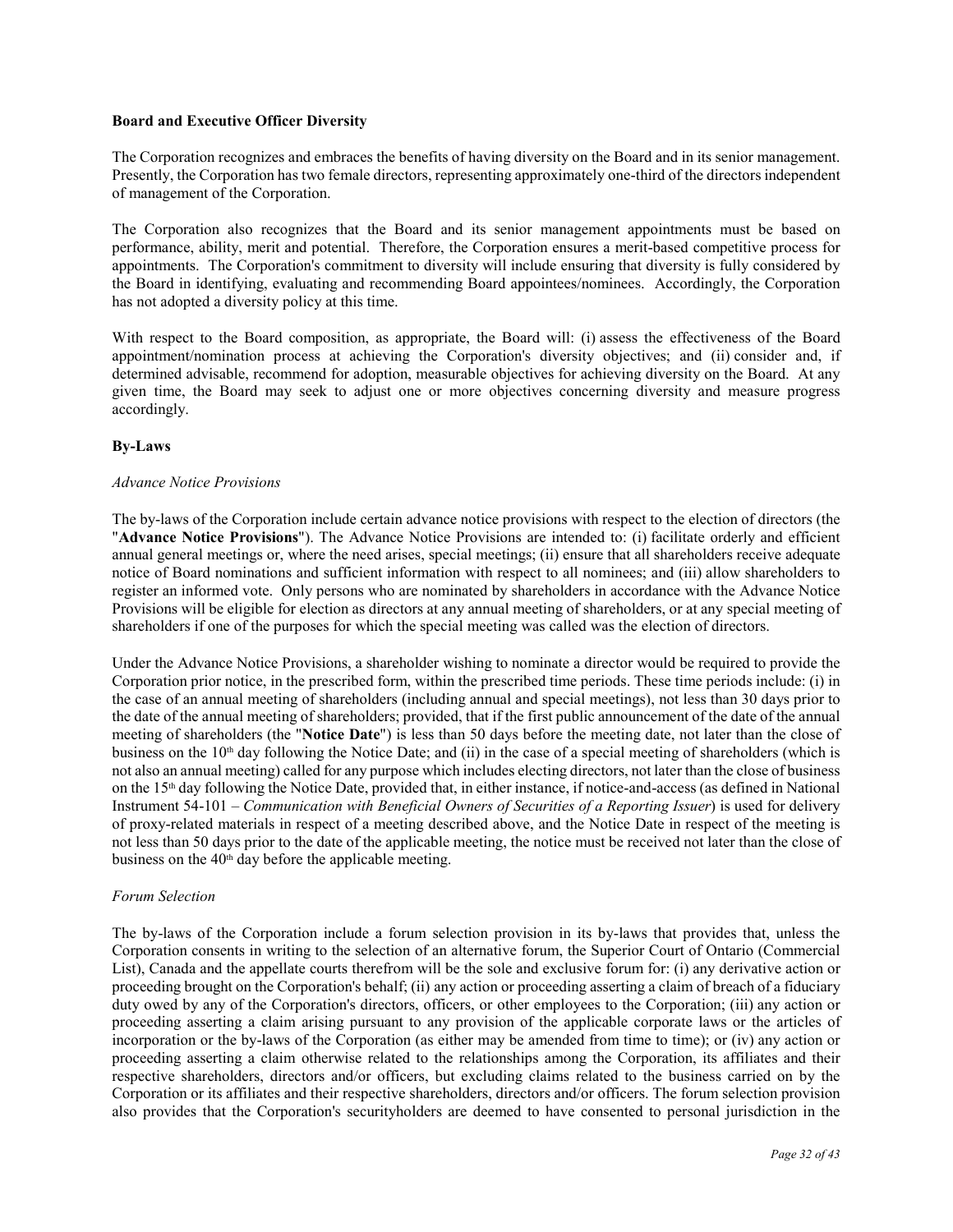Province of Ontario and to service of process on their counsel in any foreign action initiated in violation of the foregoing provisions.

# **SECURITIES AUTHORIZED FOR ISSUANCE UNDER EQUITY COMPENSATION PLANS**

Set out below is information as of December 31, 2021 with respect to compensation plans under which equity securities of the Corporation are authorized for issuance.

#### *Equity Compensation Plan Information*

As at December 31, 2021, the maximum number of securities available to be issued pursuant to the Omnibus Plan are set out below:

|              | Number of securities to be.<br>issued upon exercise of<br>outstanding options,<br>warrants and rights as at<br>December 31, 2021<br>(a) | Weighted average<br>exercise price of outstanding<br>options, warrants and rights as<br>at December 31, 2021<br>(C <sub>s</sub> )<br>(b) | Number of securities remaining<br>available for future issuance<br>under equity compensation<br>plans (excluding securities)<br>reflected in column (a)) as at<br>December 31, 2021<br>(c) |
|--------------|-----------------------------------------------------------------------------------------------------------------------------------------|------------------------------------------------------------------------------------------------------------------------------------------|--------------------------------------------------------------------------------------------------------------------------------------------------------------------------------------------|
| Omnibus Plan | 470,130                                                                                                                                 |                                                                                                                                          | 2,106,806                                                                                                                                                                                  |
| Option Plan  | 121,169                                                                                                                                 |                                                                                                                                          |                                                                                                                                                                                            |
| Legacy Plan  | 710,354                                                                                                                                 |                                                                                                                                          |                                                                                                                                                                                            |
| <b>Total</b> | 1,301,653                                                                                                                               | 10.63                                                                                                                                    | 2,106,806                                                                                                                                                                                  |

# **DIRECTOR'S AND OFFICER'S INSURANCE**

The Corporation has purchased, at its expense, director's and officer's liability insurance in the aggregate amount of US\$50 million for the protection of its directors and officers against liability incurred by them in their capacities as directors and officers of the Corporation and its subsidiaries.

# **INTEREST OF CERTAIN PERSONS OR COMPANIES IN MATTERS TO BE ACTED UPON**

Except as otherwise disclosed in this Information Circular, no person who has been a director or executive officer of the Corporation since the beginning of the last financial year, no proposed nominee for election as a director of the Corporation and no associate or affiliate of any such director or executive officer has any material interest, direct or indirect, by way of beneficial ownership of securities or otherwise, in any matter to be acted upon at the Meeting.

# **INTEREST OF INFORMED PERSONS IN MATERIAL TRANSACTIONS**

Other than as stated below or elsewhere in this Information Circular, no informed person, director, executive officer, nominee for director, any person who beneficially owns, directly or indirectly, Common Shares carrying more than 10% of the voting rights attached to all outstanding shares of the Corporation, nor any associated or affiliate of such persons, has any material interest, direct or indirect, by way of beneficial ownership of securities or otherwise, in any transaction or any proposed transaction which has materially affected or would materially affect the Corporation.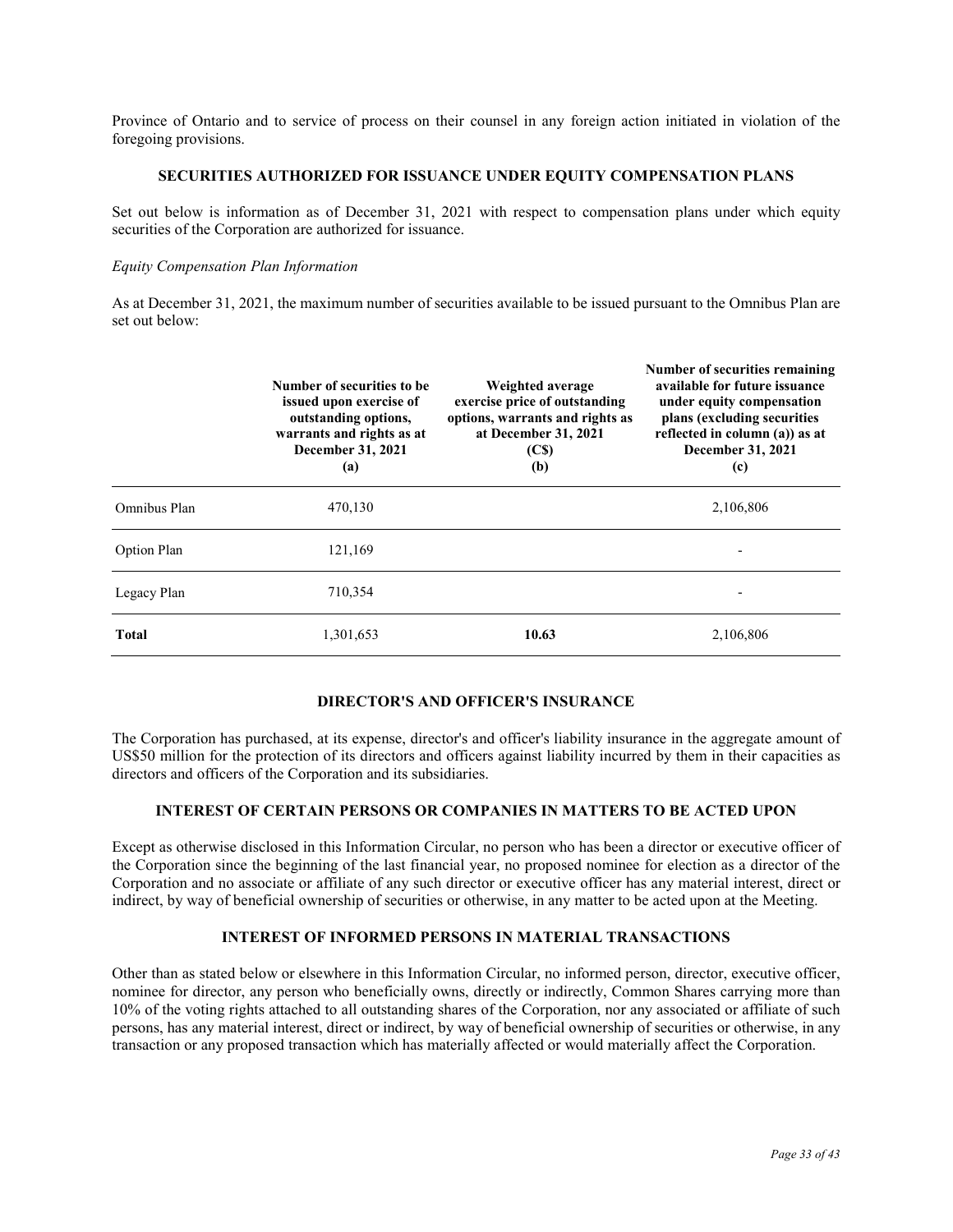# **NORMAL COURSE ISSUER BID**

On June 1, 2021, the Corporation announced that the TSX had accepted a notice filed by the Corporation of its intention to make a Normal Course Issuer Bid ("**NCIB**"). The notice provides that the Corporation may, during the 12 month period commencing June 4, 2021 and ending June 3, 2022, purchase on the TSX up to 2,111,758 Common Shares in total, being approximately 10% of the public float (common shares not held by insiders and related parties). All Common Shares purchased pursuant to the NCIB are purchased for cancellation, and all such purchases are made on the open market through the facilities of the TSX. The price which the Corporation pays for any such shares will be the market price at the time of acquisition. As of the date hereof, under the current NCIB, the Corporation has not purchased any Common Shares.

# **OTHER BUSINESS**

Management of the Corporation knows of no matters to come before the Meeting other than the matters referred to in the Notice of Meeting. However, if matters not now known to management should come before the Meeting, Common Shares represented by proxies solicited by management will be voted on each such matter in accordance with the best judgment of the nominees voting same.

# **PART IV ADDITIONAL INFORMATION**

A copy of the following documents may be obtained, without charge, upon request to the Secretary, Neo Performance Materials Inc., Suite 1740, 121 King Street West, Toronto, Ontario, M5H 3T9, telephone (416) 367-8588, telefax (416) 367-5471:

- (a) the Financial Statements of the Corporation for the year ended December 31, 2021 and the management's discussion and analysis thereof; and
- (b) this Information Circular.

Additional information relating to the Corporation is available online from the Corporation's website at www.neomaterials.com and on SEDAR at www.sedar.com. Financial information is provided in the Corporation's consolidated financial statements and management's discussion and analysis for its most recently completed financial year, a copy of which can be accessed online from the Corporation's website at www.neomaterials.com and on SEDAR at www.sedar.com.

# **DIRECTORS' APPROVAL**

The contents of this Information Circular and the sending of it to the Shareholders of the Corporation, to each director of the Corporation, to the auditor of the Corporation and to the appropriate governmental agencies have been approved by the Board.

Unless otherwise noted, the information contained herein is given as of May 16, 2022.

The foregoing contains no untrue statement of a material fact and does not omit to state a material fact that is required to be stated or that is necessary to make a statement not misleading in the light of the circumstances in which it was made.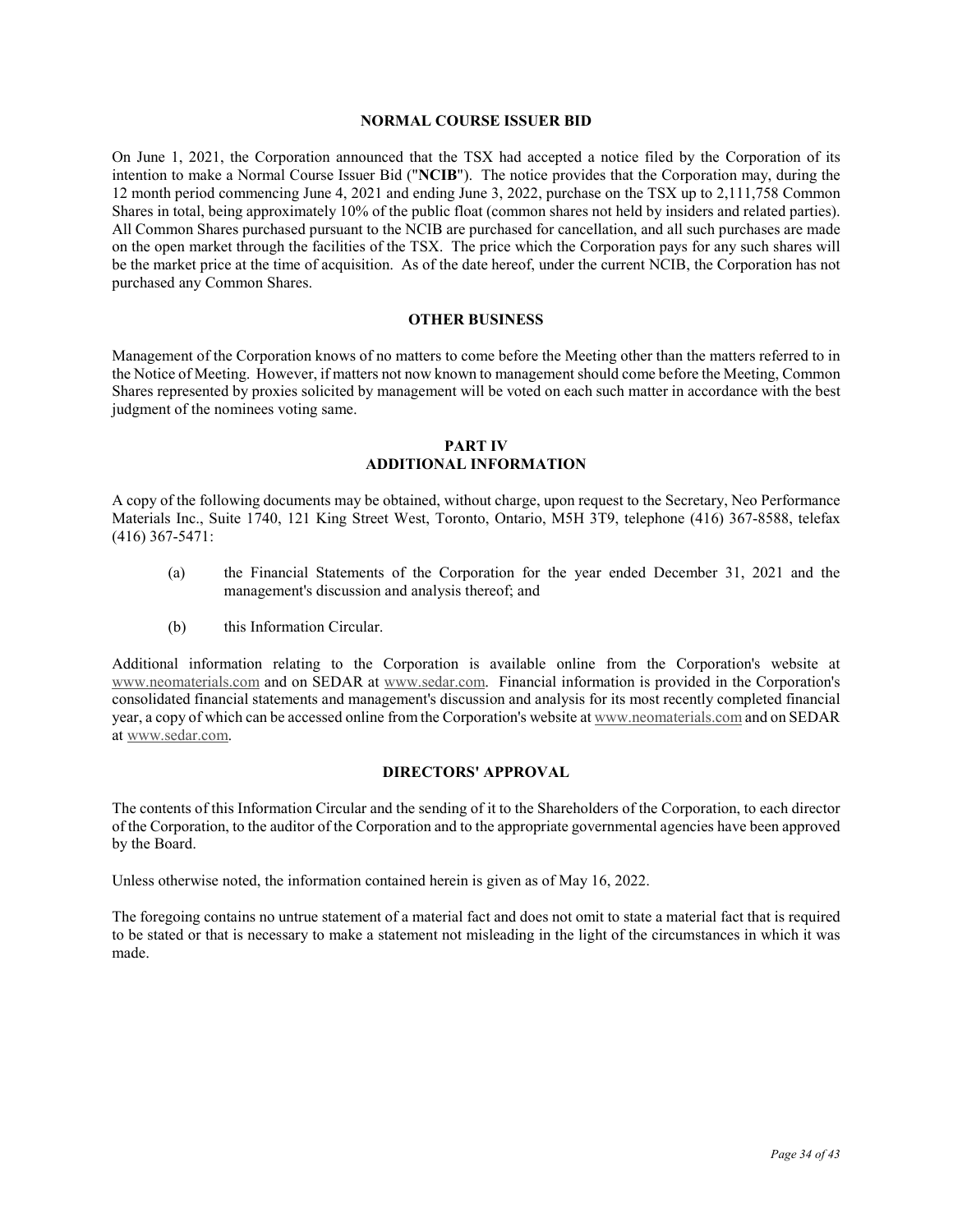**DATED**: May 16, 2022.

By Order of the Board /s/ "*Constantine E. Karayannopoulos*" President and Chief Executive Officer /s/ "*Alexander D. Caldwell*" Corporate Secretary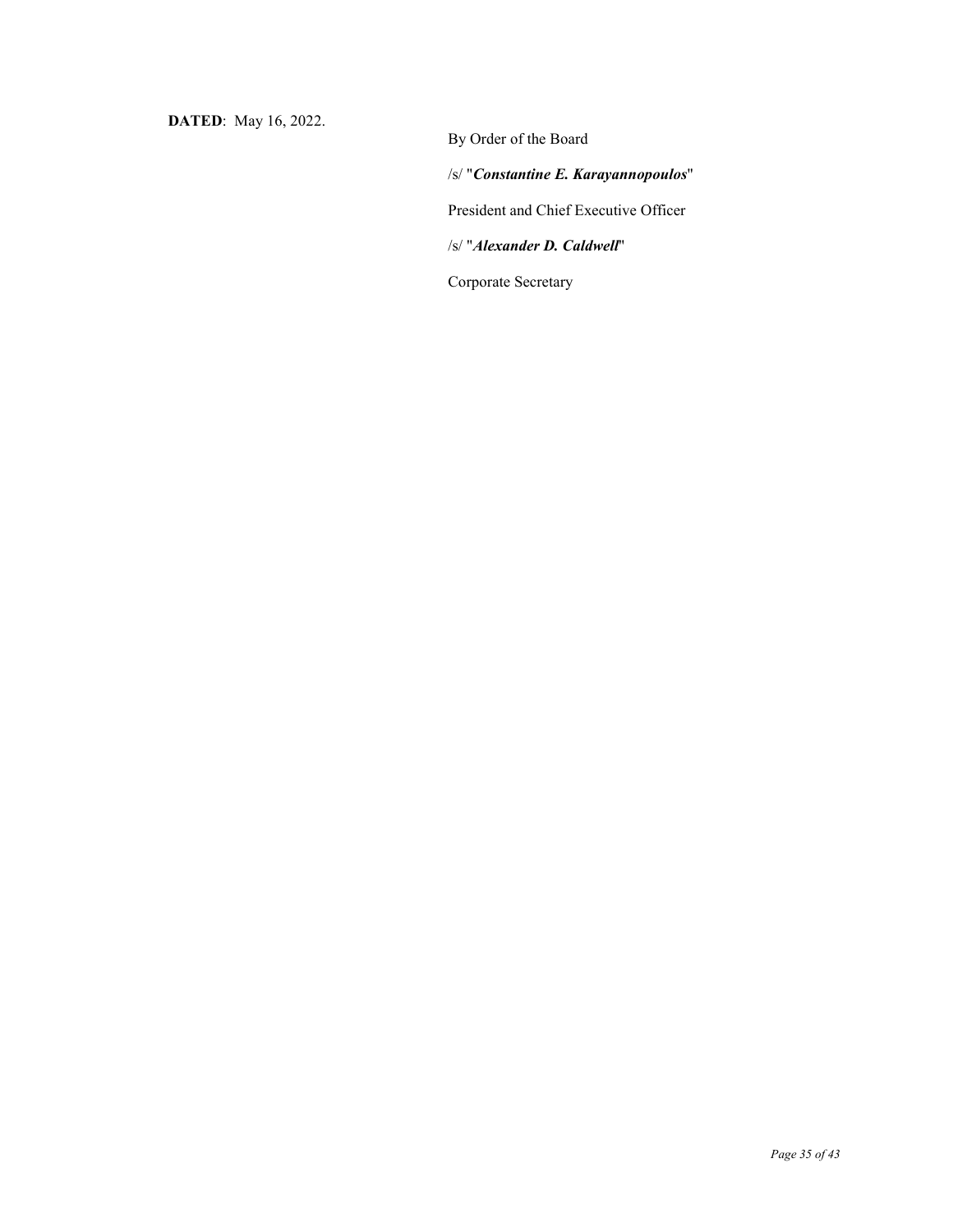# **APPENDIX "A"**

# **GLOSSARY OF TERMS**

"**Arrangement**" means the Cayman Islands scheme of arrangement completed on November 30, 2017, pursuant to which the Corporation acquired all of the issued and outstanding ordinary shares of Neo Cayman for an aggregate of 39,878,383 Common Shares;

"**Articles**" means the articles of continuance of the Corporation, as amended from time to time;

"**Board**" means the board of directors of the Corporation;

"**Business Day**" means a day, other than Saturdays, Sundays and statutory holidays, when the banks conducting business in the City of Toronto are generally open for the transaction of banking business;

"**Common Shares**" means the common shares in the capital of the Corporation;

"**Corporation**" means Neo Performance Materials Inc.;

"**Information Circular**" means the management information circular of the Corporation dated May 16, 2022;

"**Legacy Plan**" means the management incentive plan of Neo Cayman;

"**Meeting**" means the annual general meeting of Shareholders to be held on June 28, 2022 and any adjournment or postponement thereof;

"**Molycorp Acquisition**" means the acquisition of NEM by Molycorp Inc. by way of plan of arrangement, which became effective on June 11, 2012;

"**NEM**" means Neo Material Technologies Inc., the predecessor entity to Neo Cayman, which was acquired by Molycorp Inc., in the Molycorp Acquisition;

"**Neo Cayman**" means Neo Cayman Holdings Ltd., a company organized under the laws of the Cayman Islands, which the Corporation acquired pursuant to the Arrangement;

"**Neo C&O**" means Neo Chemicals and Oxides, LLC, an indirect subsidiary of the Corporation;

"**Notice of Meeting**" means the notice of meeting sent to Shareholders in respect of the Meeting;

"**OBCA**" means the *Business Corporations Act* (Ontario), as amended from time to time;

"**Omnibus Plan**" means the omnibus long-term incentive plan of the Company adopted by the Board on May 28, 2021 and to be approved by Shareholders at the Meeting;

"**Option Plan**" means the option plan of the Corporation dated October 13, 2017;

"**Reorganization**" means the reorganization of the business of Molycorp, Inc., a predecessor company to the Corporation, under Chapter 11 of Title 11 of the United States Bankruptcy Code;

"**Shareholders**" means holders of Common Shares; and

"**TSX**" means the Toronto Stock Exchange.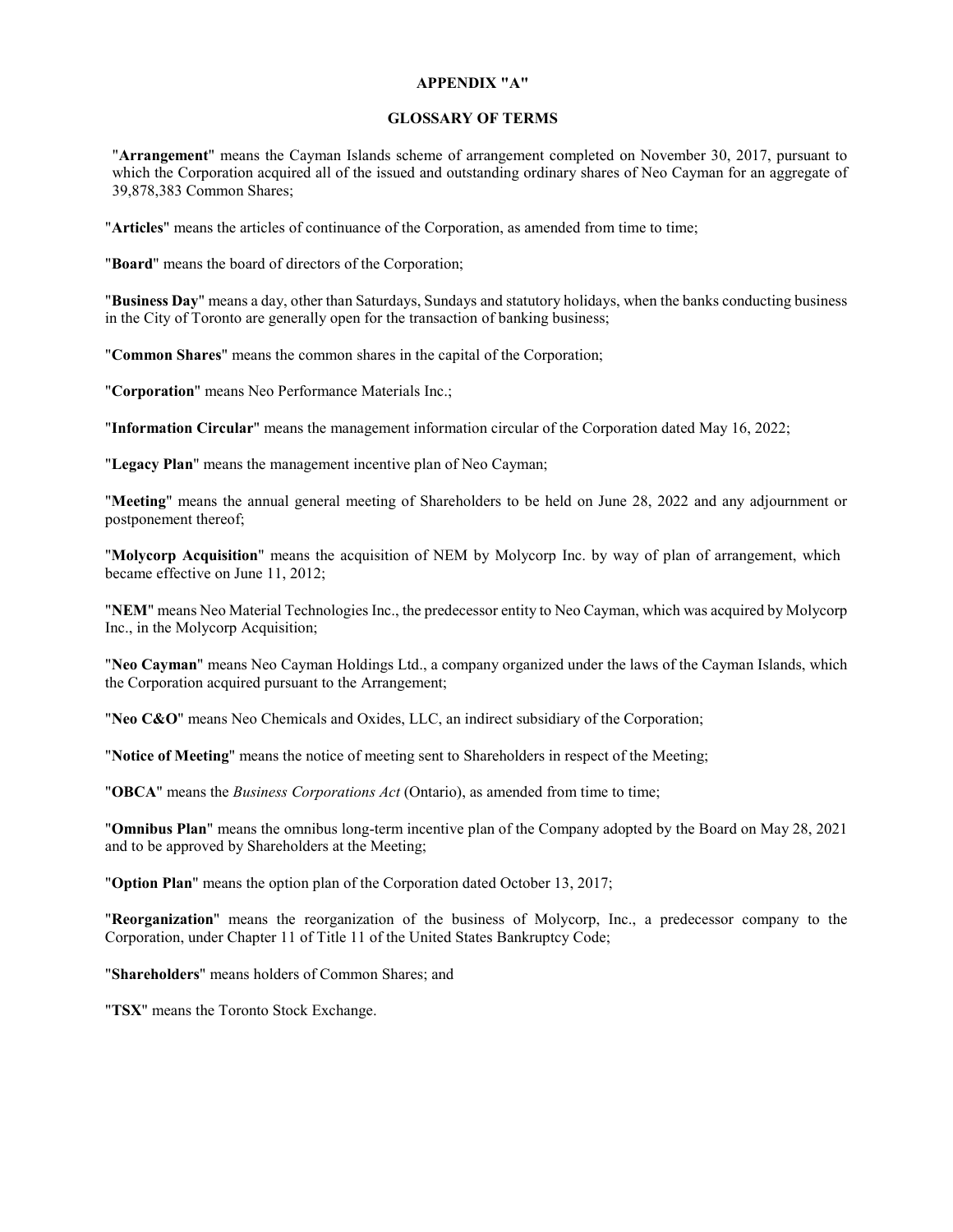# **APPENDIX "B"**

# **Neo Performance Materials Inc. (the "Company")**

# **MANDATE OF THE BOARD OF DIRECTORS**

As approved by the Board of Directors of the Company (the ''**Board**'') on November 7, 2017, as amended by same on May 11, 2021.

# **A. MANDATE**

The Board directly, and through its committees, oversees the management of the Company and is responsible for the stewardship of the Company, ensuring that long-term value is being created for all of its shareholders while considering the interests of the Company's various stakeholders including employees, customers, suppliers and the community.

# **B. BOARD COMPOSITION**

The number of directors may be set from time to time by the Board within the minimum and maximum numbers approved by the Company's shareholders and as set out in the Company's constating documents. The directors shall be elected by the Company's shareholders, except as permitted by the *Business Corporations Act* (Ontario). If a vacancy occurs, the Board may identify, select and approve a replacement director, or may decide to reduce the size of the Board. The Board shall be comprised of an appropriate mix of directors to comply with applicable securities regulations, including any requirements in terms of director independence. A director shall be considered independent if he or she would be considered independent for the purposes of National Instrument 58-101 — *Disclosure of Corporate Governance Practices* (''**NI 58-101**'').

The Board will appoint a Chair (the ''**Chair**'') and a Corporate Secretary. The Chair shall be designated from among the members of the Board. If the Chair is not independent for the purposes of NI 58-101, then a majority of the Board's independent directors shall appoint an independent lead director (the ''**Lead Director**'') from among the directors, who shall serve for such term as the Board may determine. The Lead Director or non-executive Chair shall chair any meetings of the independent directors and assume such other responsibilities as the independent directors may designate in accordance with any applicable position descriptions or other applicable guidelines that may be adopted by the Board from time to time.

# **C. MEETINGS AND BOARD PROCESS**

The Board shall meet at least four times per year, once after each quarter to review financial information and annual continuous disclosure materials required by the Canadian Securities Administrators have been prepared. The Board will meet more frequently if circumstances dictate.

Board meetings will allow for input from all Board members. Any director may request that the Lead Director or nonexecutive Chair co-ordinate a meeting of the non-executive members of the Board.

The Chair shall be responsible for establishing or causing to be established the agenda for each Board meeting. The Board and the Board committees liaison with the Company will be principally through the Company's Chief Executive Officer. The Board may, from time to time, assign specific duties and tasks to individuals or committees.

An Audit Committee, Corporate Governance and Nominating Committee (the "**Corporate Governance Committee**"), HESS (Health, Environmental, Safety and Sustainability) Committee and a Compensation and Human Resources Committee (the "**Compensation Committee**" and together with the Audit Committee, the Corporation Governance Committee and the HESS Committee, the ''**Committees**'') have been established. Each of the Committees shall operate under a written mandate document approved by the Board.

Periodically the Board will evaluate the effectiveness of the Board as a whole and ensure that appropriate succession plans are in place. This may include reviewing the process for nominating, orienting and remunerating Board members, determining the committees required and changing the mandates for the Committees.

The Board has the authority to conduct any investigation appropriate to fulfilling its responsibilities, and has direct access to the books, records, facilities and personnel of the organization. The Board has the ability to retain, at the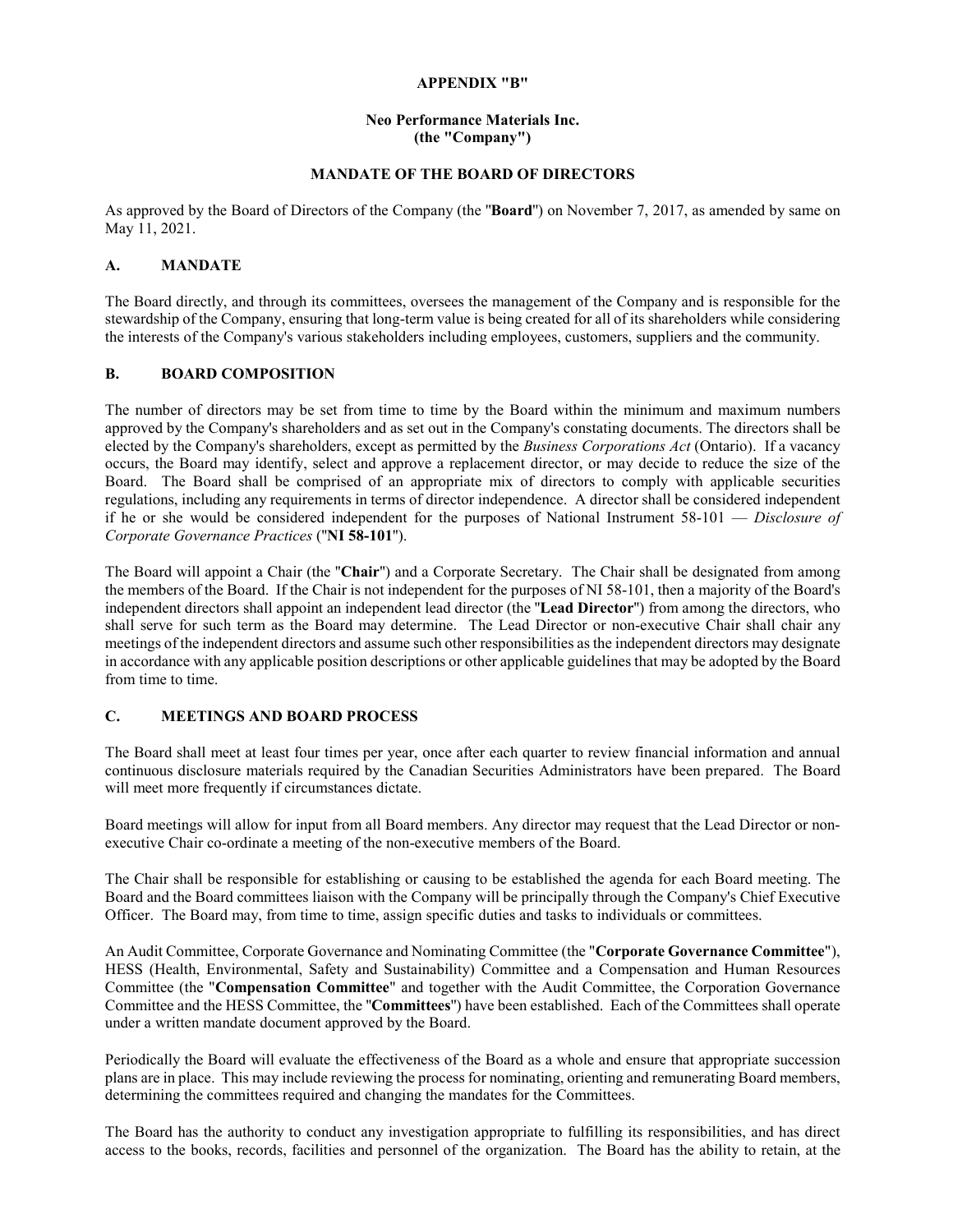Company's expense, special legal, accounting or other consultants or experts it deems necessary in the performance of its duties.

# **D. RESPONSIBILITIES**

The Board members shall ensure that:

- (a) all Board members understand the business of the Company;
- (b) processes are in place to effectively plan, monitor and manage the long-term viability of the Company;
- (c) there is a balance between long and short-term goals and risks;
- (d) management's performance is adequate and that an adequate management succession plan is in place;
- (e) communication with shareholders and other stakeholders is timely and effective;
- (f) the Board shall adopt appropriate procedures designed to permit the Board to receive feedback from shareholders on material issues;
- (g) business is conducted ethically and in compliance with applicable laws and regulations; and
- (h) all matters requiring shareholder approval are referred to them.

# **E. OPERATIONAL MATTERS**

In the process of executing its responsibilities the Board will:

- (a) review corporate performance on a quarterly basis;
- (b) review and approve dividend payments, if any;
- (c) review and approve Company banking and borrowing resolutions;
- (d) review and approve any changes in the issued shares;
- (e) review accounting policies, internal control and audit procedures;
- (f) review and approve the annual continuous disclosure materials required by the Canadian Securities Administrators;
- (g) review and approve the annual financial statements and the interim quarterly results;
- (h) recommend to the shareholders the appointment of auditors and their remuneration; and
- (i) provide advice to management.

# **F. CODE OF CONDUCT**

The Board must adopt a written Code of Ethics and Business Conduct (the ''**Code**'') as part of its efforts to promote a culture of integrity and honesty throughout the Company. The Code will apply to the Board itself and to the Company's management and employees. Only the Board may grant any waivers to the Code. If the Board grants a waiver to the Code, the Board will determine if disclosure of the waiver is necessary in accordance with applicable laws and stock exchange rules. Contents of such disclosure will be in compliance with National Policy 58-201 — *Corporate Governance Guidelines* and NI 58-101.